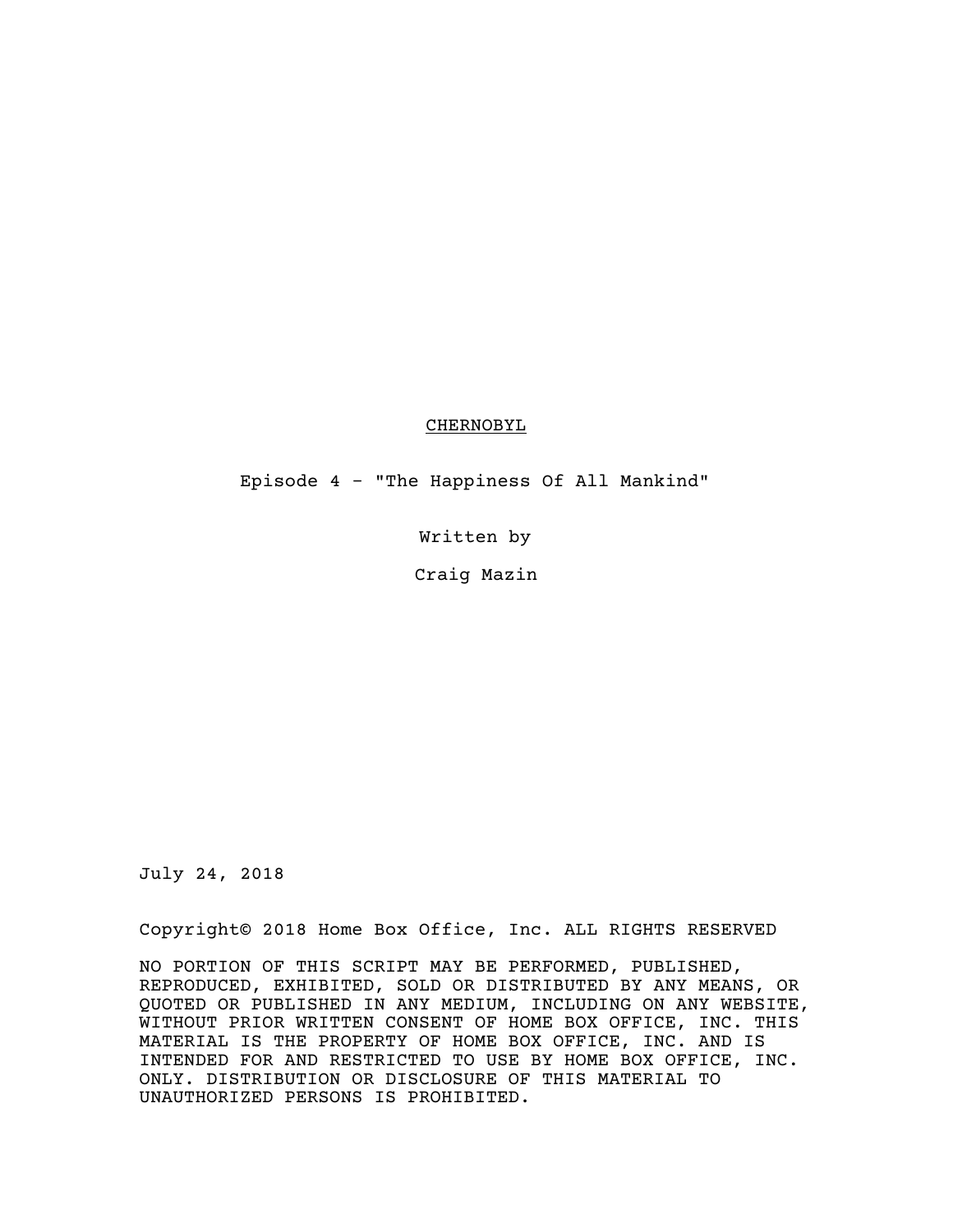# **401 OVER BLACK 401**

The sound of liquid, intermittently spattering against metal. Rhythmic. FADE IN TO:

## **402 EXT. COUNTRYSIDE - DAY 402**

Two wrinkled, aged hands work the udder of a COW. Milk spurts down into an old METAL PAIL.

> MAN'S VOICE (O.S.) It's time to go.

REVEAL: an OLD WOMAN, stocky, babushka, sitting on a small wooden stool. She continues to milk the cow.

Her cloudy eyes gaze straight ahead at her task. The job she has done a thousand times.

The SOLDIER, 27, tall, strong, stubbly face, sweating in his uniform, stands a few feet behind her.

They're in a weed-filled front yard. A dilapidated wooden fence, paint faded and peeling, slumps and weaves around the small property.

In the near background, a tiny home. Logs and concrete. A rippled tin roof. At least as old as its owner.

The soldier wipes his brow. Then waves a cloud of gnats away. Frustrated.

## SOLDIER

Did you hear me?

She keeps milking.

## SOLDIER This is an evacuation. You

understand? You have to come with me.

She does not stop milking. But:

## OLD WOMAN

Why?

#### SOLDIER

*Why?* Because they told me, so now I'm telling you. Everyone in this village. Everyone. It's not safe here. There's radiation in the air. What's wrong with you?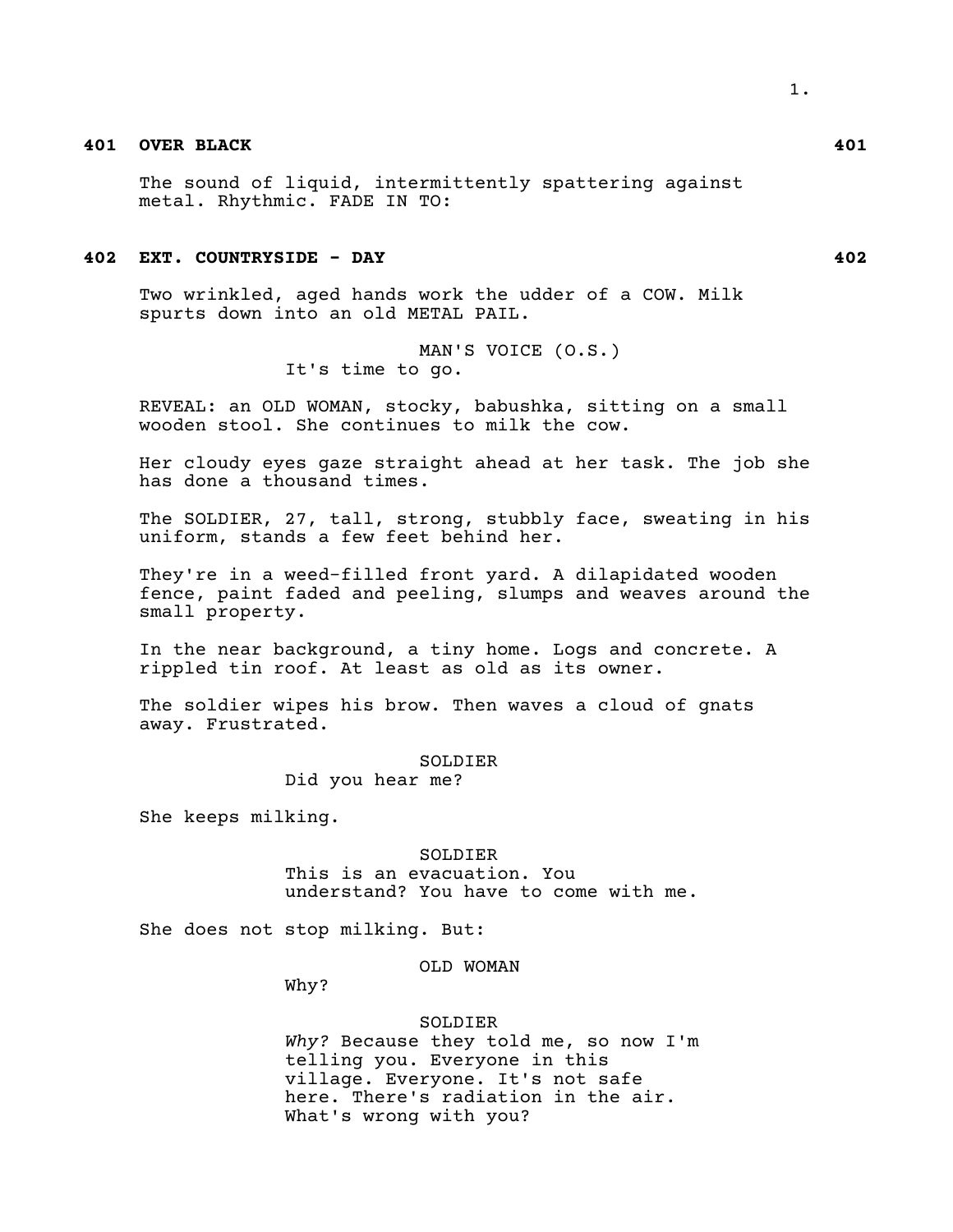## OLD WOMAN Do you know how old I am?

The soldier slumps. Hot. Sweaty. This is miserable.

SOLDIER

I don't know. Old.

OLD WOMAN I am 82. I have lived here my whole life. Right here. That house. This place. What do I care about safe?

SOLDIER I have a job. Don't cause trouble.

OLD WOMAN Trouble. Tschh. You are not the first soldier to stand here with a gun. When I was 12, the revolution came.

Oh, for god's sake...

OLD WOMAN Czar's men. Then Bolsheviks. Boys like you marching in lines. They told us to leave. No. Then there was Stalin, and his famine. The Holodomor. My parents died. Two of my sisters died. They told the rest of us to leave. No.

The soldier softens a bit. Doesn't want to be disrespectful.

OLD WOMAN Then the Great War. German boys. Russian boys. More soldiers. More famine. More bodies. My brothers never came home. But I stayed. And I am still here. After all that I've seen. So I should leave now-- because of something I cannot see at all? No.

The pail is full. She stops milking.

The soldier takes a couple of steps forward. Reaches down gently to take the pail. She doesn't move to stop him.

He lifts it up, walks a few steps, and then SPILLS THE MILK OUT on to the ground--

--where it SPLASHES into a puddle right next to a SIMILAR PUDDLE... a dark-and-white milky spot on the ground.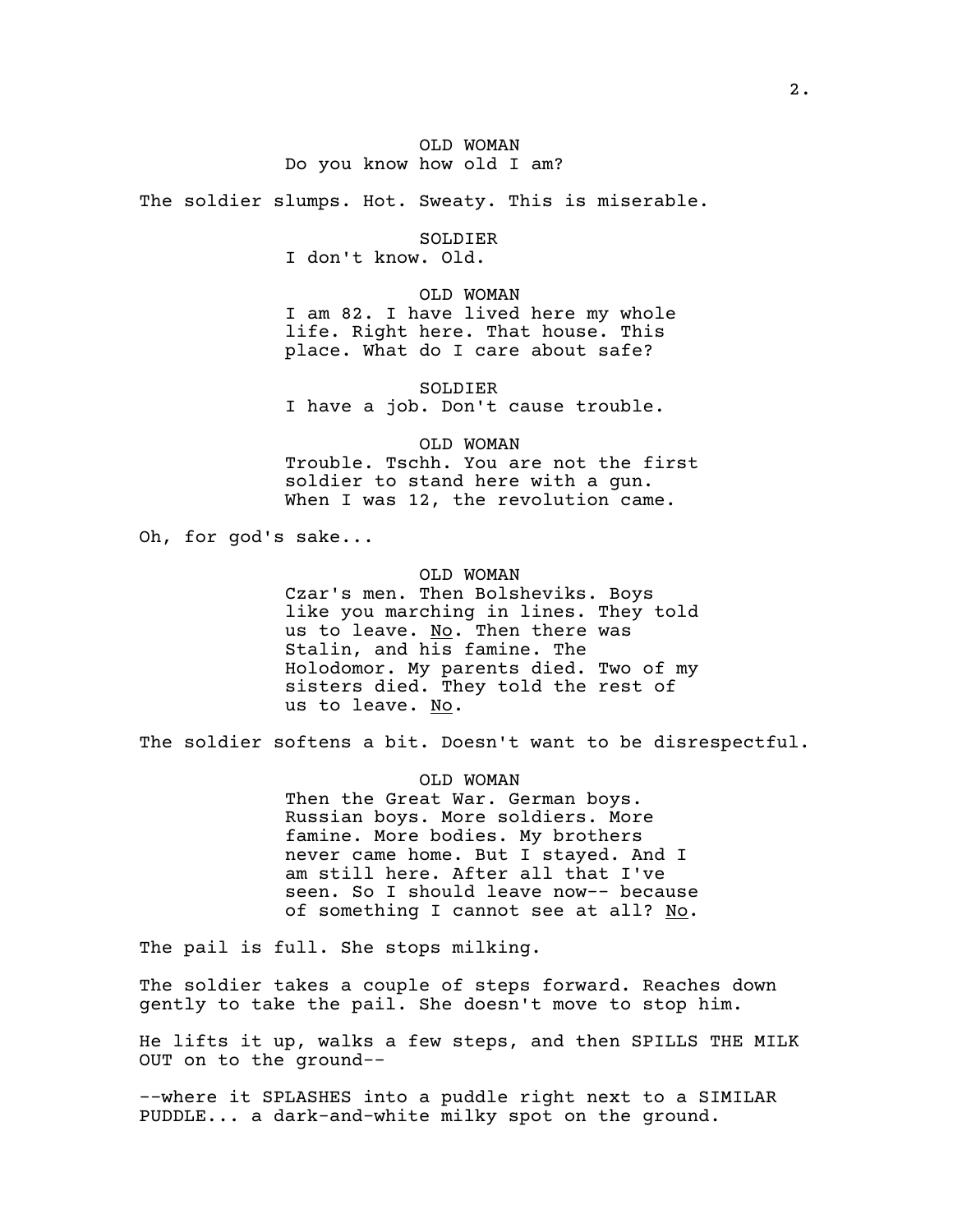She doesn't turn to look at him. Just waits.

Fine. He walks back to her. Hands her the pail.

She takes it, places it under the cow's udder. A small sigh.

And then she begins milking again.

SOUND: a TRUCK HORN. The soldier turns and looks out to THE DIRT ROAD, where a military bus is WAITING. Yeah. He knows. Just a minute.

The soldier looks back at her. Resolute now. All business.

# SOLDIER

Please stand up now.

She does not. Nor does she speak. The only sound is the soft moo of the cow. The milk hitting the bottom of the pail.

The soldier puts his hand on his holster.

THE OLD WOMAN - hears the SNAP of a button as the soldier unholsters his weapon. But she doesn't move. Keeps milking.

The soldier draws his Makarov. Chambers a round.

*cha-chik*

## SOLDIER

# This is your last warning.

She keeps milking. The soldier purses his lips. Sweat rolling down from his forehead. Then he takes aim.

CLOSE ON THE OLD WOMAN - tired eyes. Ready. Her hands keep milking. Like they always have. All these years. All this--

### **GUNSHOT**

She blinks.

THE COW - topples to the ground with a heavy thud. Milk still leaking from its udder.

The old woman just stares at it. White rivulets dribbling out into the soil. Then they stop.

> SOLDIER (O.S.) It's time to go.

**CUT TO TITLES**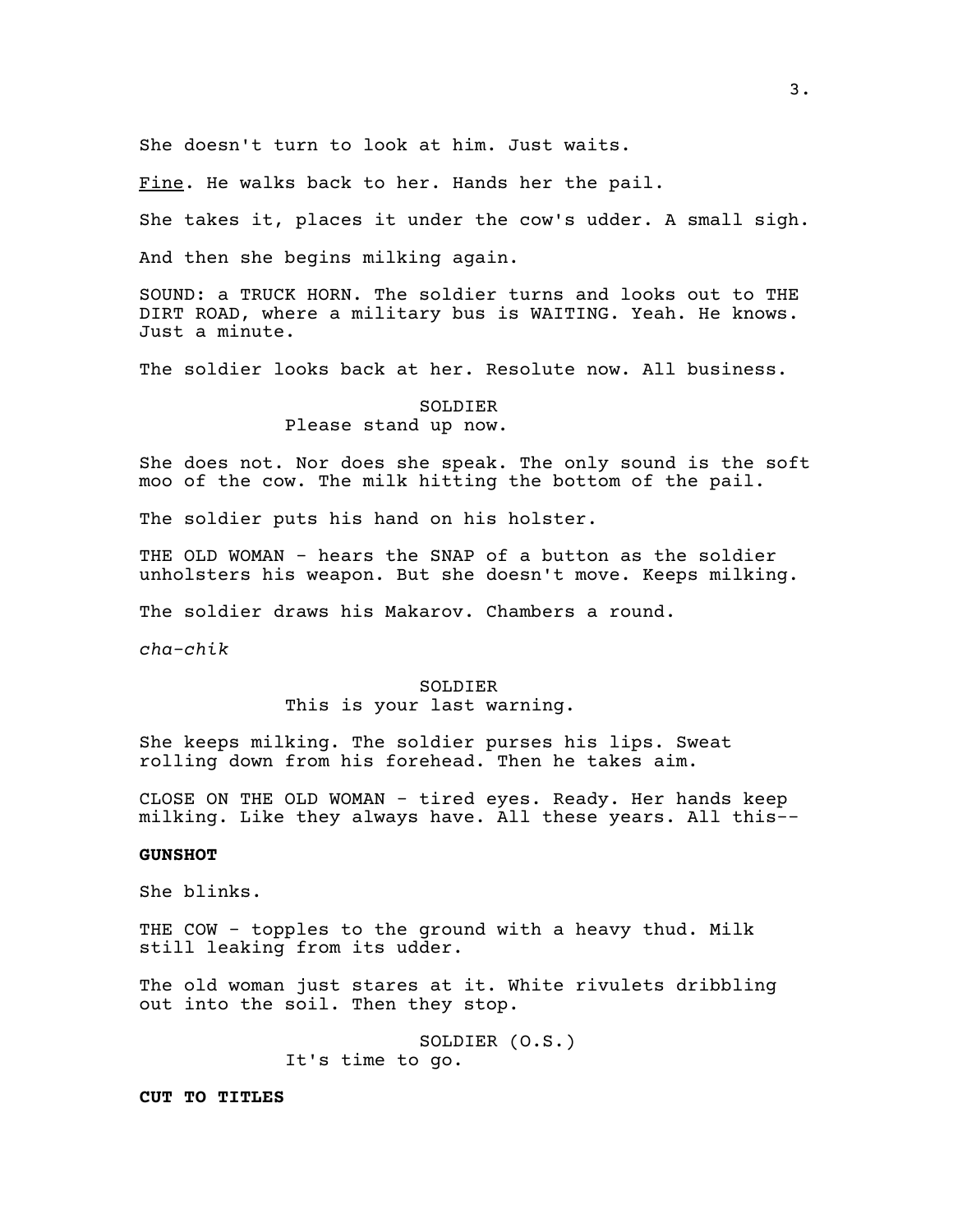**END TITLES, CUT TO:**

# **403 OMITTED 403**

## **404 EXT. APARTMENT COMPLEX COURTYARD - DAY 404**

A bloc of IDENTICAL APARTMENT BUILDINGS. In the center courtyard, a small PLAYGROUND. Some young mothers stand together, smoking, watching their children play.

SCORE RISES

TITLE:

# **KIEV, UKRAINE AUGUST, 1986**

#### **405 INT. UNFURNISHED FLAT - SAME 405**

An empty apartment. Lyudmilla enters the frame from behind.

REVERSE TO - C.U. LYUDMILLA - looking at the empty space. This is where she will live now. This is her home.

She looks back at the BUILDING CONCIERGE, a woman in her 50's, who stands waiting by the door. Lyudmilla nods. Yes.

WIDER SHOT - Lyudmilla stands in the empty space. We see that her belly has grown. About five months pregnant now.

The concierge leaves, and now Lyudmilla is alone.

Her hand absent-mindedly goes to her stomach.

No. Not alone.

MUFFLED VOICES (O.S.) *Point five. Point seven. Point five.*

## **406 EXT. AN OPEN FIELD NEAR A POND - MORNING 406**

CLOSE ON: A GAS MASK-covered face. It stares dead ahead. In the dark lenses of the goggles, the distorted reflection of men... moving slowly in a pack through early morning FOG...

THE SURVEY TEAM - thirty soldiers, each wearing plasticky green radiation suits, hoods pulled tight over their heads. Their masks make them look like strange, nightmarish birds.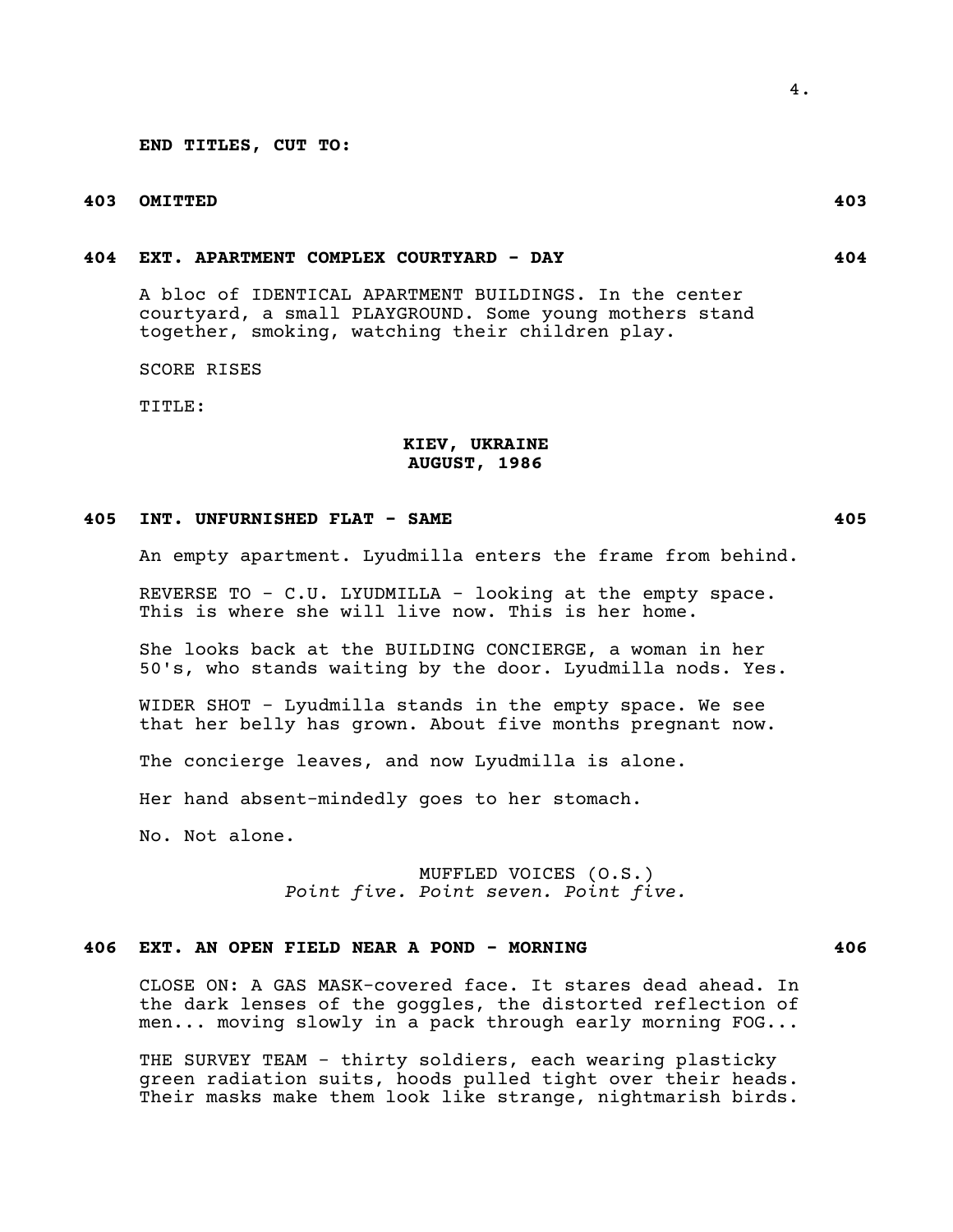They move in a fanned-out formation holding RADIOMETERS in front of them, like astronauts exploring a distant planet.

THE TEAM LEADER - holds a map in his hand. He makes notations as they call their numbers out.

> SURVEY TEAM Point three. Point seven. Point six.

From off-camera:

SURVEY SOLDIER (O.S.)

Fifteen.

The soldiers stop dead. All turn as one. The lack of expression on the masked faces somehow makes it worse.

REVEAL: a soldier holding his radiometer out toward a tree. A child's RUSTY BICYCLE leans against it. Someone rode here to swim in the pond, and left the bike behind because of a flat tire. The soldier turns back. Repeats.

## SURVEY SOLDIER

Fifteen.

The team springs into action. Half the soldiers rush over to the hotspot. Using their radiometers to find the perimeter.

The others grab supplies from the truck. They work in perfect coordination to erect fencing around the hotspot.

A final sign planted in the ground. A yellow triangle. Cyrillic lettering. But we won't need a translation.

The red RADIATION SYMBOL on the sign is enough.

The sound of approaching HELICOPTER BLADES, and the Team Leader looks up, his masked face staring at the sky.

SCORE CARRIES US THROUGH TO:

# **407 OMITTED 407**

## **408 INT. LYUDMILLA & VASILY'S PRIPYAT APT. - CONTINUOUS 408**

Where we first met them... the night of the explosion. The apartment is mostly as we saw it then. Lyudmilla's cigarette in the ASHTRAY, stubbed out a lifetime ago.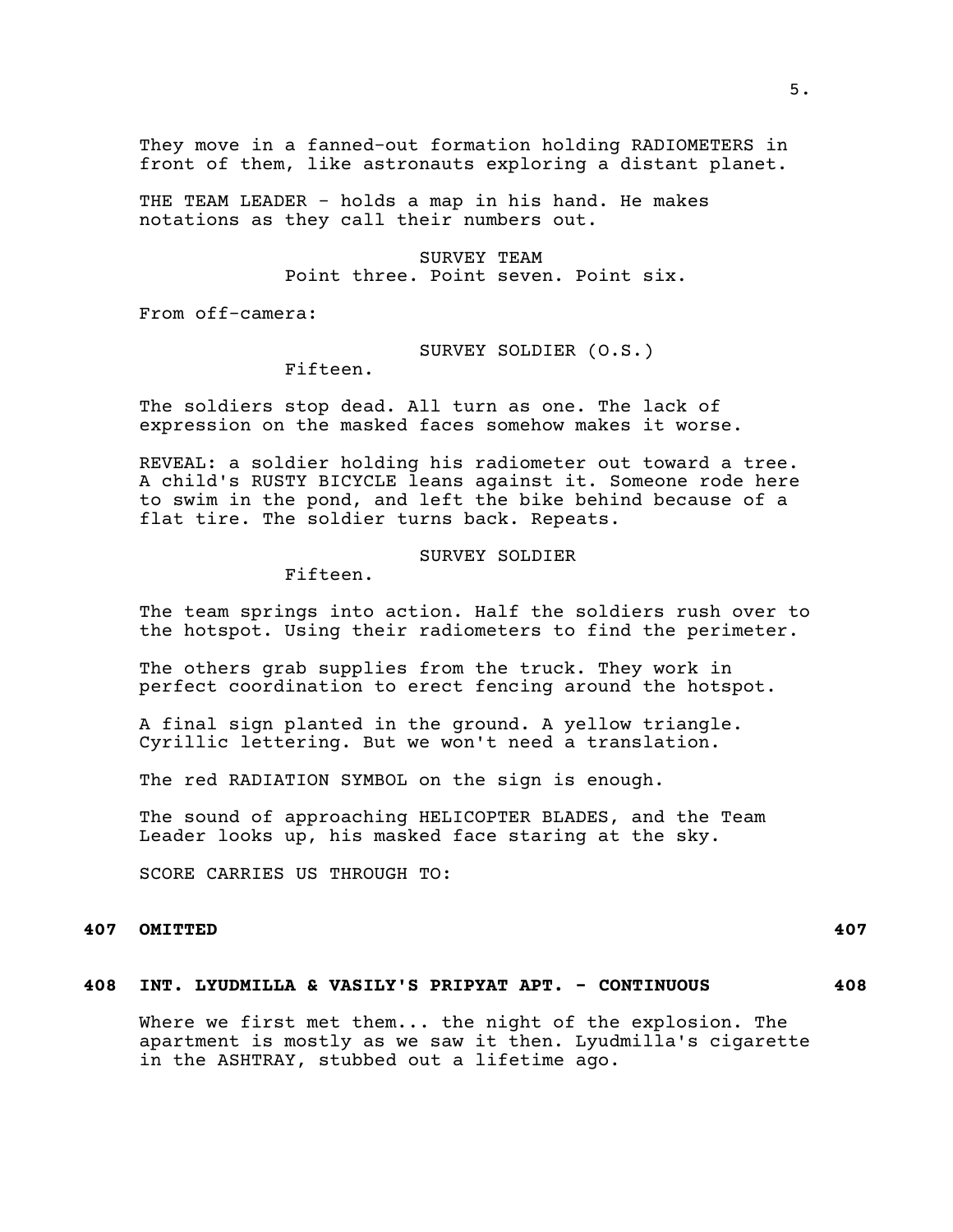But there is plaster dust covering the table where she sat. And rat droppings. The calendar is frozen, and will forever be, on  $April 1986.$ 

SCORE CARRIES US THROUGH TO:

## **409 INT. HOTEL ROOM - POLISSYA 409**

CLOSE ON: LEGASOV - by the window. Lost in thought. Smoking. Anxious.

PHONE: rings, jarring Legasov back to reality. He picks it up.

LEGASOV

Legasov. (checks his watch) Alright. I'll be there to meet him.

He stubs his cigarette out in the ashtray, and:

# **410 EXT. REACTOR SITE / MOBILE OFFICE 410**

A military car heads down the long road toward--

DRIVER'S POV - the approaching CHERNOBYL POWER PLANT

The car pulls into the reactor site area and comes to a stop. GENERAL TARAKANOV emerges. He stops to take it all in. A grim pause. Then he strides toward the MOBILE OFFICE.

## **411 INT. MOBILE OFFICE 411**

CLOSE ON AN BLACK AND WHITE AERIAL PHOTO of CHERNOBYL. The massive, gaping wound in Building 4. Wreckage still covers the roof of the building.

Tarakanov sits at the table with Legasov and Shcherbina. Just staring at the photo. Then he flips to the next. And the next. Images of utter destruction.

> LEGASOV The atom is a humbling thing.

TARAKANOV Not humbling. (drops the photos) Humiliating. Why is the core still exposed to the air? Why haven't we already covered it?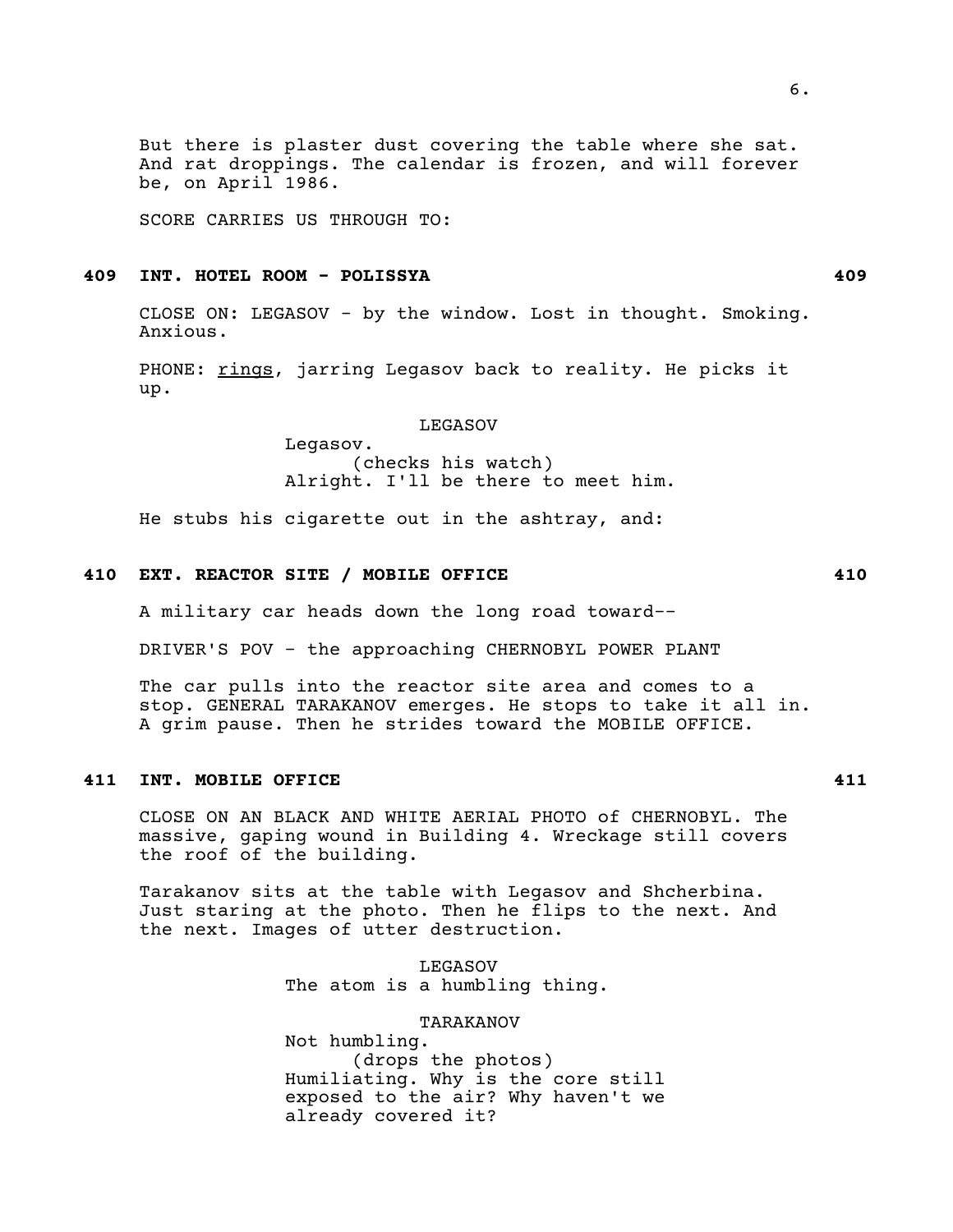## LEGASOV

We want to. But we can't get close enough. The debris on the roof is graphite from the core itself. Until we push it off the roof and back down into the reactor, it will kill anyone who goes near it.

As he speaks, he pulls photos to show Tarakanov.

## LEGASOV

You can see the roof has three levels. We've named the sections- that small one there is Katya. About a thousand roentgen per hour. Presume two hours of exposure is fatal. (points again) The one on the side-- Nina. Two thousand roentgen. One hour, fatal.

Tarakanov shakes his head. Hard to believe such a thing could be true. Rocks. Rubble. A building.

> TARAKANOV We used remote-controlled bulldozers in Afghanistan. Maybe--

SHCHERBINA Too heavy. They'd fall right through.

TARAKANOV

So then-- ?

LEGASOV

Moon rovers.

Tarakanov looks at Legasov. I'm sorry, *moon rovers?*

#### LEGASOV

Lunokhod STR-1's. They're light, and if we line them with lead, they can withstand the radiation.

## SHCHERBINA

We couldn't put a man on the moon, at least we can keep a man off a roof.

#### LEGASOV

That is the most important thing, General. Under no circumstances can men go up there. Robots only.

Taraknov looks back at the photo.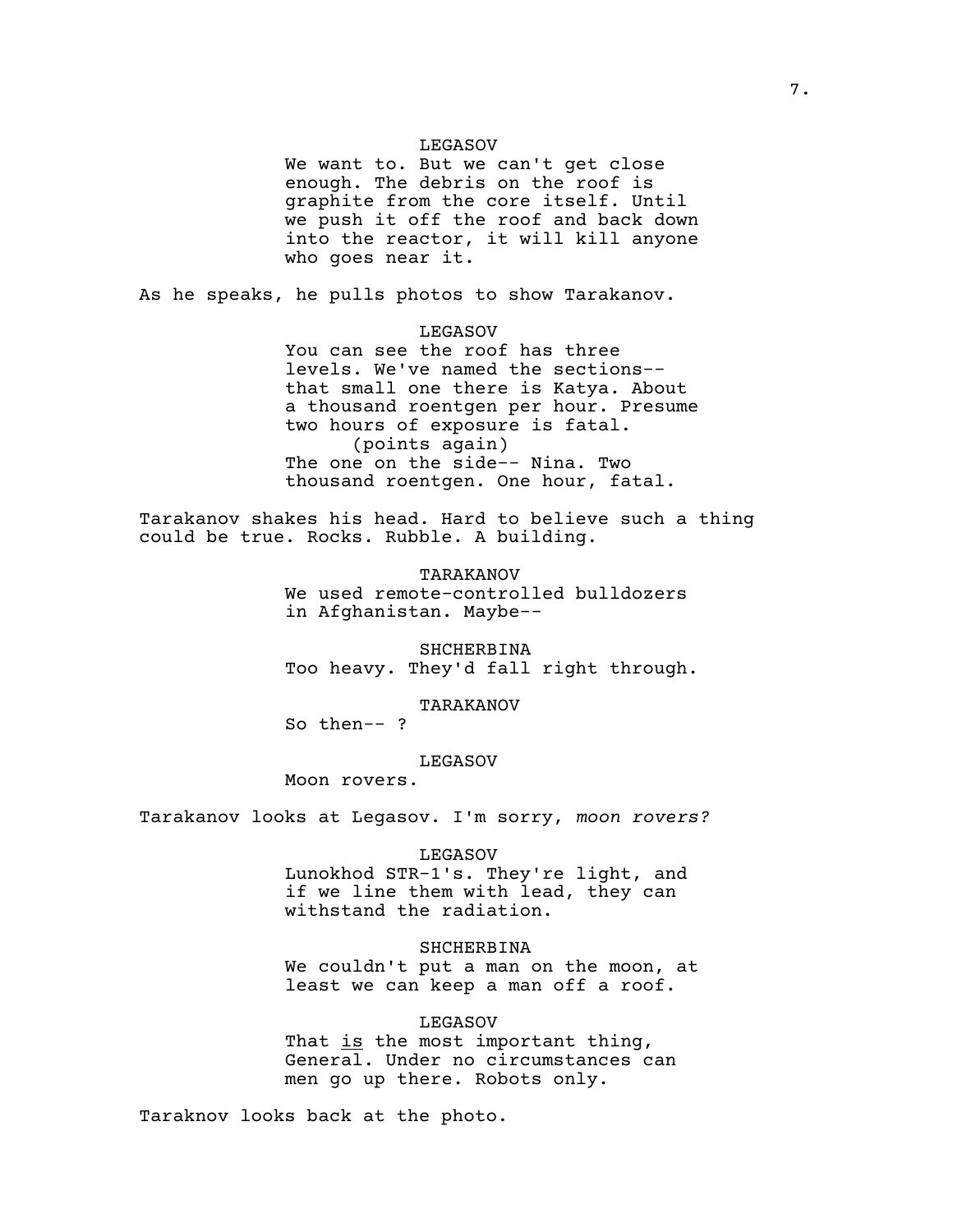# TARAKANOV What about this large section?

Legasov and Shcherbina fall silent. Then:

SHCHERBINA

Masha.

Tarakanov picks up the tone in the older man's voice. Reverence. Or is it dread?

#### LEGASOV

Twelve thousand roentgen. If you stood there in full protective gear, head to toe-- you would receive a lifetime dose in ninety seconds. At two minutes, your life expectancy is cut in half. By three minutes- you're dead within months.

Tarakanov looks down at the photo of MASHA. Graphite chunks enlarged in the photo as blurred, ominous shadows...

LEGASOV

Even the lunar rovers won't work on Masha. That amount of gamma radiation penetrates everything. The particles literally shred the circuits in microchips apart. If it's more complicated than a light switch, Masha will destroy it.

#### SHCHERBINA

I think it's fair to say this piece of roof is the most dangerous place on the planet.

#### TARAKANOV

(stunned) So... what do we do?

SHCHERBINA That's what we were going to ask you.

# **412 EXT. REACTOR SITE - CONTINUOUS 412**

In the far distance, a small LINE OF BUSES is barely visible, moving toward us.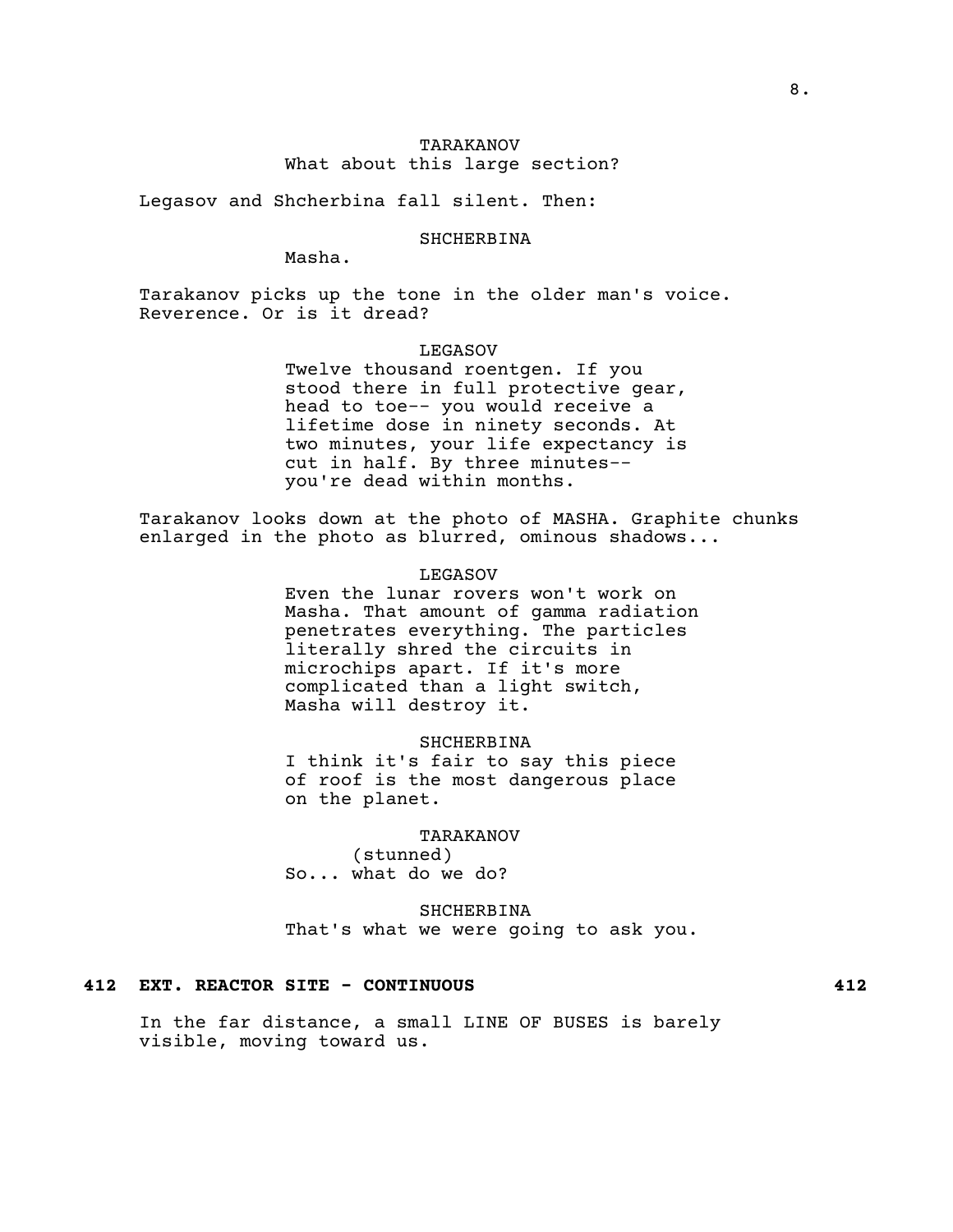## **413 INT. BUS - CONTINUOUS 413**

Men. All men. 20's and 30's. Two in each seat. No expressions. Hard faces. Most have the look of men who have seen war. Except for:

PAVEL, 23, the thin boy we saw at the end of the last episode. He sits in a window seat, nervous. Crowded slightly by the huge man next to him.

PAVEL'S POV - through the window, nothing but open country. And then, as the bus slows... MILITARY VEHICLES. A checkpoint. Two soldiers in gas masks.

As the soldiers wave the bus through, Pavel sees a third soldier on his hands and knees, vomiting on the ground.

Pavel quickly looks away from the window. Stares straight ahead. Afraid.

## **414 EXT. LIQUIDATOR CAMP - LATER 414**

The buses are parked in a field. The men stream out. Pavel exits, clutching his conscript papers in his hand.

Ahead of him - TENTS. Scores of them. Makeshift shelters, large enough to house eight men each. As Pavel follows along with the others toward a check-in point, we see:

COOKS - stir enormous vats of god-knows-what over field stoves. SUPPLY MEN unload crates from trucks and stack them on the ground. Each crate holds the same thing.

VODKA. Hundreds of crates. Thousands of bottles.

In the background, a row of men squatting over a trench latrine. Other men throw garbage into a fire pit.

### **415 EXT. TENTS - LATER 415**

Pavel carries a pile of folded UNIFORM CLOTHING, two boots, and a cap. A small BLACK AND WHITE PIECE OF PLASTIC - like a rectangular badge - is now clipped to his shirt.

He's checking the numbers posted on the tents. 101... 102...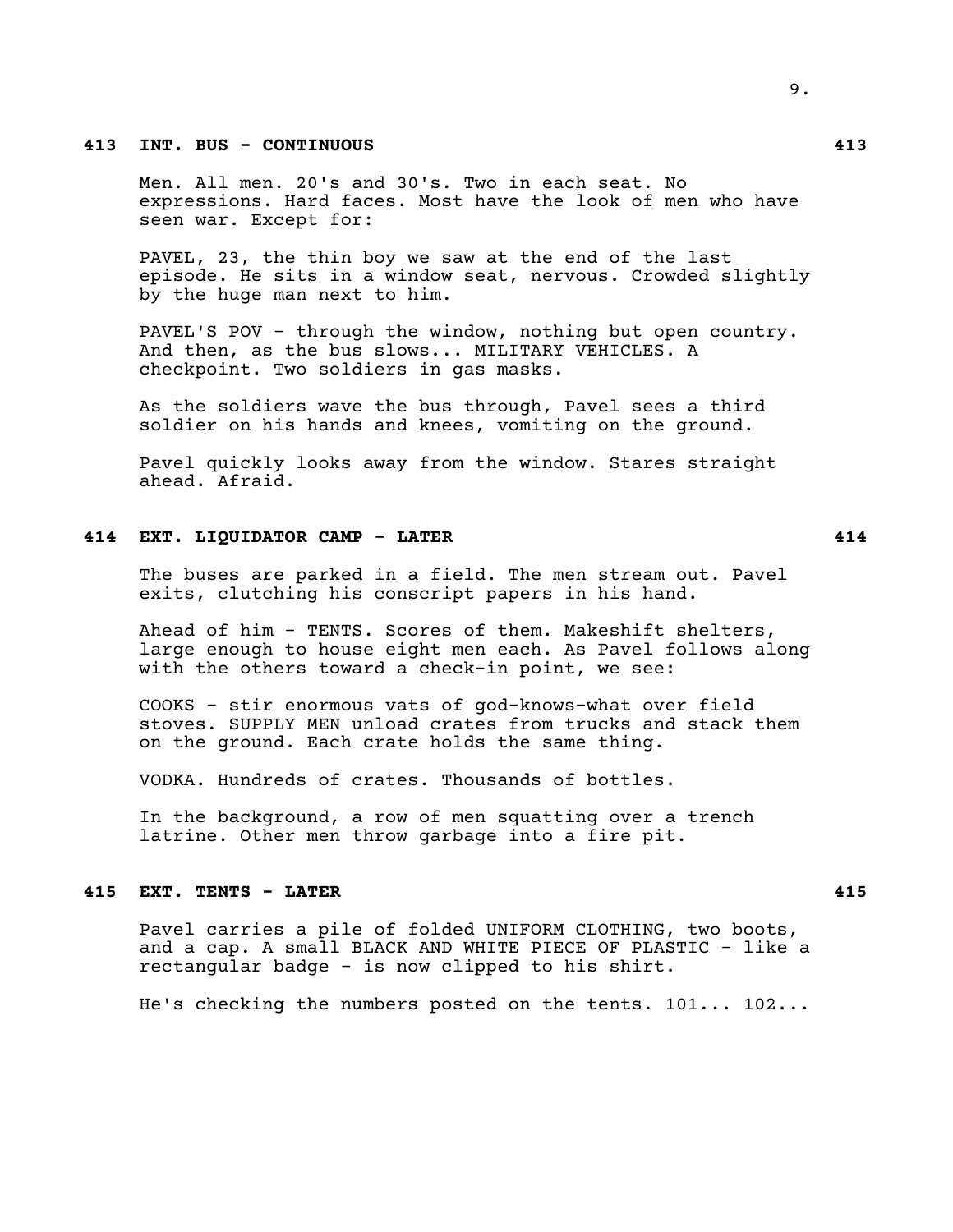## **416 INT. TENT - MOMENTS LATER 416**

Pavel pushes through the flap and enters the small tent. Inside, we see it's the kind you'd set up on a battlefield for temporary quarters. In fact, the exact kind.

Except for the empty vodka bottles scattered around. Most of the cots are empty, but messy, as if their occupants have already left to do their jobs. But there is one man... sitting on his cot, cleaning a RIFLE. This is GARO, 30, Armenian, thin. The same PLASTIC BADGE clipped to his shirt.

Garo turns to Pavel, and we see: his right eye is CLOUDED OVER. Dead. A small scar winds around the socket.

#### PAVEL

I was sent here? Tent 103?

Another MAN, face down on a COT, groans. Turns over, wakes up. Disoriented. As he sits up, an empty bottle rolls off his cot, and hits the ground with a dull *thunk*.

This is BACHO, 36. Tall, muscular. Pants but no shirt. His entire body-- his posture, his build, the way he juts his head-- appears to be designed to commit violence.

He squints at Pavel through bleary eyes.

BACHO

New?

## PAVEL

Yes.

Bacho rises... all 6'1" of him. Picks up a nearly-finished vodka bottle and a METAL CUP. Walks with a slight sway to Pavel. Offers the bottle.

> BACHO It's okay. It's free.

PAVEL It's a little early.

Bacho shrugs. Yes, that's true. He holds out his hand. Pavel shakes with him, wincing a bit as the big man squeezes his hand.

BACHO

Bacho.

#### PAVEL

Pavel.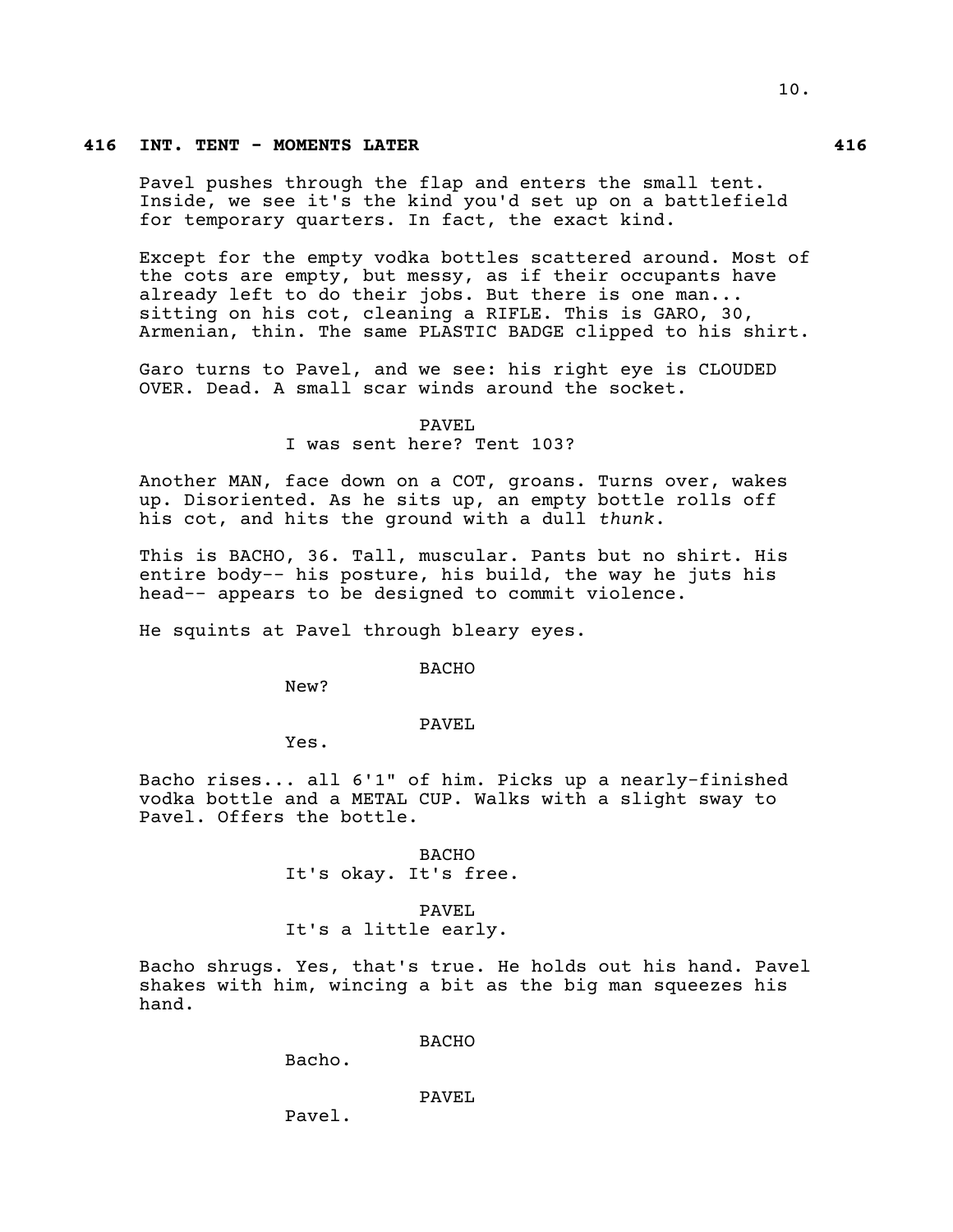Bacho picks up a shirt. Also a PLASTIC BADGE on it. He puts it on while he talks.

> BACHO So what unit were you in?

PAVEL They had me in the motor pool in Kiev, but--

BACHO No no, not this bullshit. Afghanistan. What unit?

PAVEL I wasn't in Afghanistan. I'm not in the military.

Bacho takes that in. Wooooow. He turns to Garo.

BACHO They're running out of men.

Garo nods. Yup.

Bacho wipes his nose. Then SLAPS his own cheeks with his hands. Takes a huge breath. Shakes the cobwebs out. Then claps Pavel on the arm. Hard enough to leave a bruise.

#### BACHO

Alright. Let's go.

Bacho exits the tent. Pavel just stands there. Then sees Garo staring grimly at him with his one good eye.

## **417 EXT. TENTS - MOMENTS LATER 417**

Pavel rushes to catch up with Bacho, who starts pointing things out to him as they go.

> BACHO Showers. Food. Those guys over there? They dig up the ground. Those guys, they cut down trees. Those guys I think evacuate people, you know? Like villagers?

Pavel gestures toward a different group of men.

PAVEL What about them?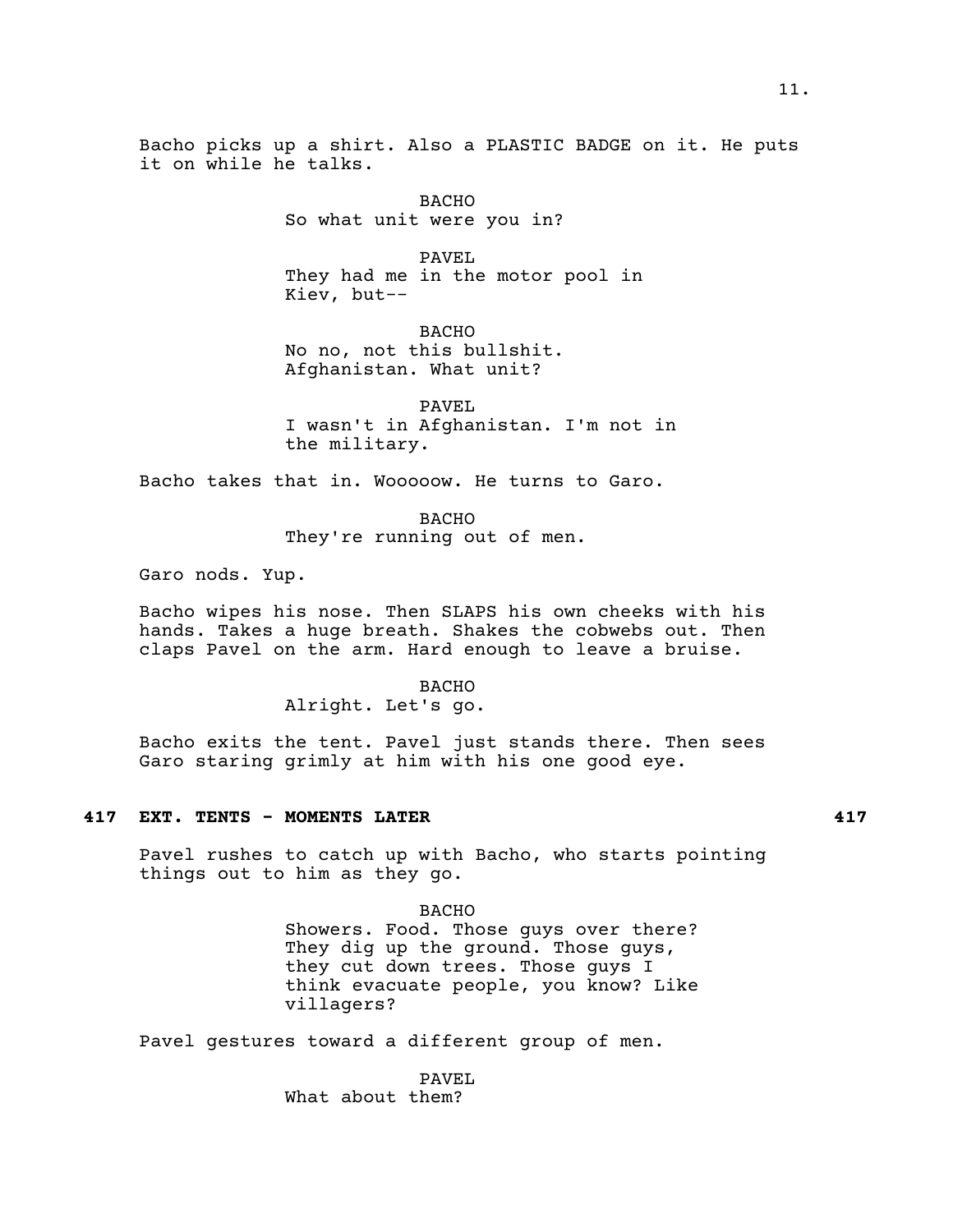BACHO I don't know them. Fuck them. (sees, yells) Janek, you Latvian whore!

JANEK, 25, picks through a PILE OF STUFF... boots, caps, tin cups, pots, pans. He looks up and sees Bacho walking at him with purpose. Shit. That's not good.

> JANEK I'm not Latvian, I'm Estonian.

BACHO Well guess what, no one gives a shit. Give me an egg basket.

JANEK I only have one, I promised it to--

Bacho juts his face toward Janek. Fist cocked.

BACHO Give me the fucking basket.

JANEK

Okay, okay...!

Janek pulls a CURVED PIECE OF FLAT GRAY METAL from the pile. It has four small holes punched into it, with shoelaces running through them. Like... a metal loincloth?

Bacho snatches it out of Janek's hand. Then makes a motion to smash Janek in the head with it. Janek FLINCHES back. Then Bacho points to Pavel. Eyes still glaring at Janek.

> BACHO He's with me, you understand? Nobody messes with him.

Janek raises his hands up... doesn't want trouble. Bacho, still scowling, gives a satisfied grunt. Then he turns to Pavel-- instantly calm again-- and hands him the bent metal.

> BACHO We make these from lead scrap. Put it on under your balls.

His *balls?* Pavel looks at the metal. Then realizes that Bacho is staring at him. As in... waiting.

PAVEL

Now?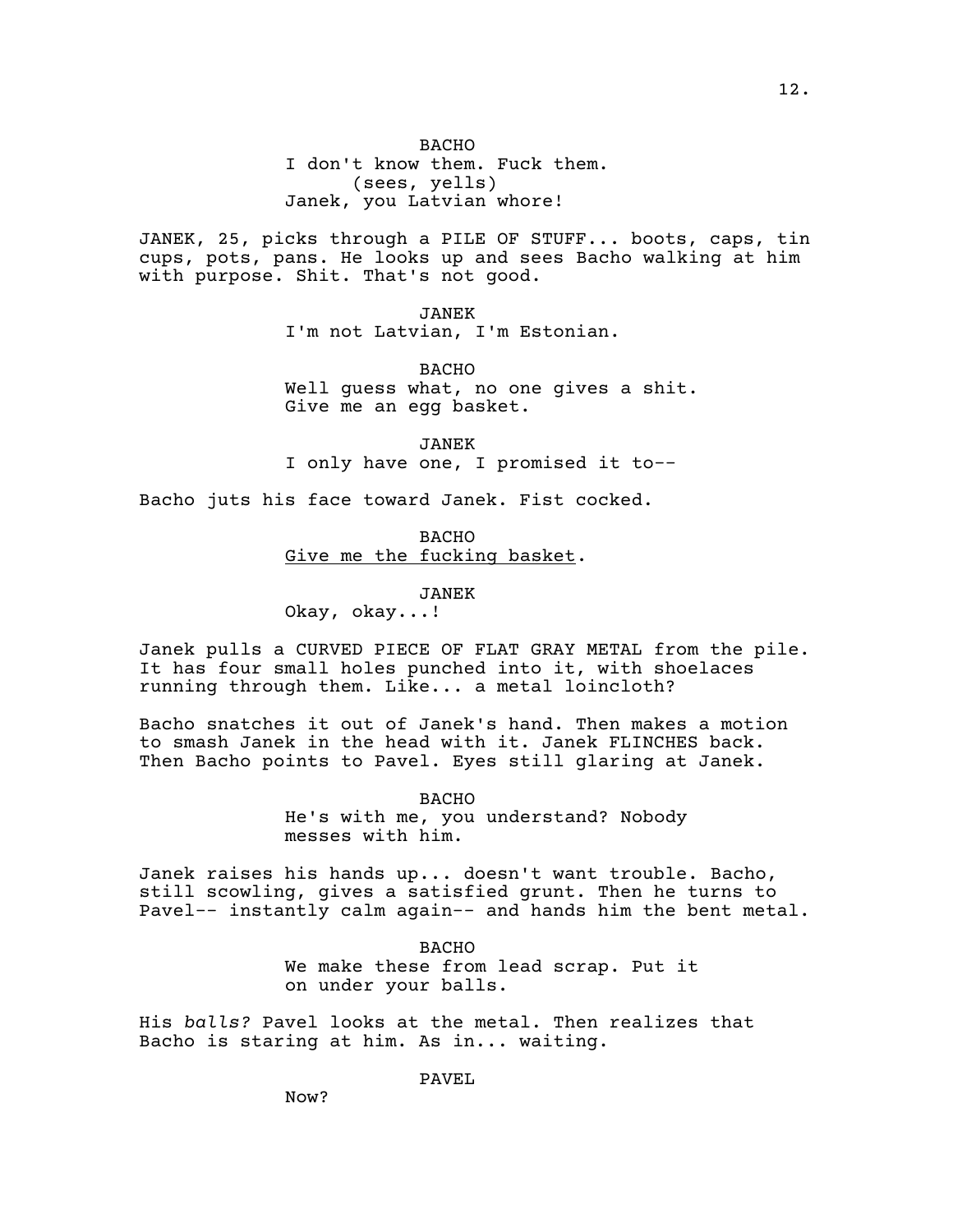## **BACHO**

No, you should wait until the radiation gives you a cunt. Yes now.

Pavel looks around. Okay. He drops his trousers.

BACHO

Over your clothes. Holy shit.

Embarrassed, Pavel pulls his trousers back up. While he puts his egg basket on, Bacho continues to smoke. And talk.

> BACHO You ever go hunting?

> > PAVEL

No.

BACHO Well, today's your lucky day. You, me, that one-eyed Armenian in the tent? Garo? We do animal control.

PAVEL Animal control?

Bacho makes a gun gesture with his hand.

#### BACHO

They're radioactive, so that's that with them. And the best part? It's mostly pets. They're happy to see you, they run right up to you! Bang! Load the bodies on a truck, dump them in a pit, bury them in concrete... and then we drink.

Pavel finishes tying the egg basket on.

#### BACHO

As much vodka as you want, plus a thousand rubles. It's almost worth it, you know?

Without warning, he SLAPS his hand hard against Pavel's crotch. Right in the egg basket. Pavel flinches in pain.

> BACHO Good. Let's go get you a gun.

Bacho strides off, and once again, Pavel follows.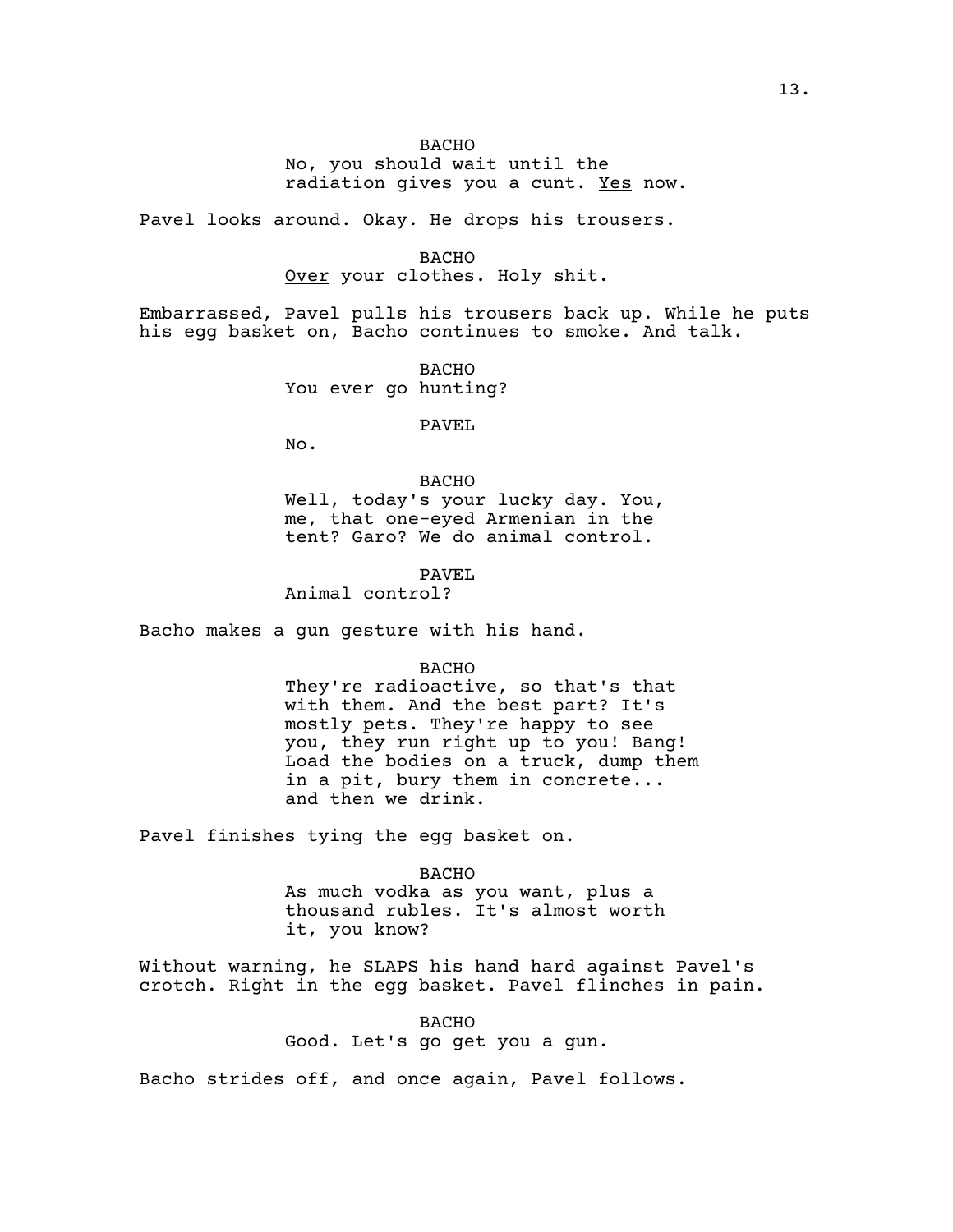# **418 EXT. MOSCOW UNIVERSITY LIBRARY - DAY 418**

The foreboding building, with its jutting central tower covered in bone-white tile, looks more like a prison fortress than a repository of knowledge.

## **419 INT. SECURITY CHECK-IN - CONTINUOUS 419**

Khomyuk waits by a check-in desk in front of a security gate. A SECURITY OFFICER - male, 30's, has her credentials in front of him on his desk.

He painstakingly records her information into a LOGBOOK. No sound but the scratching of his pen, a *tunk-tunk-tunk* of an unseen clock, and the hum of overhead lights.

Finally, he hands her credentials back, then hits a button. There's a BUZZ, and the security gate clicks open.

# **420 INT. LIBRARY ARCHIVE - LATER 420**

A large, two-level reading room. Long wooden tables run the length of it. KHOMYUK sits alone at the end of one of the tables. Stacks of books. Journals. Maps. Notepads.

And a THICK BINDER with page after page of a dot matrix printout... an infodump from a computer, no doubt.

We catch bits of her work as she progresses. Mathematical calculations. Notations referring to time of day. Marked-up diagrams of a nuclear reactor. Photographs of control room instrumentation... panel schematics...

She circles *A3-5 (AZ-5 in Cyrillic)* on a schematic.

Leans back. Thinks. Then checks one of her books. No. What she's looking for won't be in there. She tears a blank page from her notepad and starts writing.

## **421 INT. LIBRARY ARCHIVE - REFERENCE DESK - LATER 421**

An elderly male librarian sits behind an open window... a bit like a bank teller. Behind him, a few desks and walls of card catalogs. The secure reference section.

He looks up from his work. Sees Khomyuk waiting.

LIBRARIAN

Yes?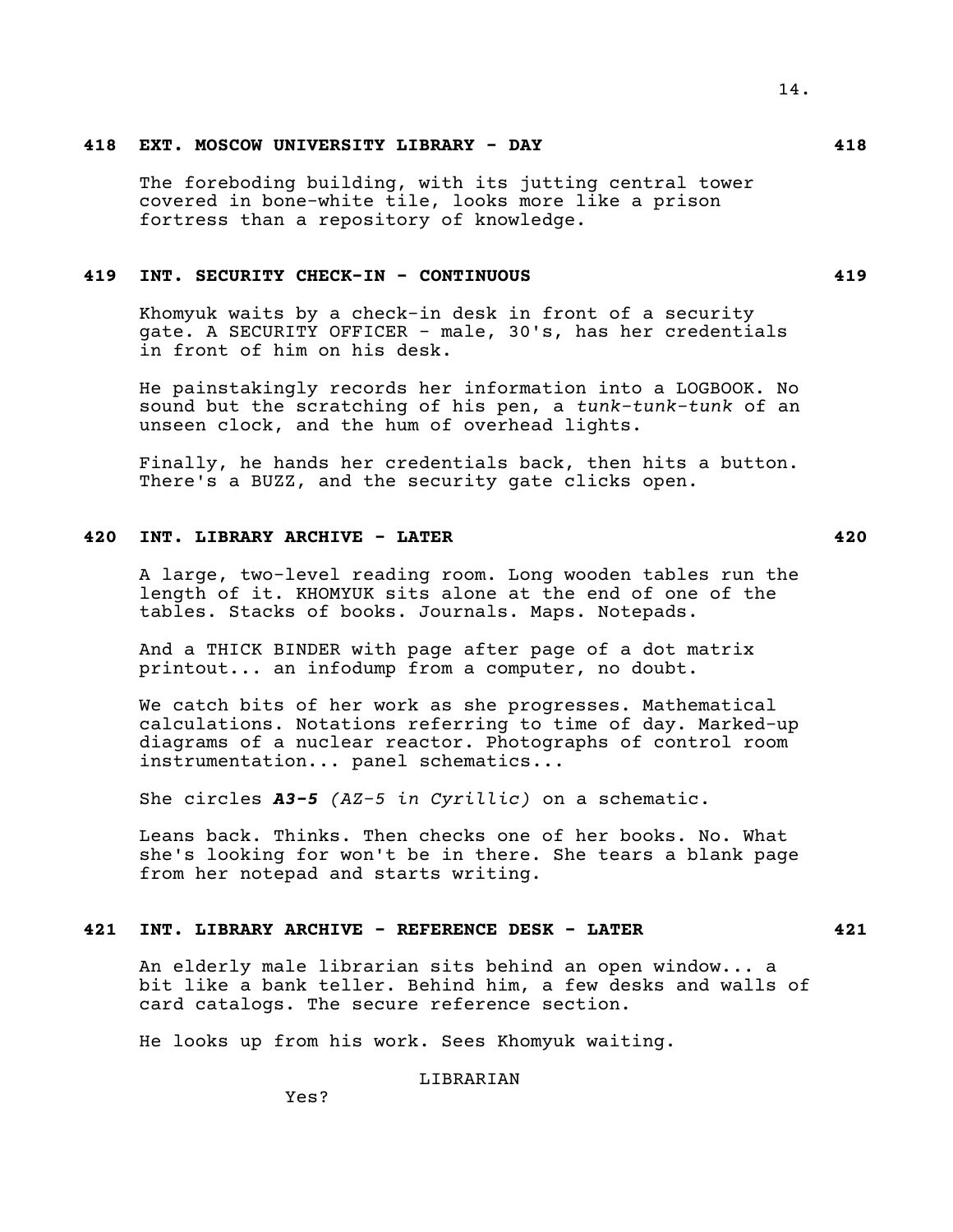She hands him the piece of note paper through the window.

KHOMYUK I need to see the following documents. They're listed as permission only.

He takes the paper... and then a LETTER she hands him.

KHOMYUK I'm working for the Central Committee.

He puts on his glasses. But before he can even read the letter, a MAN IN A SUIT, 40 comes into view behind him.

The KGB agent takes the list from the old man, who meekly looks down without protest. He walks back to a desk. Picks up a phone. Dials.

While he mutters to someone on the phone, Khomyuk waits quietly. The old librarian still keeps his eyes down. Doesn't want to know her. Doesn't want trouble.

THE AGENT - has a BLACK PENCIL in his hand. Whoever he's called is giving him instructions. He swipes the pencil across her list. Once... twice... three times...

Khomyuk holds her anger in. The agent finally hangs up. Walks back to the librarian. Puts the piece of paper down.

# Every single request has been CROSSED OUT except for one.

AGENT She can have that one.

The agent lifts his head to stare at Khomyuk. A challenge for her to argue. But all he gets back is:

## KHOMYUK

## Thank you, comrade.

He gives a little smile. Oh well. Perhaps next time.

## **422 EXT. FARMLAND - DAY 422**

Over SCORE... no other sound... SLO-MO... dreamlike...

BIRD'S EYE VIEW - an enormous, wide-open cabbage field. NEAT ROWS of vegetables. Then:

THREE BULLDOZERS - enter frame, moving in a line, perfect unison, destroying the harvest in rows just as neat.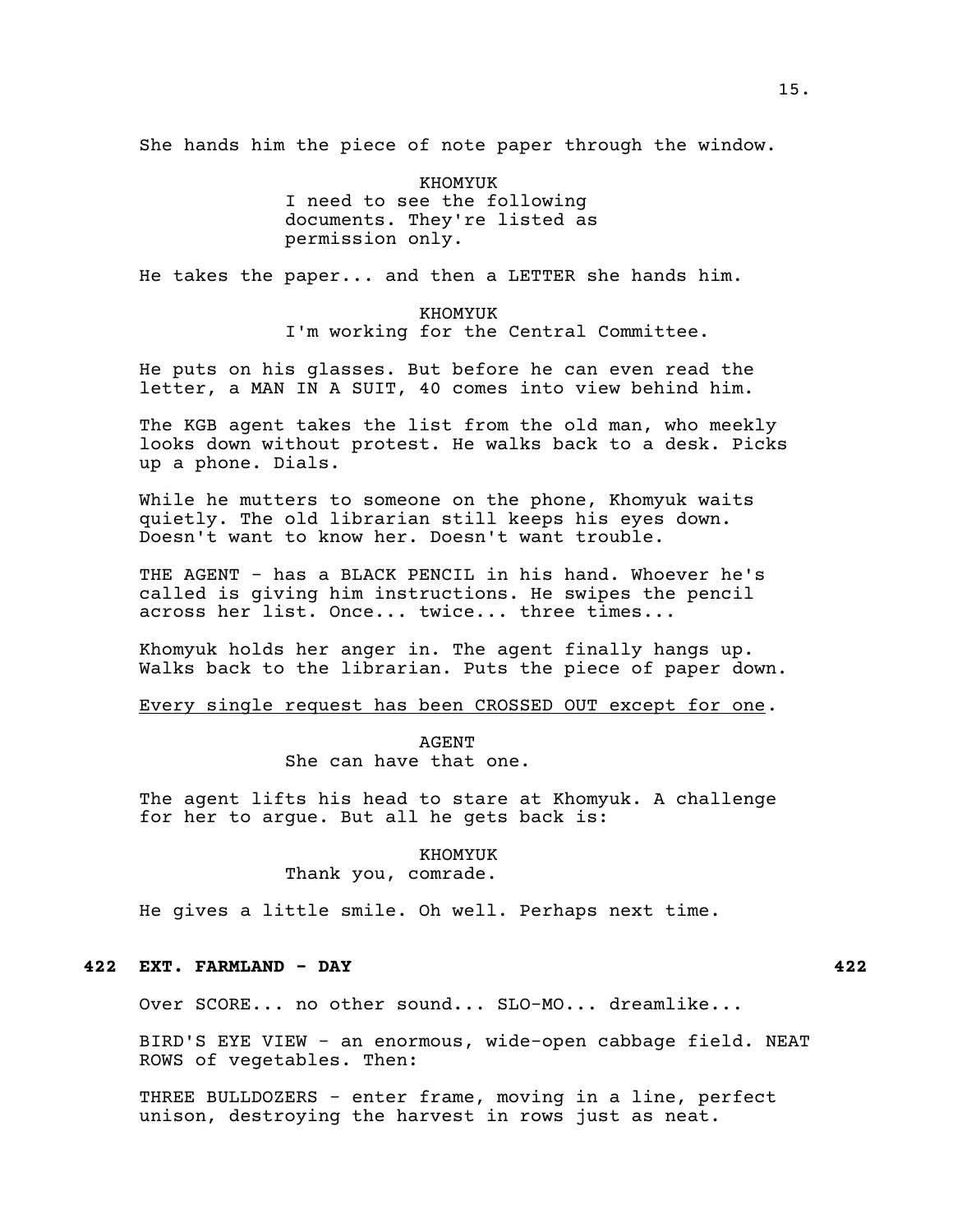# **423 EXT. VILLAGE - DAY 423**

SCORE/SLO-MO continues:

THREE CHOPPERS glide like mosquitoes over a small, abandoned village, each dumping FOUR EVEN STREAMS of BROWN DECONTAMINANT, which land on everything like paint.

## **424 EXT. PRIPYAT STREET - DAY 424**

SCORE/SLO-MO continues

PUMP TRUCKS roll down the main street, each spraying an arc of BROWN FOAM DECONTAMINANT to the side.

MEN IN PROTECTIVE SUITS - hoods drawn tight, faces covered in GAS MASKS, walk in front of the procession of trucks, spraying the road in a waving motion with handheld-nozzles connected to TANKS strapped to their back.

It almost seems celebratory. Some kind of sick parade...

**FADE TO BLACK**

# **425 OMITTED 425**

- 
- **426 OMITTED 426**

**427 A DARK BLOB AGAINST BLUE - OUT OF FOCUS - RESOLVES TO: 427**

# **428 EXT. ROOF - KATYA - DAY 428**

A chunk of GRAPHITE. Scattered beyond it, more of the same. The bits of rock sitting on the scorched pitch-covered roof give the impression of an alien surface.

And adding to that eerie sense... in the B.G., we see a FOUR-WHEELED VEHICLE - like a retrofuturistic go-cart, sitting on the roof.

The LUNAR ROVER. It's about eight feet long. Steel piping. Cameras mounted on articulated arms. The tires are paper thin, with barely-there hubs made of needle-like spokes.

A BULLDOZER ARM AND BLADE have been welded onto its front.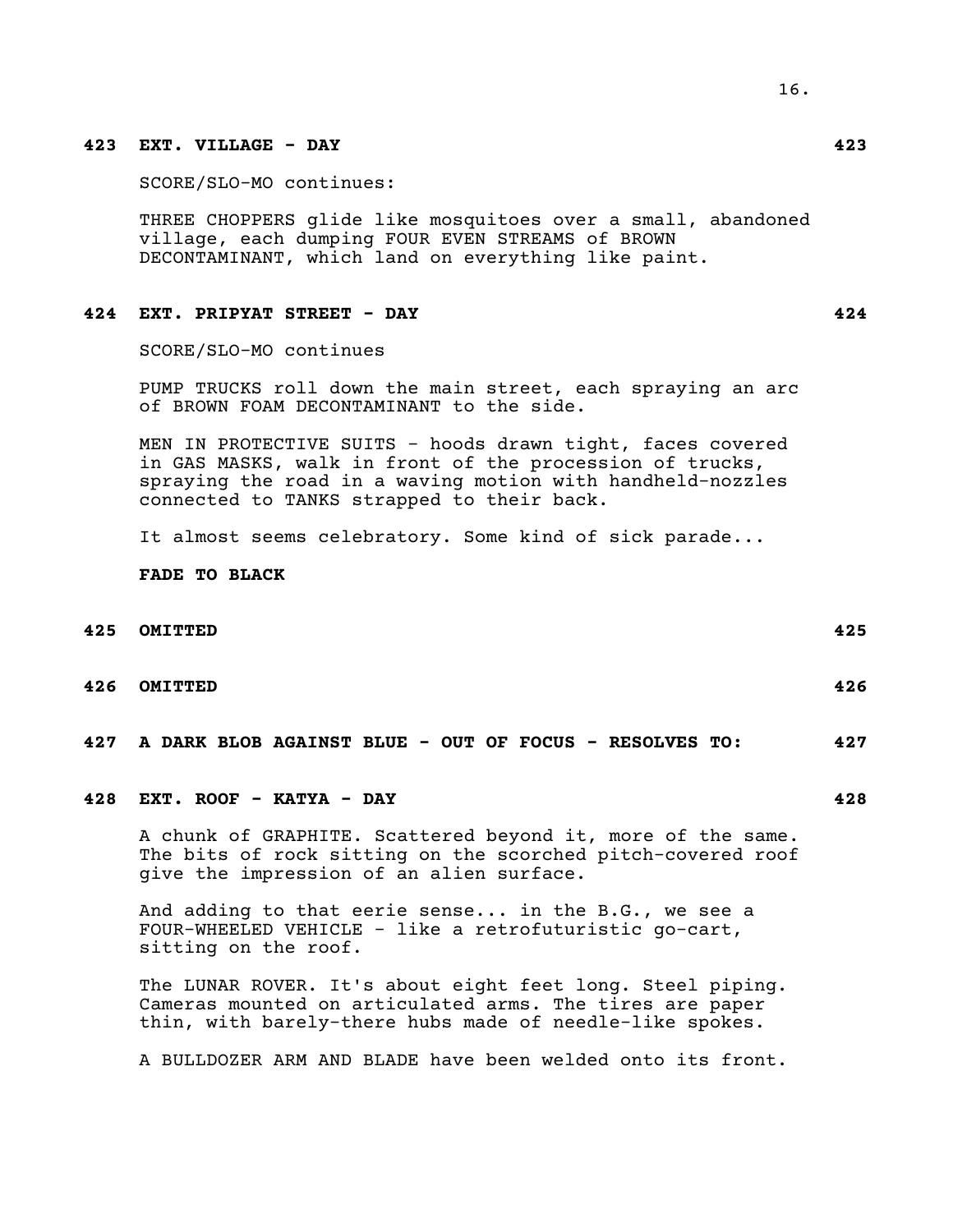# 17.

# **429 INT. REMOTE COMMAND CENTER - CONTINUOUS 429**

A small, undamaged room under the roof.

OPERATORS sit at a small table. Control equipment and small, square TELEVISION MONITORS are stacked. And a COMPUTER. On the walls, PHOTOS of the roof.

A boxy CONTROL MODULE sits on the desk. Cables running in and out. Two switches. Two rows of LIGHTS. The lights are all currently RED.

Legasov and Shcherbina watch, nervous, as Tarakanov waits with a walkie-talkie by his ear. Then:

#### WALKIE-TALKIE

We're clear.

Tarakanov takes a breath. Then to his operators:

#### TARAKANOV

Bring up the cameras.

The lead operator, JUGHASHVILI, hits the first switch on the control module. THREE RED LIGHTS - turn GREEN. The other three remain red.

THE MONITORS - flicker to life. Different IMAGES of the roof from the rover's cameras. And ONE REMOTE SITE CAMERA showing the LUNAR ROVER ITSELF.

## TARAKANOV

Signal?

JUGHASHVILI Acceptable. Running onboard diagnostics.

TARAKANOV Tell me when we can start moving it.

Shcherbina moves in closer to stare at the montior.

SHCHERBINA To think that's what they put on the moon...

LEGASOV Well, not that one.

SHCHERBINA (glares) I know not that one.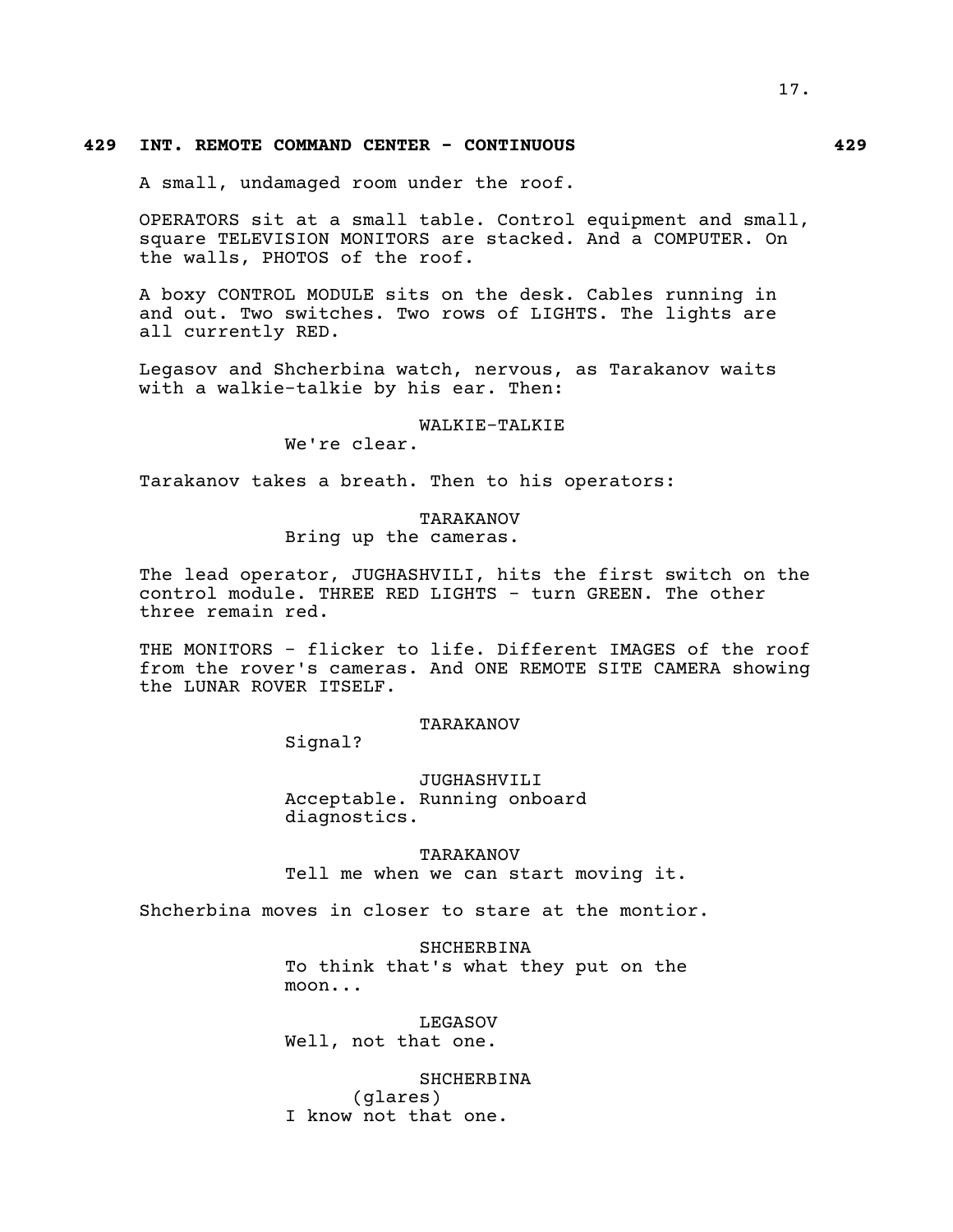Legasov shrugs. Sorry.

#### TARAKANOV

This rover was in storage, and I'm told they can build two more. That should cover Katya and Nina.

## SHCHERBINA

And Masha?

## TARAKANOV

The Central Committee has informed me they've found something that can work up there. From the outside.

#### LEGASOV

American?

## TARAKANOV

Of course not. No, it's a German police robot. West German, though. You can imagine that wasn't easy.

## JUGHASHVILI

Diagnostics complete, ready to engage main power and motor.

Legasov and Shcherbina get ready. If this doesn't work...

## TARAKANOV

Begin.

The operator turns the second switch on the control module. Nothing. The lights stay red. Everyone is dead quiet. Then:

#### TARAKANOV

Again.

The operator goes back to the switch. Off. Then on. Still nothing. Red lights.

The monitors continue to show the rover's view of the roof. Slightly askew. The graphite chunks. The bits of fuel assembly. All at rest.

## TARAKANOV

Again.

Like a doctor refusing to acknowledge a patient is dead.

Once more, the operator switches the power off. Then on. And again, nothing. Red lights. Then... in rapid succession...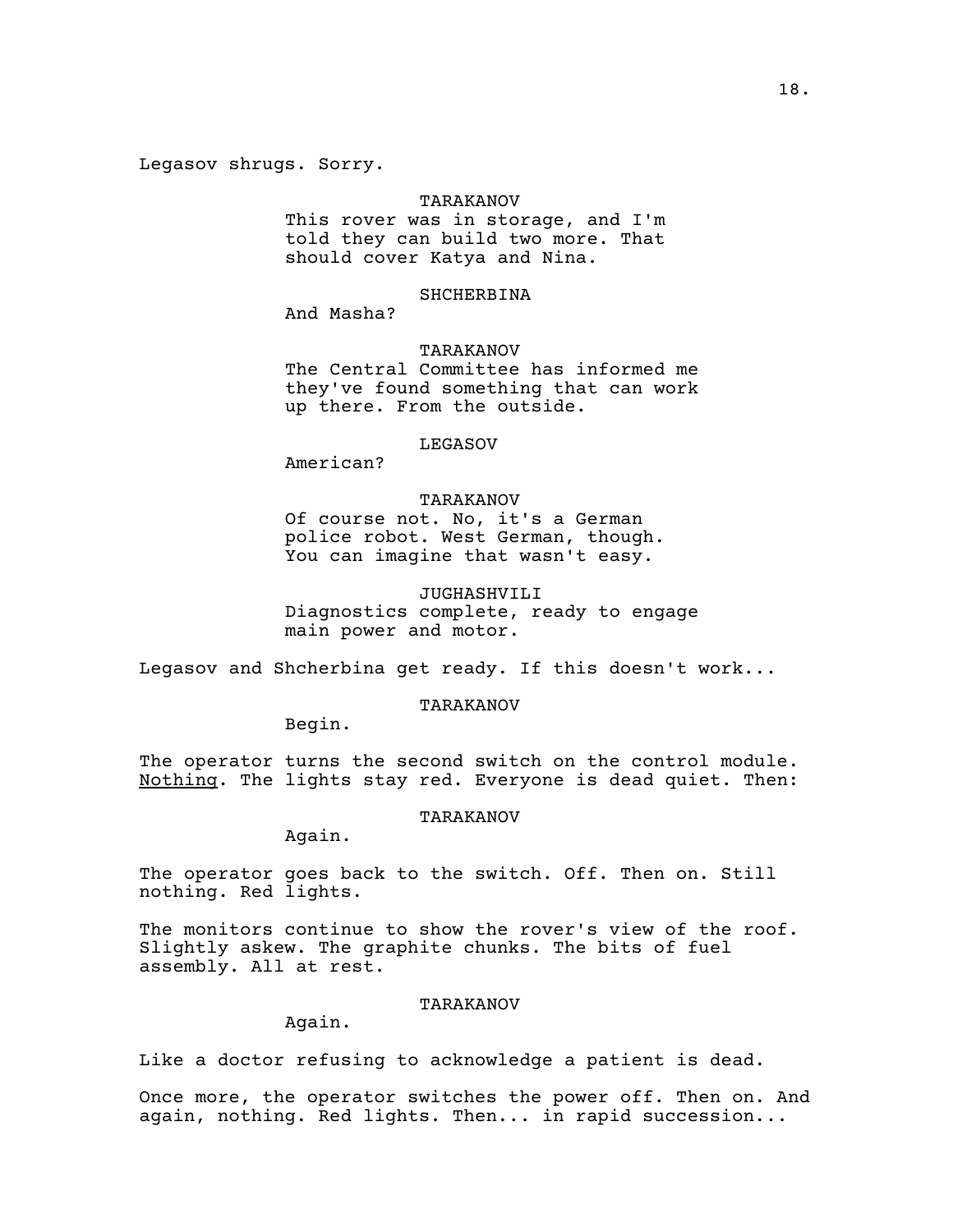GREEN.

# TARAKANOV (my god) Can you move it?

The operator grabs hold of his remote, and begins pushing the small joystick.

ON THE MONITORS - a lag, then... IT MOVES.

The operators react. Breathing. Laughing. On the screen, the rover is moving along, starting to PUSH DEBRIS. Doing exactly what they had hoped.

Shcherbina makes a fist in the air. Triumph. Then sees...

SHCHERBINA Valery? Is that...? Is that a *smile?*

Legasov sheepishly waves him off. But yes. A smile. The first one we've seen on his face.

Shcherbina puts his arm around Legasov. Hugs him close, laughing. Yes. YES! Hope.

## **430 INT. HOSPITAL ROOM - DAY 430**

Dyatlov sits in a chair. Smoking. Looking out the window. His hair appears to have come back a bit. A bit of moustache, though it wasn't what it was. The lesions have faded. But he does not look healthy. At all.

Behind him, a knock on the door. He doesn't answer. We hear the door opening, and:

> KHOMYUK (O.S.) I see your condition has improved.

Dyatlov turns. Sees her there, back in her protective clothing. In her hand, a small manila folder.

He waves her away in contempt.

DYATLOV

No. Leave.

KHOMYUK I need your help.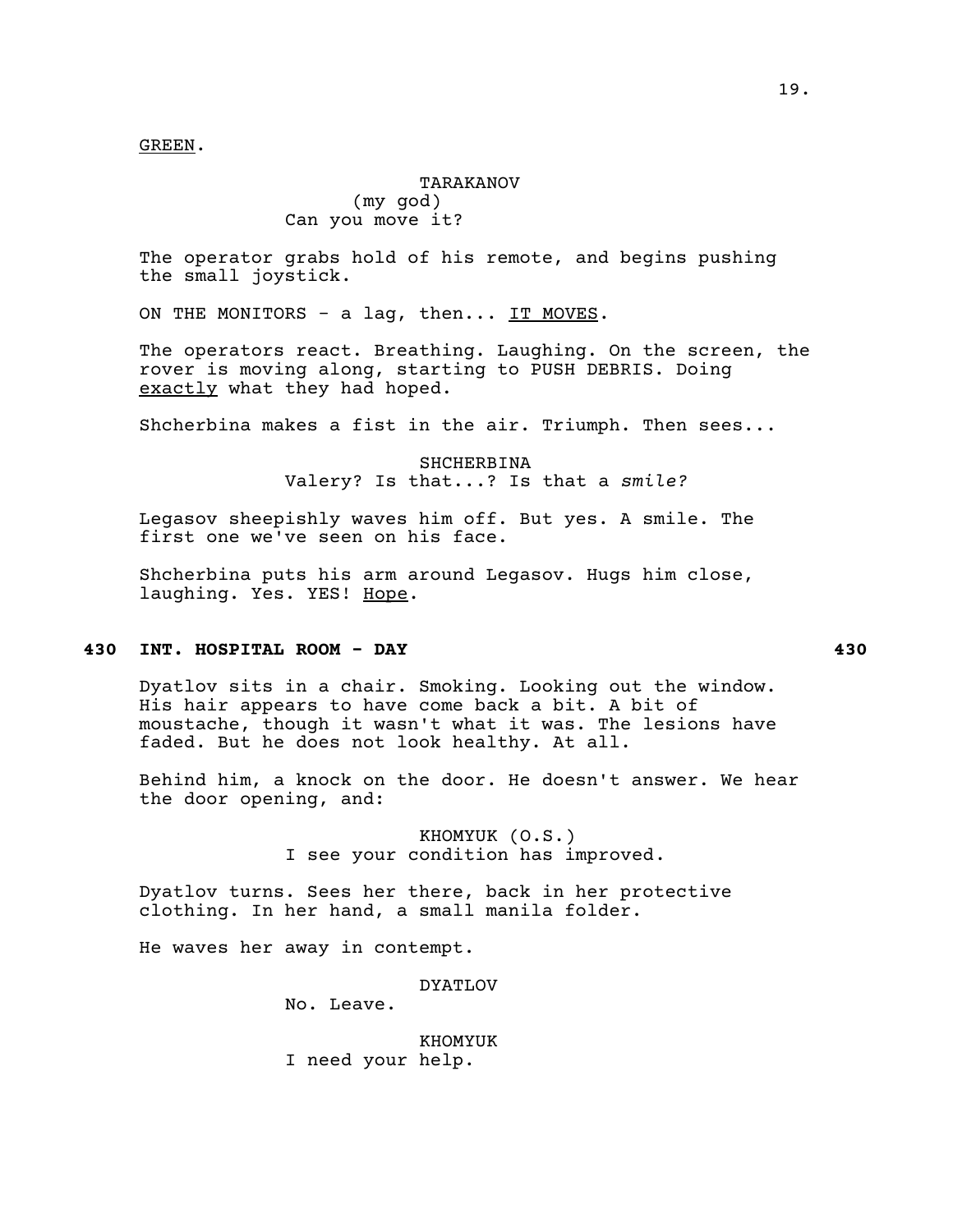Dyatlov raises his arms slightly to the side to show her all of the IV tubes running in and out of him. How is he supposed to help anyone? But:

#### KHOMYUK

Akimov initiated AZ-5. When you gave him the order, was--

#### DYATLOV

Order? What order? Toptunov called it out, Akimov pressed it. That was the only good decision they made. Incompetent morons.

#### KHOMYUK

(ignores that) Can you confirm the reactor exploded after they attempted to shut it down?

He gives her a strange smile.

#### DYATLOV

How do I even know it exploded? Hmm?

Out of patience, she opens her folder, pulls out a PHOTO, and SLAPS IT DOWN in front of him.

It's an AERIAL VIEW of the EXPLODED REACTOR.

And for a moment, Dyatlov is shaken. He pushes it away. Already doing whatever mental gymnastics are required to forget what he just saw.

But Khomyuk knows he won't forget it. She takes the photo back, and hands him a JOURNAL ARTICLE from her folder.

#### KHOMYUK

I pulled this from the state archives, written in 1976. It's about the operation of RBMK reactors under extreme conditions.

Dyatlov barely looks at it.

## DYATLOV

So?

KHOMYUK

The names of the authors have been redacted. And two pages have been removed.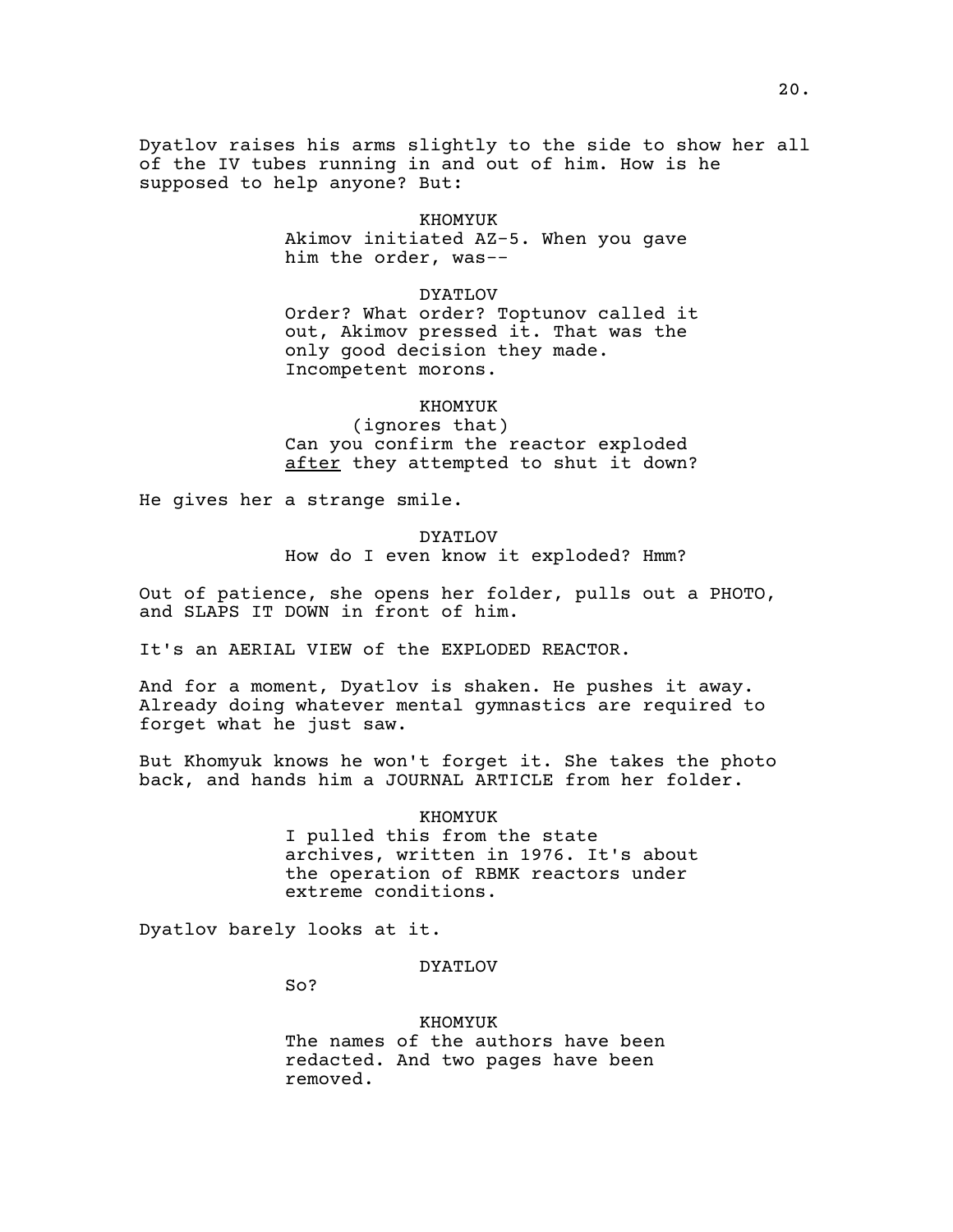Dyatlov hesitates. An old, habitual paranoia rises. Is she testing him?

> DYATLOV The State must protect its secrets, Comrade Khomyuk. Do you dare suggest otherwise?

KHOMYUK (quieter) They made a mistake. They didn't redact the table of contents.

He slowly flips to the first page. Sees it.

#### KHOMYUK

The missing pages apparently refer to a positive void coefficient and AZ-5. Does that mean anything to you?

## DYATLOV

(suspicious) What are you after here? Why are you asking me this?

KHOMYUK You worked with this reactor. You know it better than I do--

DYATLOV So everything's my fault then? Is that what this is?

## KHOMYUK

(snaps) I'm not here to blame you. I'm here to find out what happened. And whether you realize it or not, I am the best chance you have to avoid a bullet. Can you help me or not?

Dyatlov stares at her. Then flips through the article to the missing section. Scans around it briefly. Then, honestly:

> DYATLOV I have no idea what would have gone here. Void coefficients have nothing to do with AZ-5.

He tosses the article at her. Dismissive.

DYATLOV There. Now you can go.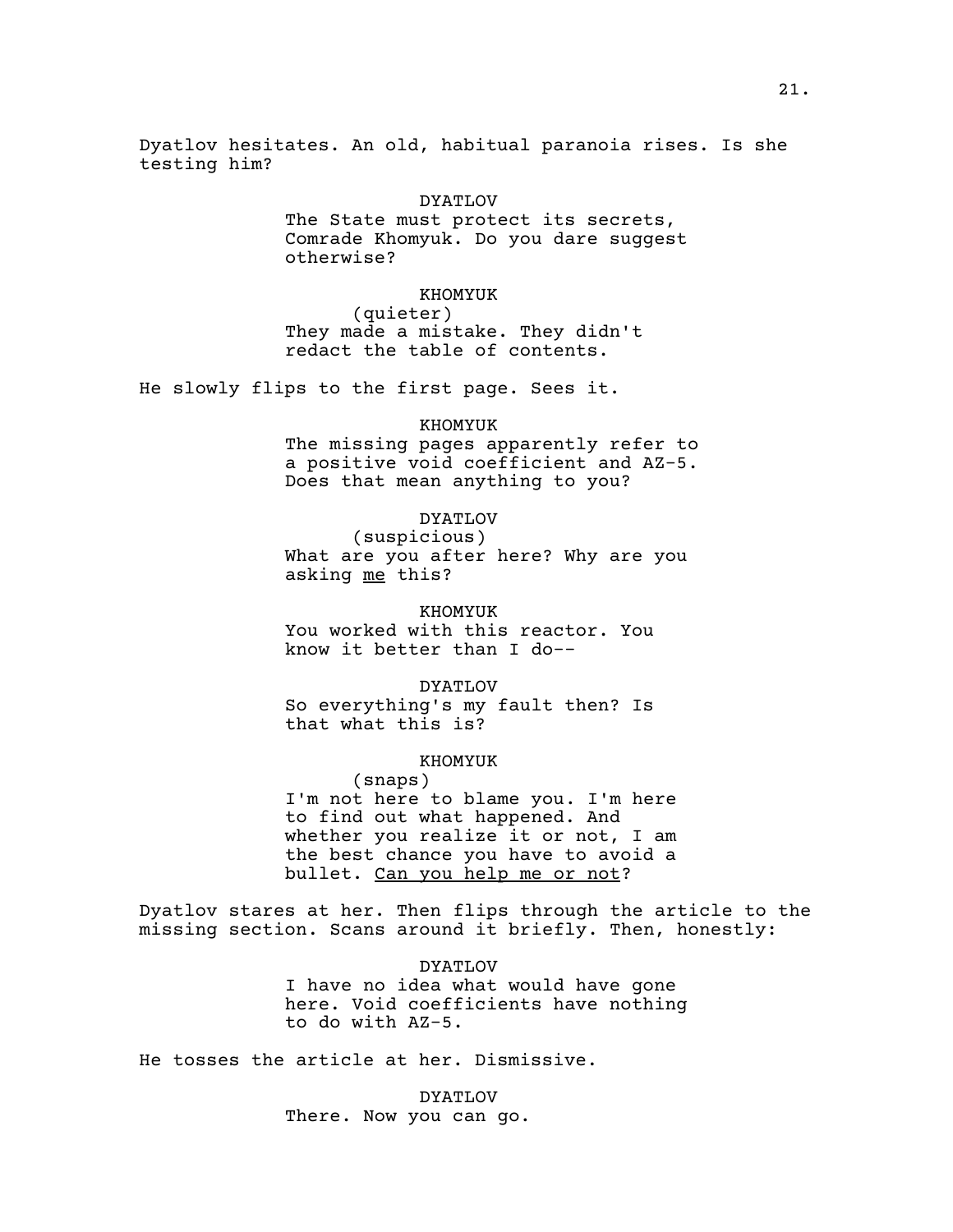She picks the article up from the floor. Then:

KHOMYUK (disgusted) You're not even curious.

DYATLOV

What for? You think the right question will get you the truth? There is no truth. Ask the bosses whatever you want.

He stubs out his cigarette.

DYATLOV You will get the lie. (beat) And I will get the bullet.

# **431 INT. TRUCK - DAY 431**

A stakebed truck. Bacho drives. Garo sits next to the other window. Pavel is squeezed in between.

Bacho is peering at a MAP he has on the dashboard. It keeps falling. Son of a bitch. He grabs it, then reaches across Pavel to Garo, who hands him a bottle of vodka.

Bacho drinks and drives. Grabs the map again. Drinks again. The truck jostles on the uneven road.

BACHO

Fucking thing.

Pavel is nervous. Bacho offers him the bottle.

PAVEL

No. Thank you.

## BACHO

What, are you afraid we're going to run out? Trust me, we won't. It's the one thing we always have. In Afghanistan, when we needed guns, they sent vodka. We needed penicillin? They sent vodka. Boots, morphine, fuel? Never the right things. Never enough. Except the vodka. So you might as well drink.

Bacho turns to Pavel. Not looking at the road at all.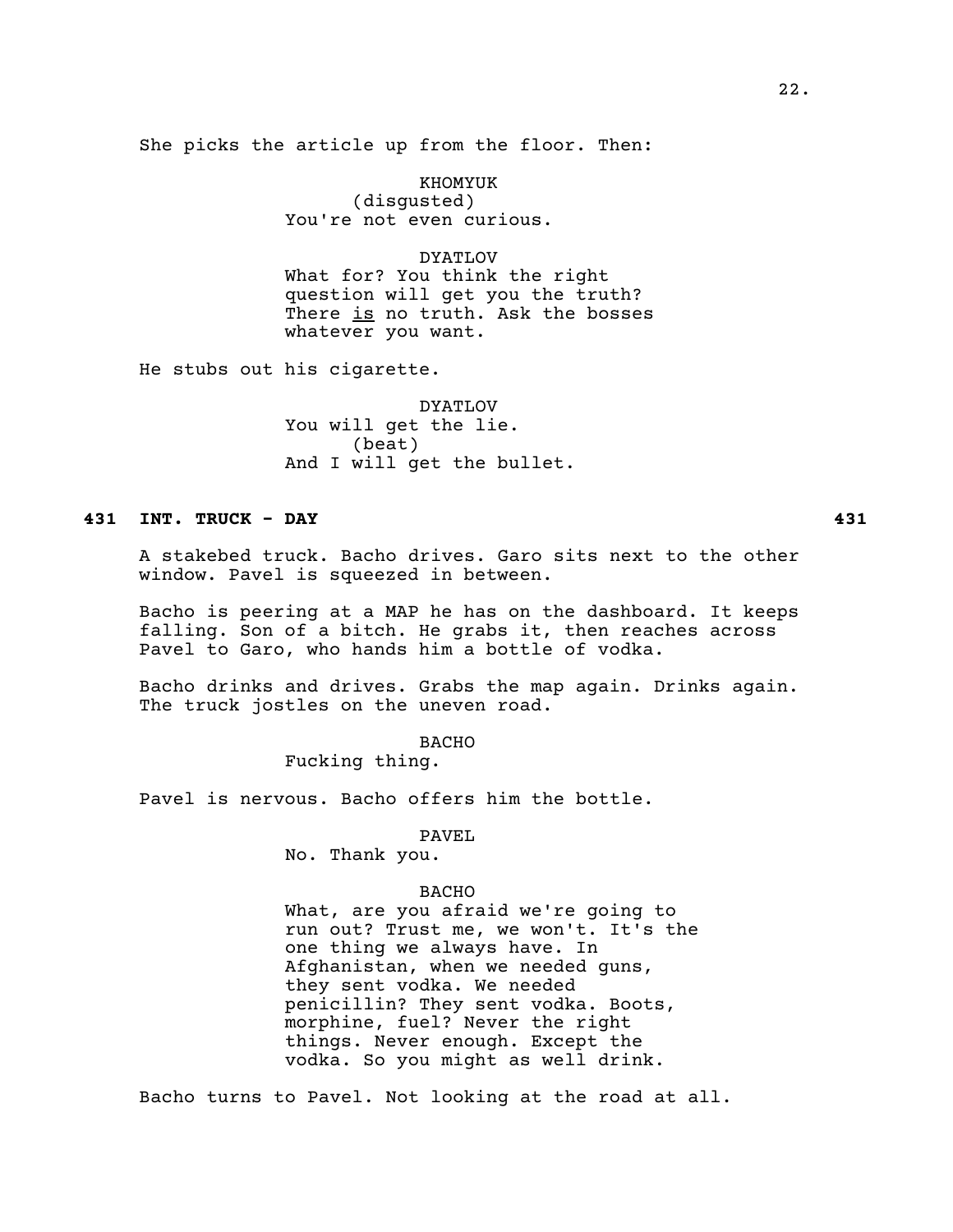BACHO

I'm not asking. I'm telling. Because of the radiation. It protects you. (catches the map) Where the fuck are we? Garo?

Garo shrugs. Takes the vodka bottle.

PAVEL Do they tell you how much there is?

BACHO How much what there is?

PAVEL

Radiation.

Bacho laughs. And Garo starts to chuckle along with him. Pavel isn't sure what that means.

> PAVEL I saw a man throwing up. On the side of the road.

BACHO Yeah, that happens.

Pavel touches the white-and-black badge on his shirt. The one they all wear.

> PAVEL But we have these. To measure. So they know. (no response) The radiation we get.

> > BACHO

That's right. They check them every day. You're allowed to get a total of 24 roentgen. If you hit 24, you get to go home. And if you go over 24, your commanding officer gets arrested for negligence. Maybe even shot. Does that make you feel better?

PAVEL

Yes. (beat) How much do you have?

BACHO Me? They tell me I have 23 roentgen. Go ahead, ask Garo how much he has.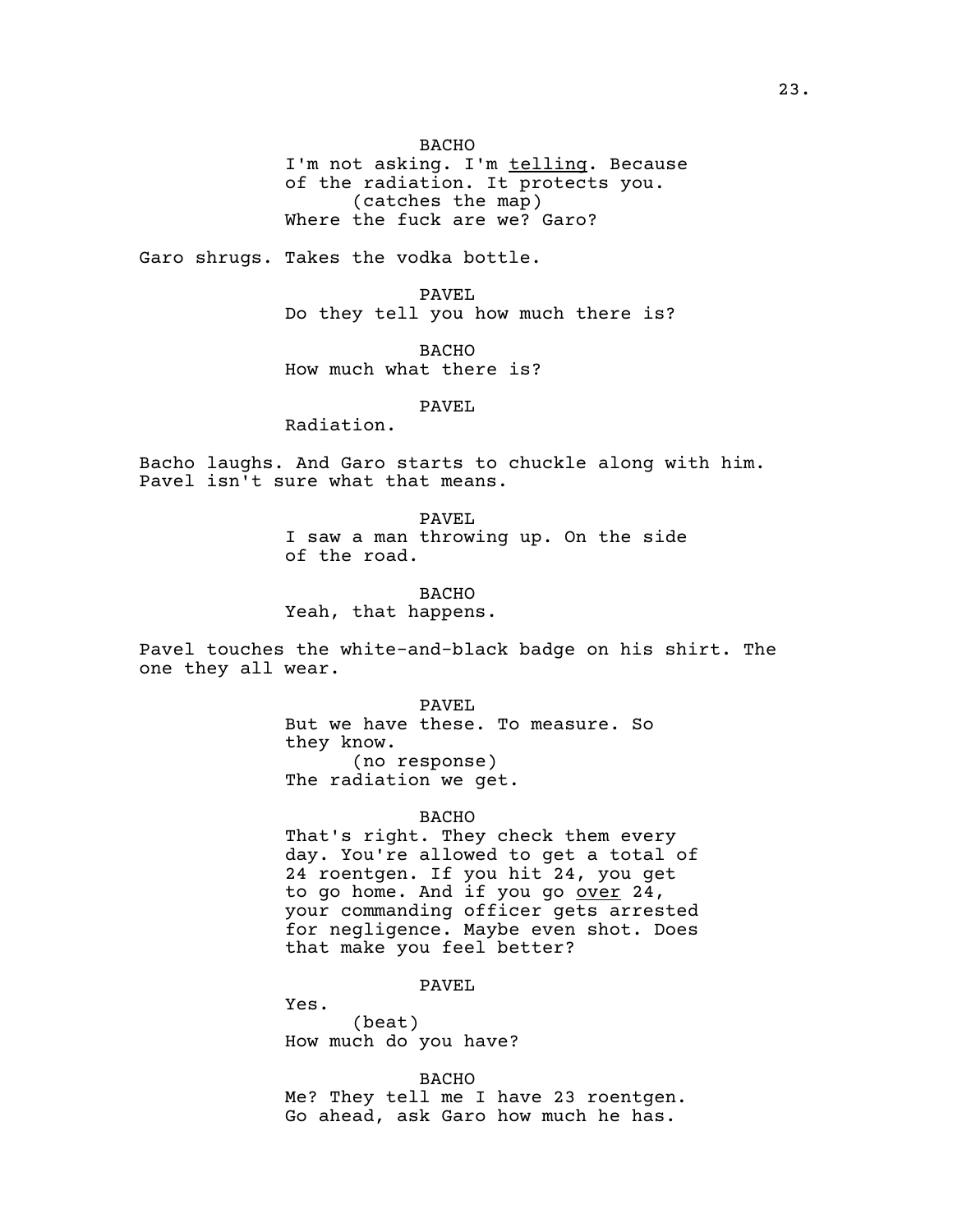BACHO

He has 23. We all have 23. And we will never have more than 23. You understand now?

Pavel falls silent. Yes. He does understand.

Bacho points ahead.

**BACHO** 

Ay! There it is. Fuck this map. I told you I knew where I was.

## **432 EXT. COUNTRYSIDE VILLAGE - CONTINUOUS 432**

The truck rumbles toward a SMALL VILLAGE - a few dozen buildings... one main street... all quiet. No one left.

# **433 EXT. COUNTRYSIDE VILLAGE - MOMENTS LATER 433**

The truck squeals to a stop. The three men get out, and walk around to the back of the truck. Bacho pulls the back of the stakebed down, and opens a LARGE METAL BOX.

It's full of BULLETS. Hundreds? Thousands? They're bound in clusters of five rounds each, held together by thin steel stripper clips.

Bacho forks over a fistful of bullets to Pavel. Garo takes three Mosin-Nagant rifles from the back of the truck.

Bacho loads his rifle, then sees Pavel struggling. Wow. Bacho grabs the gun from Pavel. Shows him how to insert the stripper clip. Bullets go in, empty clip comes out. Slide the bolt to chamber.

> BACHO Got it? Okay. Now listen. I only have two rules. One, don't point this gun at me. That's easy, right? (gestures to Garo) Point it at this piece of shit, I don't give a fuck. Never me. Two, if you hit an animal and they don't die, you keep shooting until they do. (gets in Pavel's face) Don't let them suffer-- or I'll kill you. Understand? I mean it. I've killed a lot of people.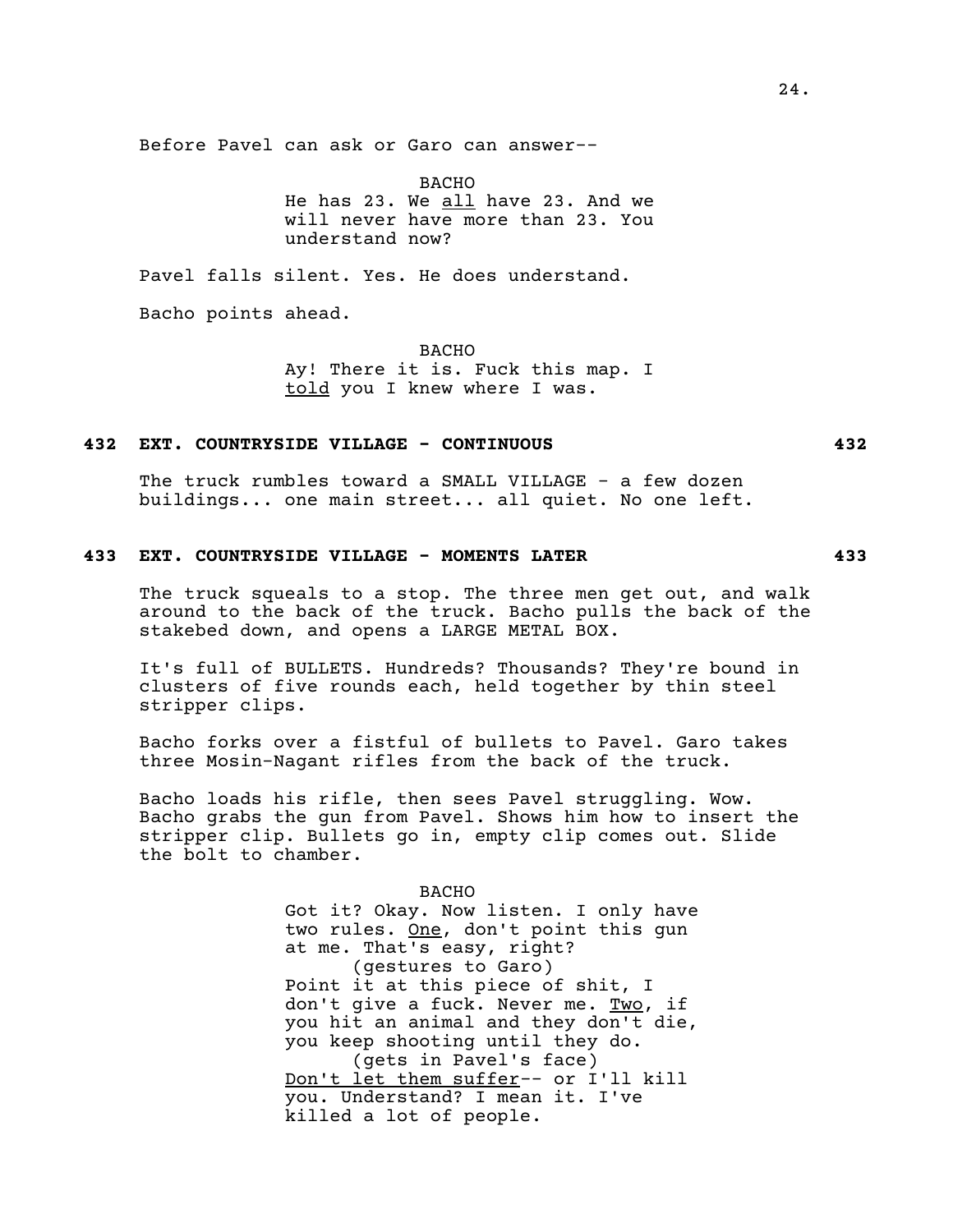Pavel glances at Garo, who gives a tiny nod. It's true. Bacho has killed a lot of people.

Pavel looks back at Bacho. Yes. Understood.

BACHO (friendly pat) Then we're ready.

## **434 EXT. VILLAGE - MAIN STREET - MOMENTS LATER 434**

Eerily quiet. A few cars are where their owners left them. Some clothing hangs on a line, swaying in the breeze.

THE THREE MEN walk down the street. Rifles at the ready. Bacho turns to Pavel.

BACHO

Watch.

Bacho gives a WHISTLE. The kind you might give to a dog.

And sure enough... there's a BARK. And another. And now, tentatively emerging from alleys and empty buildings...

DOGS. And CATS. Hungry. But clearly domesticated. Tails wagging. Hopeful eyes.

Bacho turns to Pavel.

#### BACHO

When we start, they'll run where they feel safe. Always inside. So we go door to door, okay? Okay.

And without warning, Bacho raises his rifle and FIRES. We hear a YELP, and he FIRES again.

We don't see it. We just hear BARKING and HOWLING as Bacho and Garo keep walking, right out of frame, FIRING. Gunshots. Sliding bolts. Shells hitting the ground. Gunshots.

PAVEL - stands in horror, blinking every time a GUNSHOT rips through the air. He hasn't even raised his rifle.

PAVEL'S POV - Bacho turns back to him. In the B.G., we see some scattered corpses of dogs.

#### BACHO

HEY!

Pavel snaps out of it.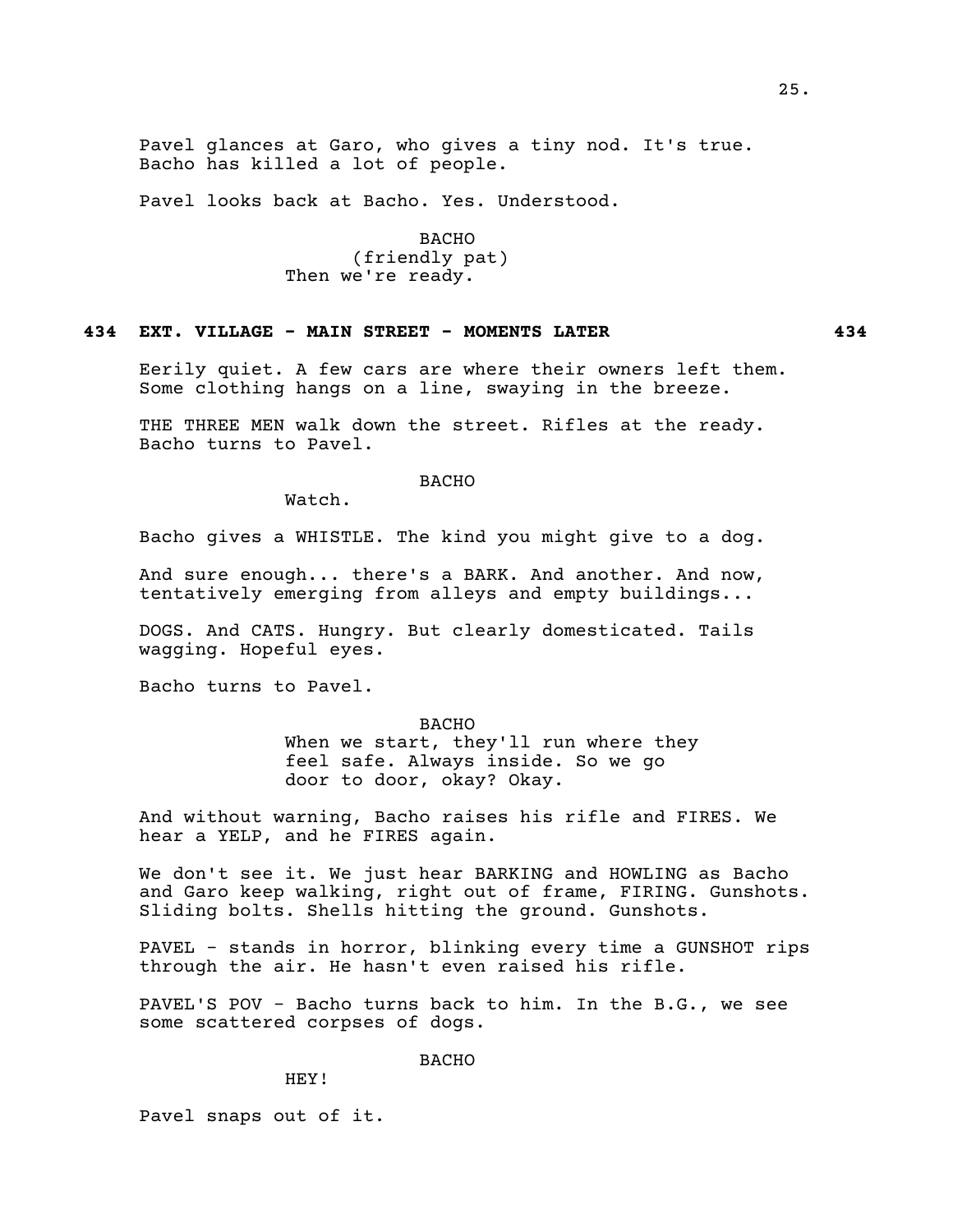## BACHO (points to an alley) Door to door. Do your job.

Pavel nods, frightened, and moves toward the alley.

## **435 EXT. ALLEY - CONTINUOUS 435**

Pavel walks slowly down the alley. Forcing himself to breathe. Trying not to throw up.

A SHEPHERD MUTT lifts its head from a pile of RUBBISH. Sniffs the air. Even in the bedlam, desperate to be fed.

Pavel stops. Raises his rifle. Shaky hands. Finger on the trigger. But... can't. Lowers the gun. Then: the dog TURNS TO HIM. And BARES its TEETH.

Pavel backs up. The dog stalks forward. Starvation and time have turned it feral. The dog growls, protecting its rubbish pile, and what little food is in it. Snaps and barks.

Pavel waves his rifle at it, as if the animal might understand.

#### PAVEL

Go!

The dog keeps advancing. Faster. Pavel keeps backing up.

# PAVEL

GET AWAY.

The dog BARKS... CHARGES, and:

CLOSE ON PAVEL - panicked - he SHOOTS...

We HEAR BUT DO NOT SEE - the dog YELP in pain and thud to the ground. And now the sound of rapid, wheezing breaths.

We stay on Pavel, who moves closer to where the dog fell. Shock on his face. At what he did. Agonizing seconds tick by. A scared man. The sound of a dying animal. Heavy breathing. Pain. And then:

BOOM. A bit of BLOOD spatters up into Pavel's face. No more sound from the dog.

BACHO - stands there. Angrily EJECTS the shell from his rifle, chambers another one, and then gets in Pavel's face. Nose to nose. Dead serious.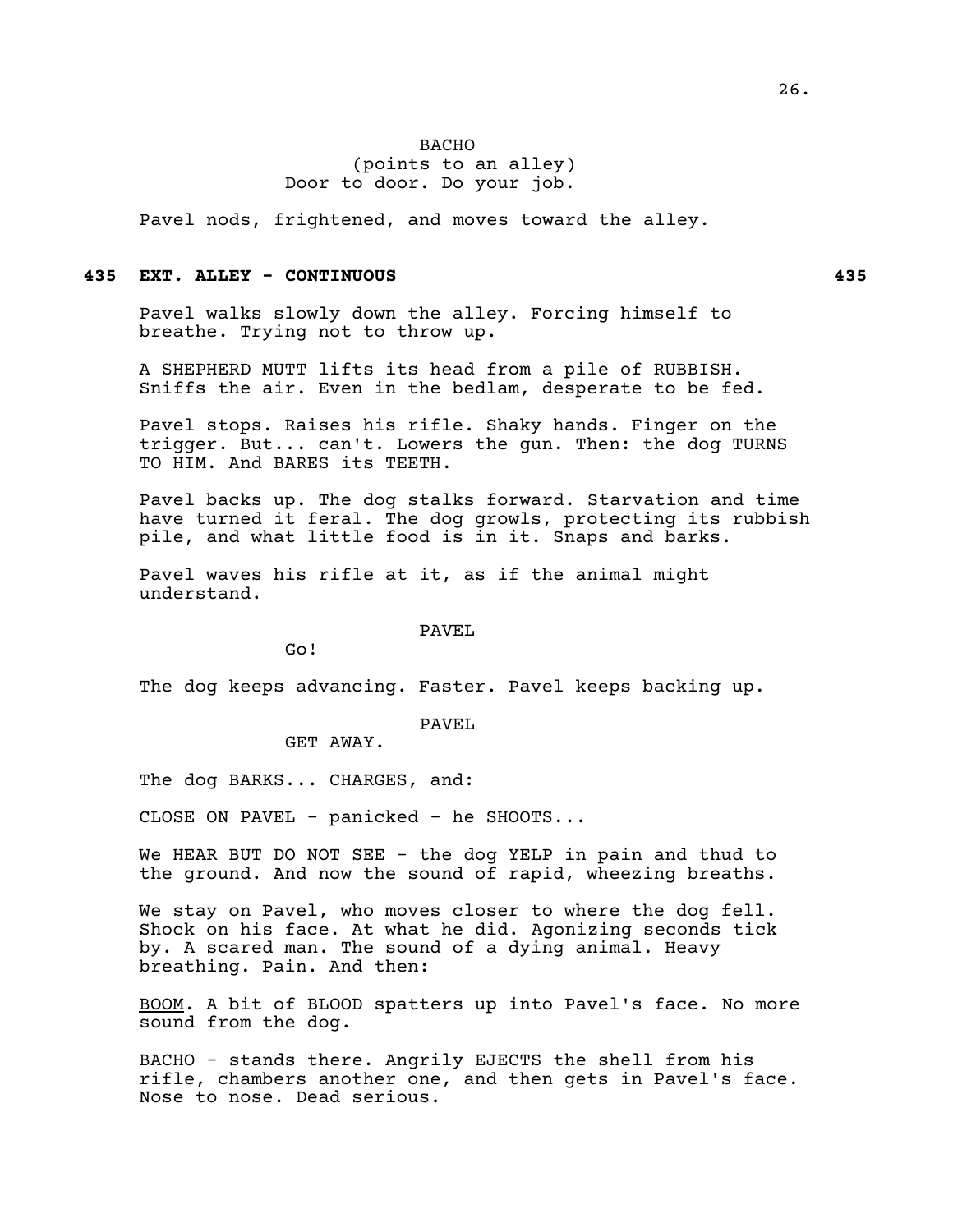# BACHO Don't let them suffer.

PAVEL

I'm sorry.

Bacho glares into Pavel's face-- then points down.

BACHO You're dragging that on the truck.

Bacho marches off, and Pavel stands there, staring down in shock at the dead dog. In the background, steady gunfire.

## **436 EXT. VILLAGE SQUARE - LATER 436**

THUNK. A vodka bottle is slammed down on a table. Now wedges of cheese. Salami. A loaf of bread. Bacho and Garo sit at a table outside an abandoned cafe. They use their knives to cut the loaf, stab at the meat and cheese. Big mouthfuls. Deep swigs of vodka.

Bacho looks over at PAVEL - who sits apart. Shellshocked.

## BACHO (mouth full) You going to eat or what?

Pavel stares at the street. Streaks of blood and tracks in the dirt where the animals died... and were dragged away.

BACHO

Hey.

Pavel shakes his head. No. Bacho shrugs. Takes Pavel's food, adds it to his pile. Then realizes... Pavel is wiping at his eyes. Fighting off tears.

Ah, shit. Bacho and Garo share a glance. Garo nods at him. *"Do something."* So Bacho pours vodka into Pavel's cup, who shakes his head no.

> BACHO (gentle, but firm) Drink. (he does) Again.

Pavel takes another swig.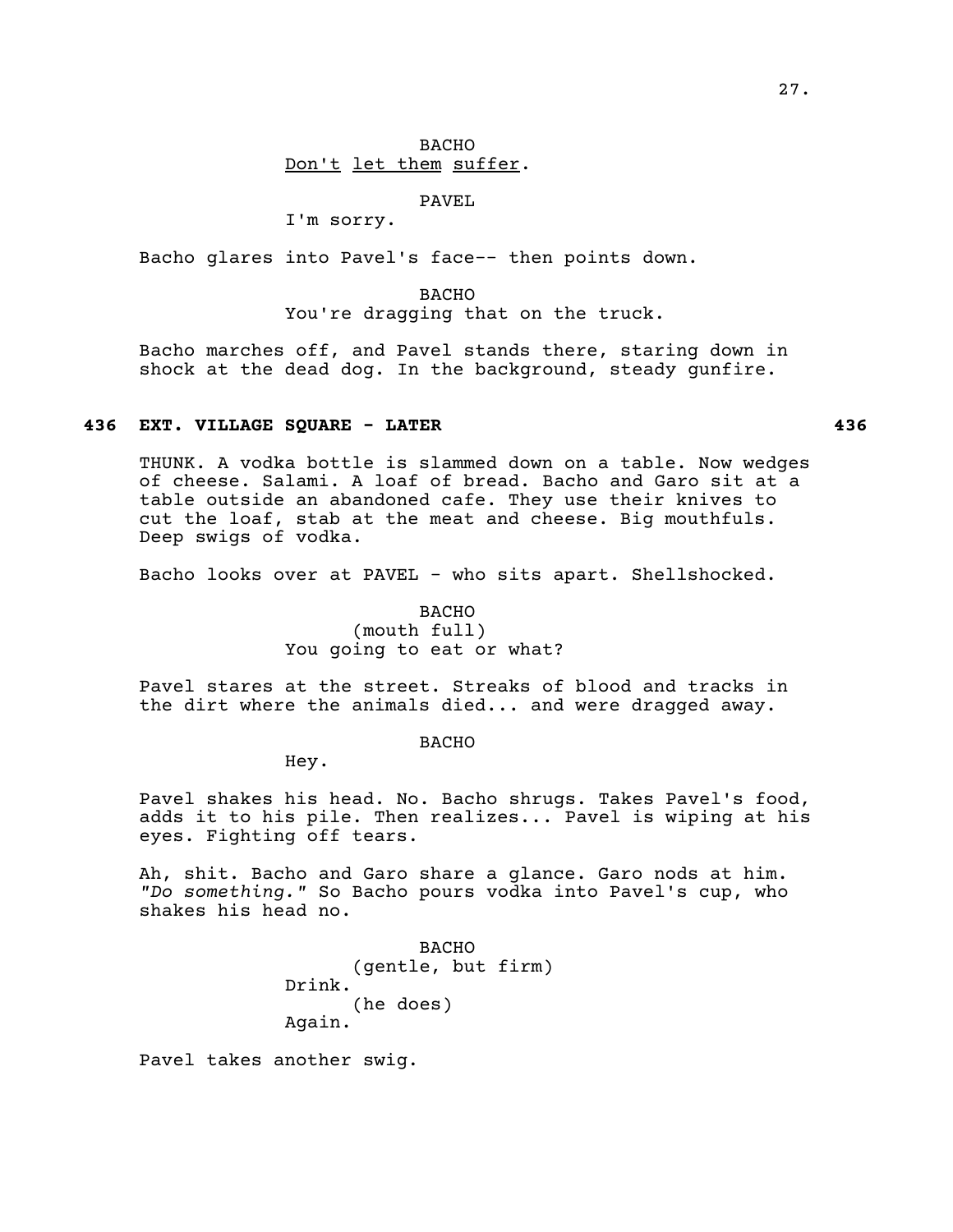Look... this happens to everyone their first time. Normally when they kill a man, but for you-- a dog. Eh, so what? There's no shame in it.

This isn't going well. Pavel takes another drink. Wants to get numb. Bacho tries again.

> **BACHO** Garo, you remember your first time?

As per usual, he doesn't wait for an answer.

#### BACHO

My first time-- Afghanistan-- we were moving through a house-- a man was suddenly there-- and I shot him in the stomach. That's a real war story. They're never good stories, like in movies. They're shit. Man is there, boom, stomach.

(what can you do?) I was so scared, I didn't pull the trigger again for the rest of the day. I thought, well-- that's it, Bacho. You put a bullet in someone. You're not you anymore. You'll never be you again. But then you wake up the next morning, and... you're still you. And you realize-- that was you all along. You just didn't know.

A long pause. Then:

GARO The happiness of all mankind.

The first words we've heard him speak.

BACHO

What?

Garo points across the street at:

A PROPAGANDA BANNER - slung between two buildings over the main street. A picture of Lenin on one side, and a proud Soviet worker on the other.

And in between, Cyrillic lettering.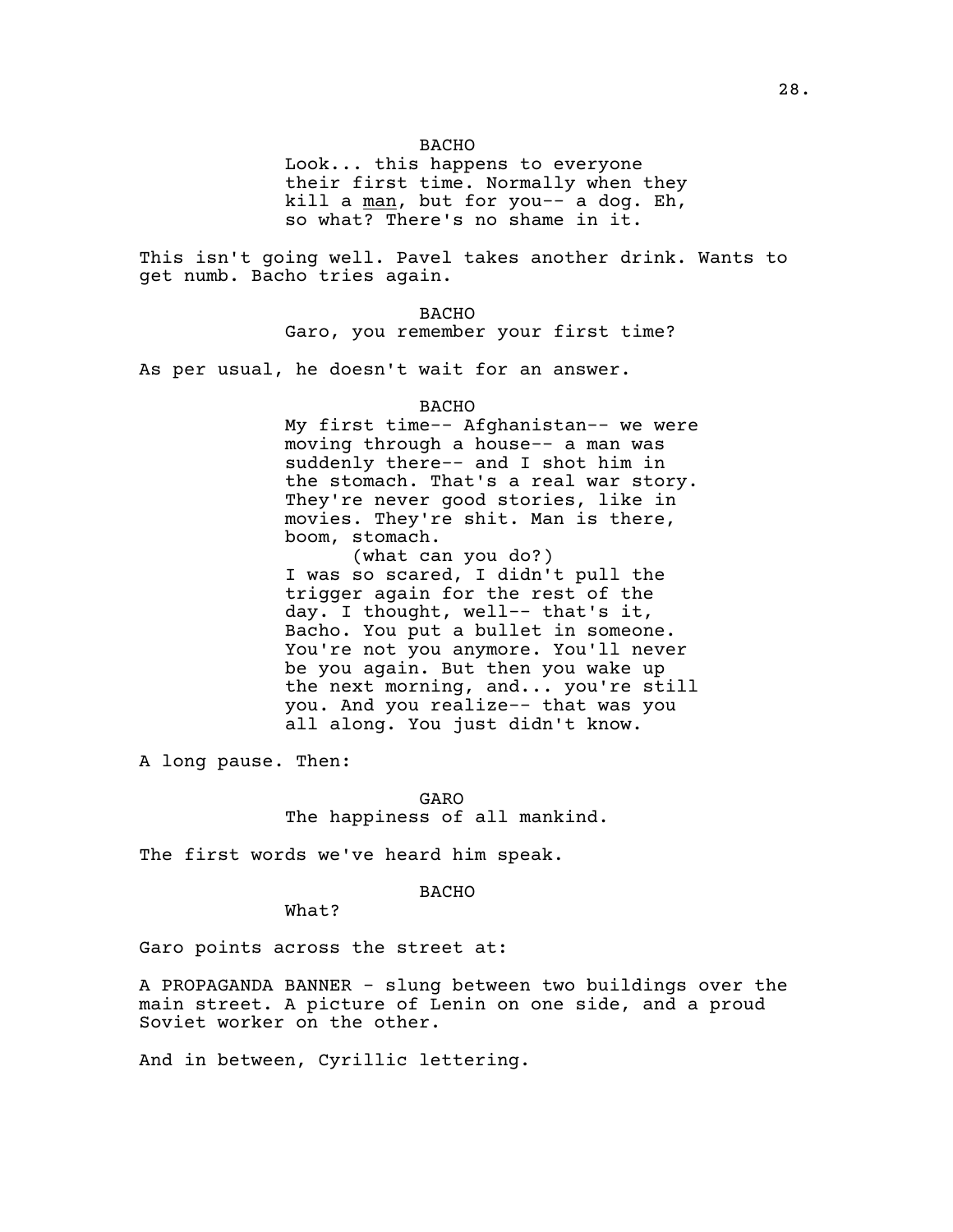GARO

"Our goal is the happiness of all mankind."

The three men stare at the absurd sign hanging over the blood-stained street in a dead town.

Then Bacho gets up. Oddly chipper. No cracks in his dam.

**BACHO** I'm happy. I'm happy every day.

He grabs his gun. Then:

#### **BACHO**

Back to work.

Bacho marches off. Pavel looks at his rifle. Then picks it up. Vodka in his veins. Takes a breath.

*Yes. Back to work.* He gets up, and follows.

## **437 EXT. REACTOR ROOF - "KATYA" - DAY 437**

Seemingly empty, but for the debris. Less, though, than we saw before.

And then: a LUNAR ROVER enters frame, PUSHING DEBRIS along with its small bulldozer blade... moving toward the edge...

#### **438 EXT. LOOKING UP AT THE EDGE - CONTINUOUS 438**

We're twenty feet below the roofline here, pointing straight up at the edge of Katya.

The ROVER slowly appears, and pushes GRAPHITE off the edge. It cascades down toward us...

## **439 EXT. THE REACTOR - MIDAIR - CONTINUOUS 439**

WIDE - from this distance, we can see it all. The tiny rover. The falling graphite.

The debris plummets from the roof and down into THE GAPING CRATER where the reactor used to be.

Then we swing around slowly to find the larger section of roof. MASHA - the deadliest place on Earth. Still covered in debris. Still untouched.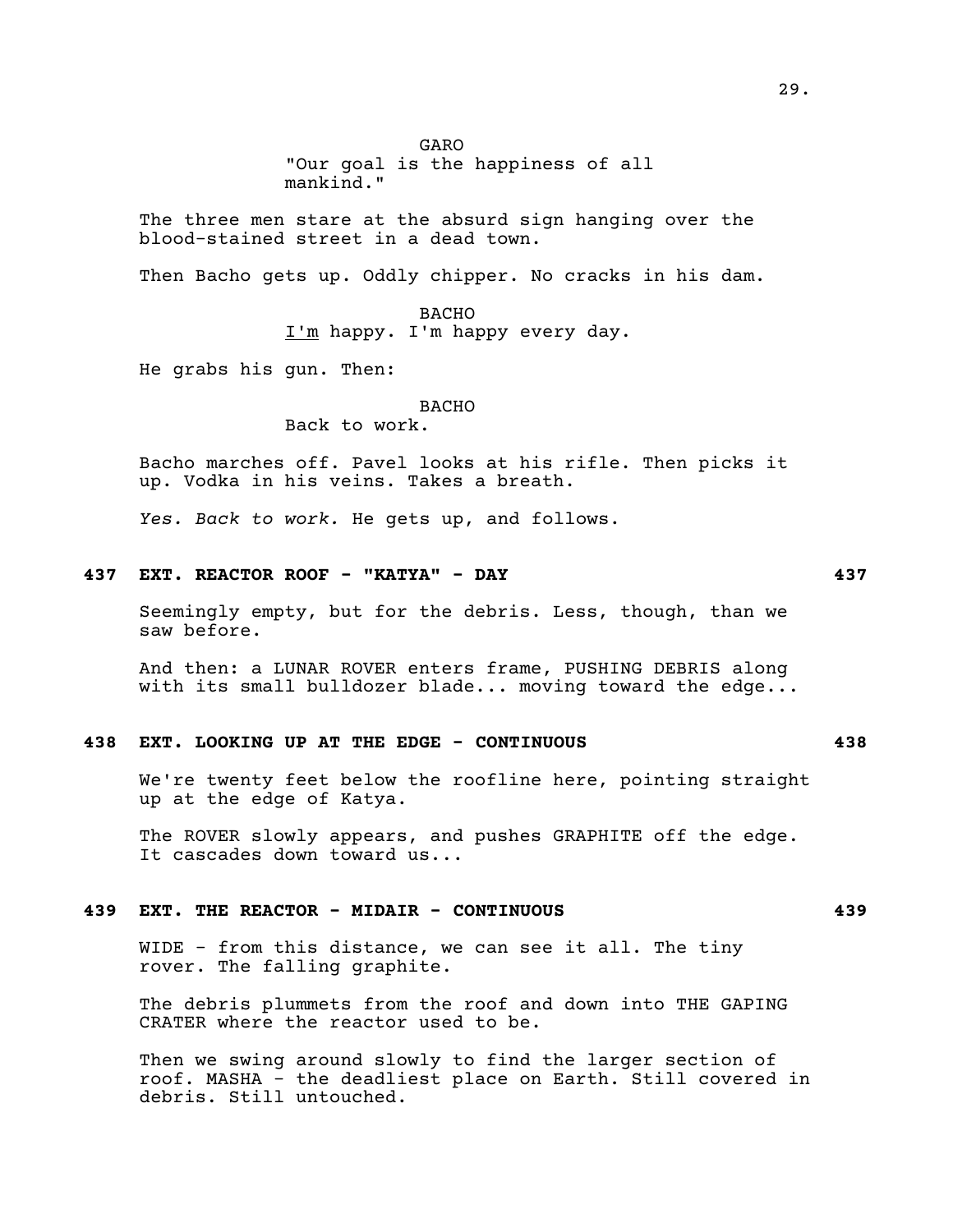Still waiting*.*

TITLE:

#### **SEPTEMBER, 1986**

## **440 INT. REMOTE COMMAND CENTER - DAY 440**

Multiple rover camera POVs are visible on the monitors. Jughashvili and the other operators drive them with their joysticks.

There are more computers now. More control modules. All of the lights are green.

Shcherbina watches them work. Behind him, Legasov sketches cleanup paths on the photos of the roof.

They turn in unison TARAKANOV enters.

TARAKANOV

It's here.

## **441 EXT. REACTOR SITE - MOMENTS LATER 441**

TRUCK DOORS OPEN

Legasov and Shcherbina watch as Tarakanov organizes the offloading of the truck's sole cargo.

> TARAKANOV Careful now. Slow. SLOW. That's it.

Soldiers gingerly offload an ORANGE, HIGH-TECH ROBOTIC VEHICLE with TANK TREADS. It's far more muscular than the flimsy lunar rovers.

## TARAKANOV

(proudly) Joker.

Legasov and Shcherbina turn to Tarakanov. What now?

TARAKANOV That's what the Germans named it. "Joker."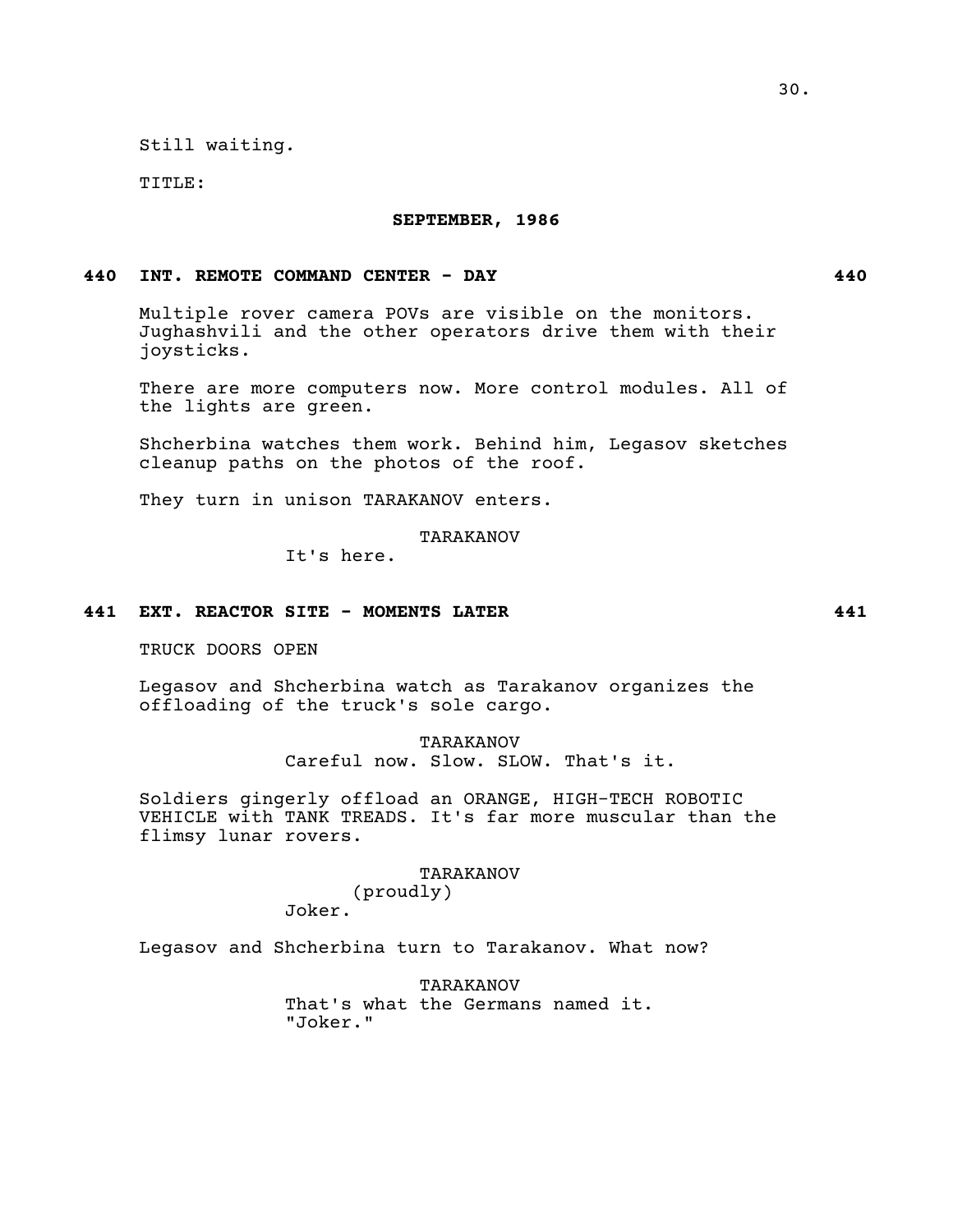**SHCHERBINA** (heavy sigh) Germans. (beat) Is it ready?

## TARAKANOV

It's ready.

Shcherbina looks at Legasov. Legasov nods.

SHCHERBINA So. Let's introduce Joker to Masha.

## **442 OMITTED 442**

## **443 EXT. MASHA - LATER 443**

CLOSE TO THE ROOF SURFACE - black chunks of graphite. One of the pieces has the tell-tale smooth semicircle in it... the channel for a fuel rod...

The wind picks up... granular bits of deadly graphite swirl, and - JOKER lands SOFTLY on the rubble.

The cable coupling detaches, and the helicopter QUICKLY swerves away from the deadly roof.

Joker sits there. Impressive. Armored. Strong. This is clearly a superior vehicle. A match for Masha.

# **444 INT. REMOTE COMMAND CENTER - CONTINUOUS 444**

Legasov, Shcherbina and Tarakanov stand behind the operators. Nervous anticipation.

JUGHASHVILI

Good signal.

## TARAKANOV

Cameras.

Jughashvili hits a switch on the control module. A GREEN LIGHT immediately comes on.

ON THE MONITORS - views from Joker's cameras.

Legasov and Shcherbina watch intently. So far, so good.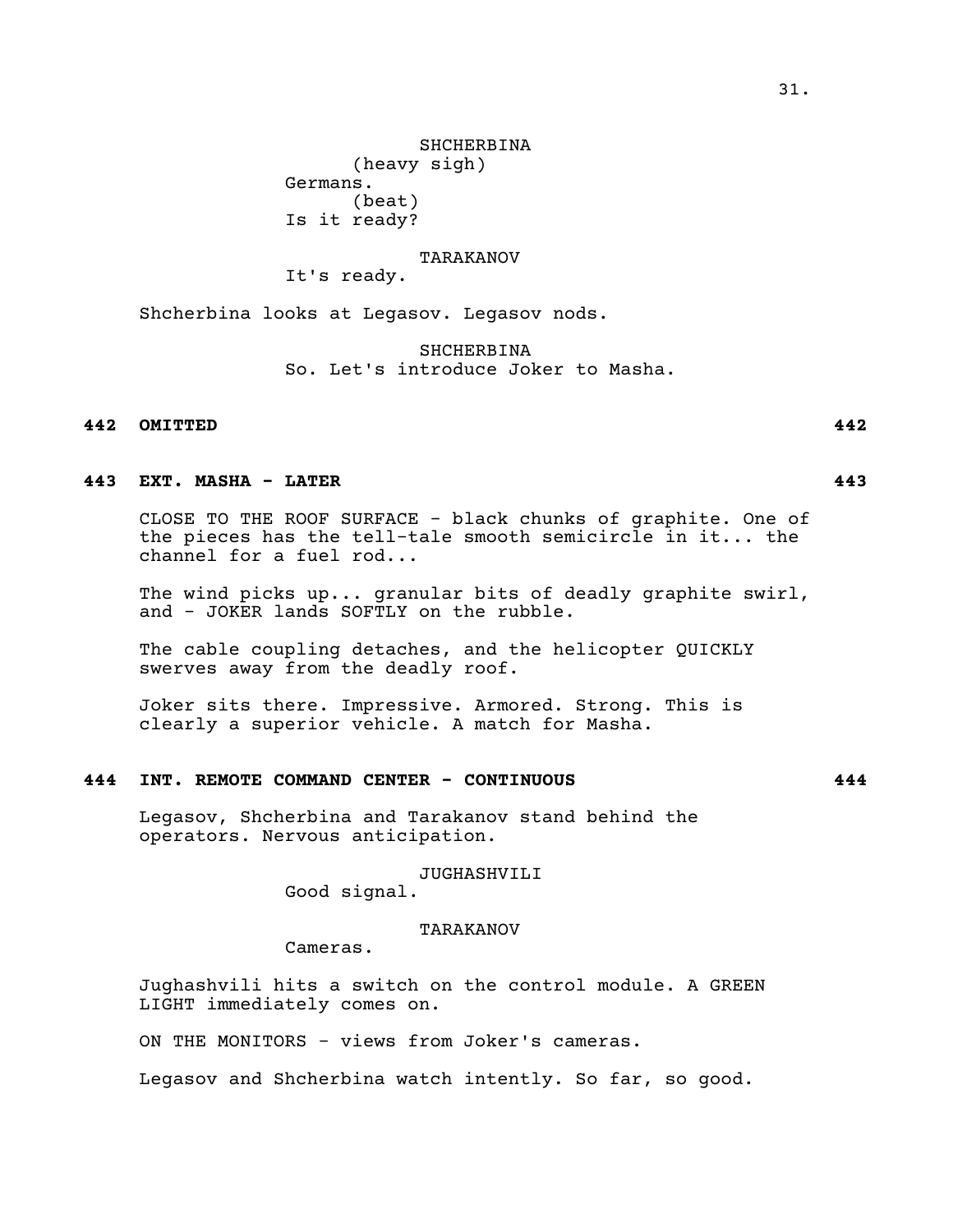## TARAKANOV

Motors.

Jughashvili hits more switches on the control module. The lights go GREEN in succession. Joker is the real deal.

> JUGHASHVILI Motor good, signal good.

TARAKANOV All right. Let's start easy. Forward one metre, reverse one metre.

The operator pushes a joystick. Legasov and Shcherbina stare at the monitors. Unblinking. *Please*.

ON THE MONITOR - the image SHIFTS... as Joker MOVES.

JUGHASHVILI

Forward one.

The men in the room are all smiling.

SHCHERBINA (nudges Legasov) Germans!

JUGHASHVILI

Reverse one.

He pulls back on the joystick, and on the monitor, we can tell Joker is faithfully moving backwards.

Then: THE MONITORS lose signal. STATIC.

CONTROL MODULE - the GREEN LIGHTS start to turn RED... one, two, three.... then ALL of them.

Dead silence in the room. No one breathes. Then:

TARAKANOV Did you lose the signal?

The operators are flipping switches. Checking the remote TRANSMITTER boxes. Sweating.

> JUGHASHVILI It's not the signal. It's the vehicle.

He turns back to Tarakanov. Pale. At a total loss.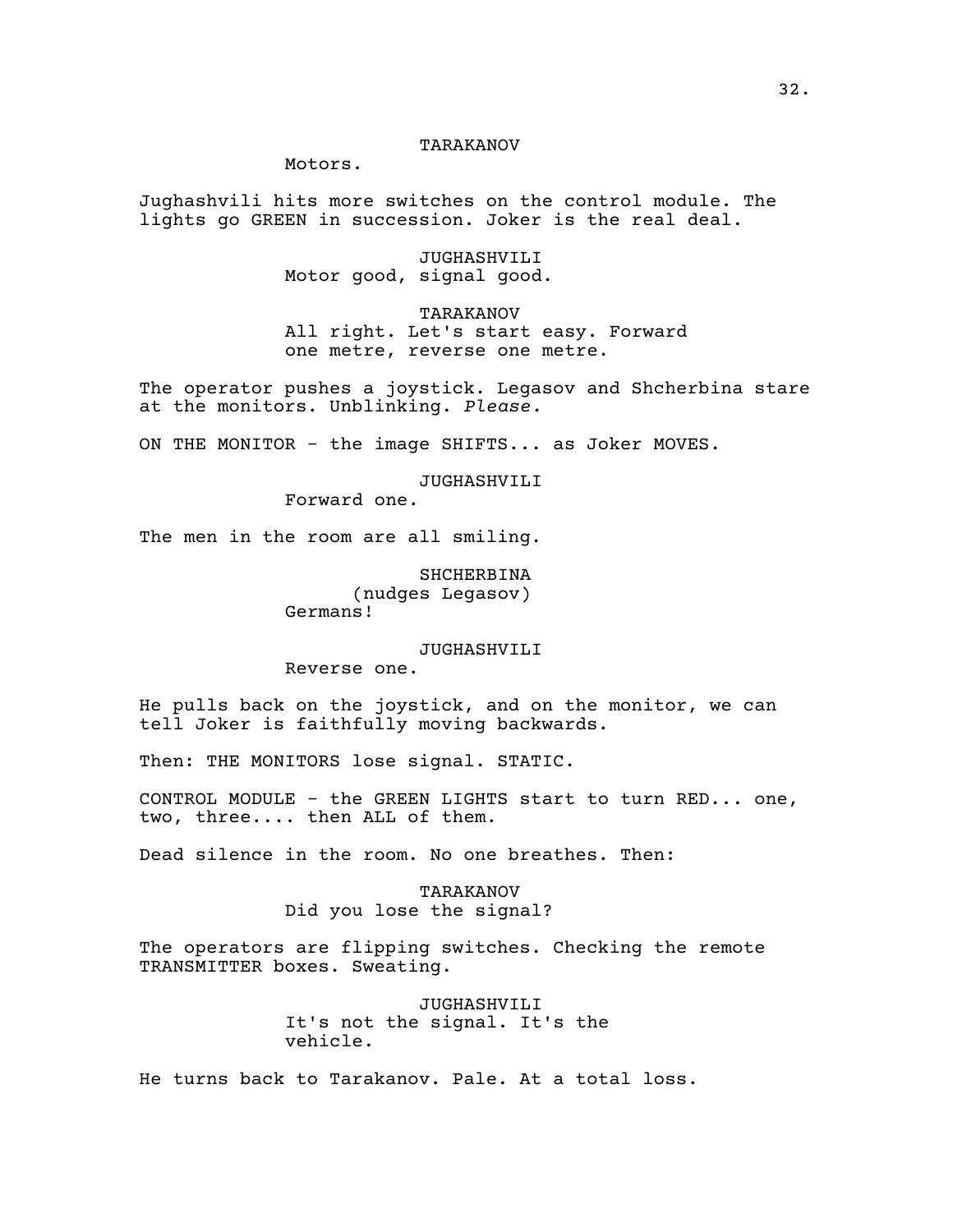## JUGHASHVILI

It's dead.

They all stand there in shock. All but for Shcherbina.

We PUSH IN ON HIM - see the RAGE building inside...

CUT TO:

## **445 INT./EXT. MOBILE OFFICE - LATER 445**

Legasov and Tarakanov. Wincing at the sounds of FURNITURE SMASHING and GLASS BREAKING.

REVEAL - they're in front of the mobile command trailer. It's ROCKING from within. And now we hear Shcherbina's muffled voice, screaming.

INTERCUT BETWEEN - INTERIOR and EXTERIOR of MOBILE OFFICE

SHCHERBINA (O.S.) *GOOD! GOOD, I WANT THEM TO HEAR! DO YOU KNOW WHAT WE'RE DOING? THE MEN WE'RE BURNING? BURNING!!!*

The sound of something TOPPLING. Then a STOMPING noise.

Legasov lights his cigarette. He looks over and sees: A SOLDIER, standing nearby. Frightened at the noise and anger coming from inside that trailer.

> SHCHERBINA (O.S.) *YOU THINK I CARE? I'M A DEAD MAN! TELL RYZHKOV! TELL LIGACHEV! TELL GORBACHEV! TELL THEM! TELL--*

Then the sounds of PLASTIC being battered... the sad clinking of a damaged BELL... and...

WHAM. The trailer door gets KICKED OPEN, and Shcherbina emerges, red-faced.

He HURLS the smashed remnants of a TELEPHONE into the air... the cord trailing behind it... sending it clattering to the ground in pieces.

Legasov and Tarakanov wait quietly for Shcherbina to catch his breath. It takes some time. Then: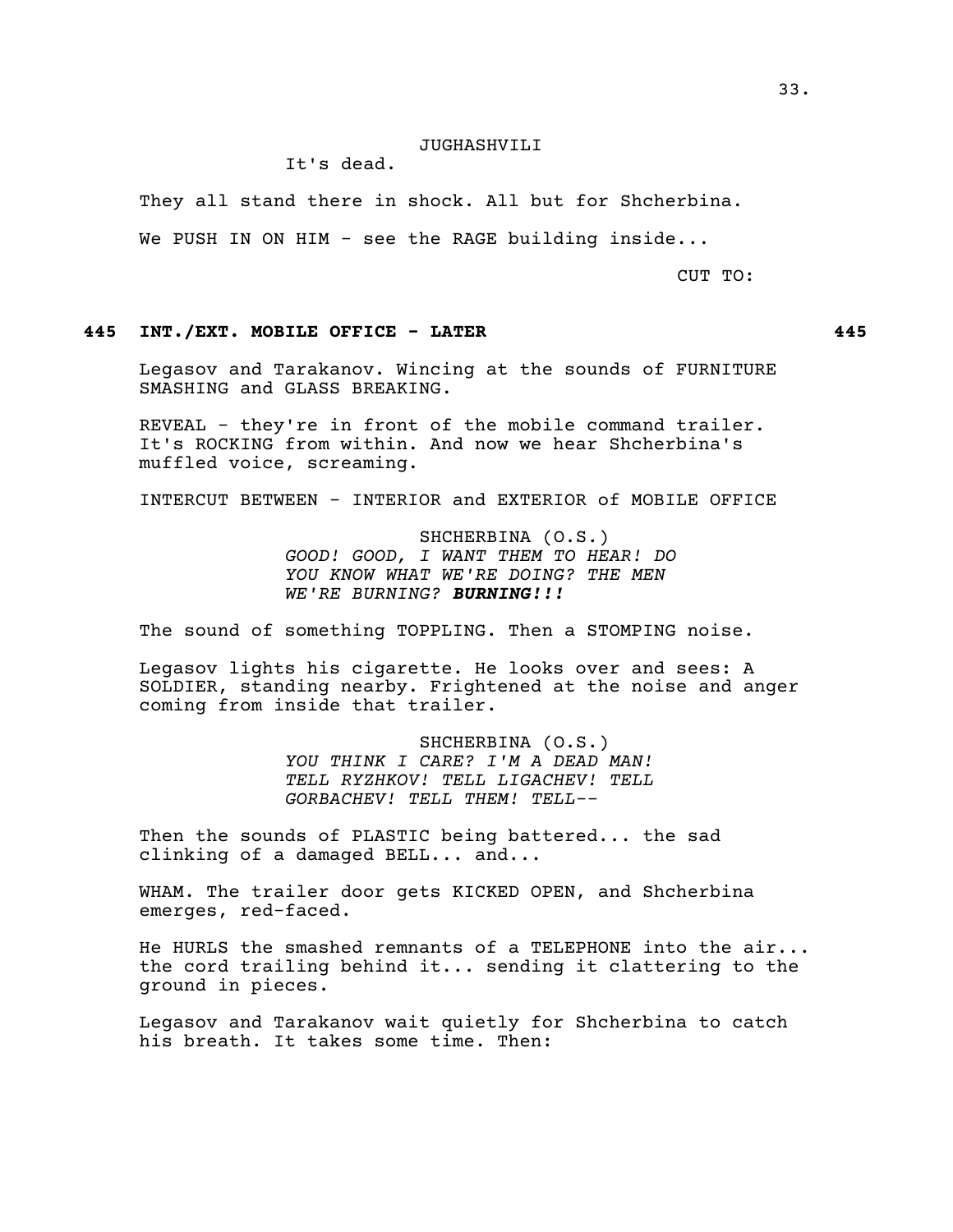SHCHERBINA The official position of the State is that a global nuclear catastrophe is not possible in the Soviet Union. (beat) They told the international community the highest detected level of radiation was 2,000 roentgen.

Legasov is stunned. Oh god. No.

SHCHERBINA They gave the propaganda number to the Germans. The robot was never going to work.

Tarakanov closes his eyes. Hangs his head. The three men stand there, dejected. Lost.

Then Shcherbina, now drained of all his fight, turns to the nearby soldier.

> SHCHERBINA We need a new phone.

#### **446 INT. BASE CAMP TENT - NIGHT 446**

CLOSE ON: two glasses. Vodka pours into each.

Shcherbina hands a weary Tarakanov one glass. Takes the other for himself. A heavy RAIN batters the tent from outside. Water occasionally drips in through faulty seams.

> SHCHERBINA (drinks, then) What if we don't clear it?

> LEGASOV (O.S.) We have to clear it.

Legasov sits off to the side. Scribbling notations on a pad. Never looks up. Keeps scribbling as he talks.

> LEGASOV If we don't clear the roof, we can't build a cover over it. If we can't build a cover, that's 12,000 roentgen. Nearly twice the radiation from the bomb in Hiroshima, every hour, hour after--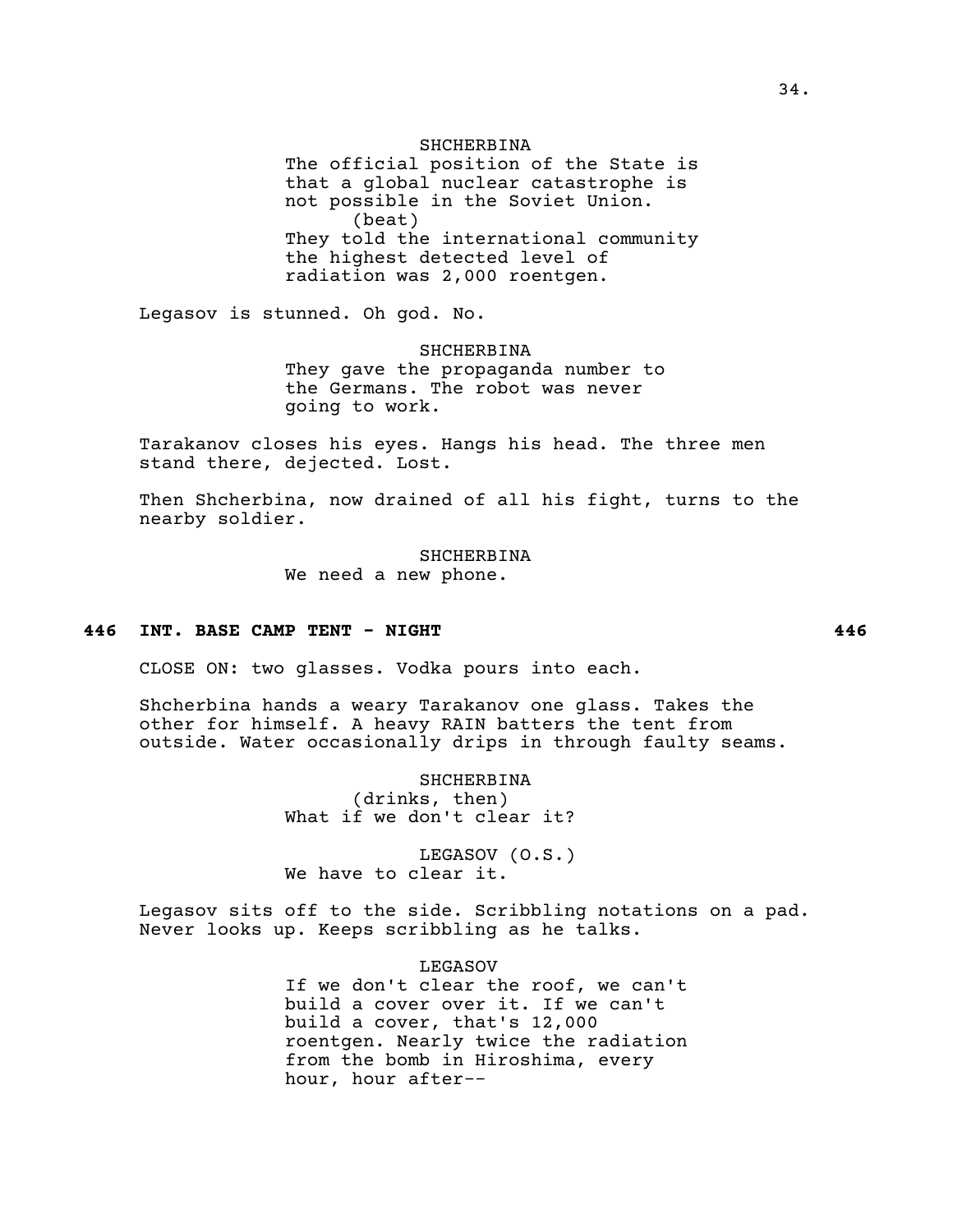## SHCHERBINA

(waves him off) Yes, okay, I remember. (back to Tarakanov) What about lead? We could-- I don't know. We could melt it down, then pour it from above, like a coating.

#### TARAKANOV

First of all, we've already used most of the lead we had--

## SHCHERBINA

There's lead sheeting around instruments in the other reactor buildings. The soldiers are stripping it to make their armor.

#### TARAKANOV

Are you serious?

Yes. Shcherbina is serious. Tarakanov shakes his head. Embarrassing. But back to the bigger issue:

#### TARAKANOV

Even if, you're still talking about boiling metal in a *helicopter*-- and it's lead, Boris. It'll weigh a ton...

Shcherbina puts his hands up. All right. It was stupid.

TARAKANOV What if we shoot the graphite into the hole?

Shcherbina looks up from his drink. *Excuse me?*

#### TARAKANOV

We have heavy caliber bullets-exploding bullets, so they won't just ricochet... they push...

SHCHERBINA You want to shoot *exploding bullets* at an exposed nuclear reactor?

TARAKANOV

(sheepish)  $We11--$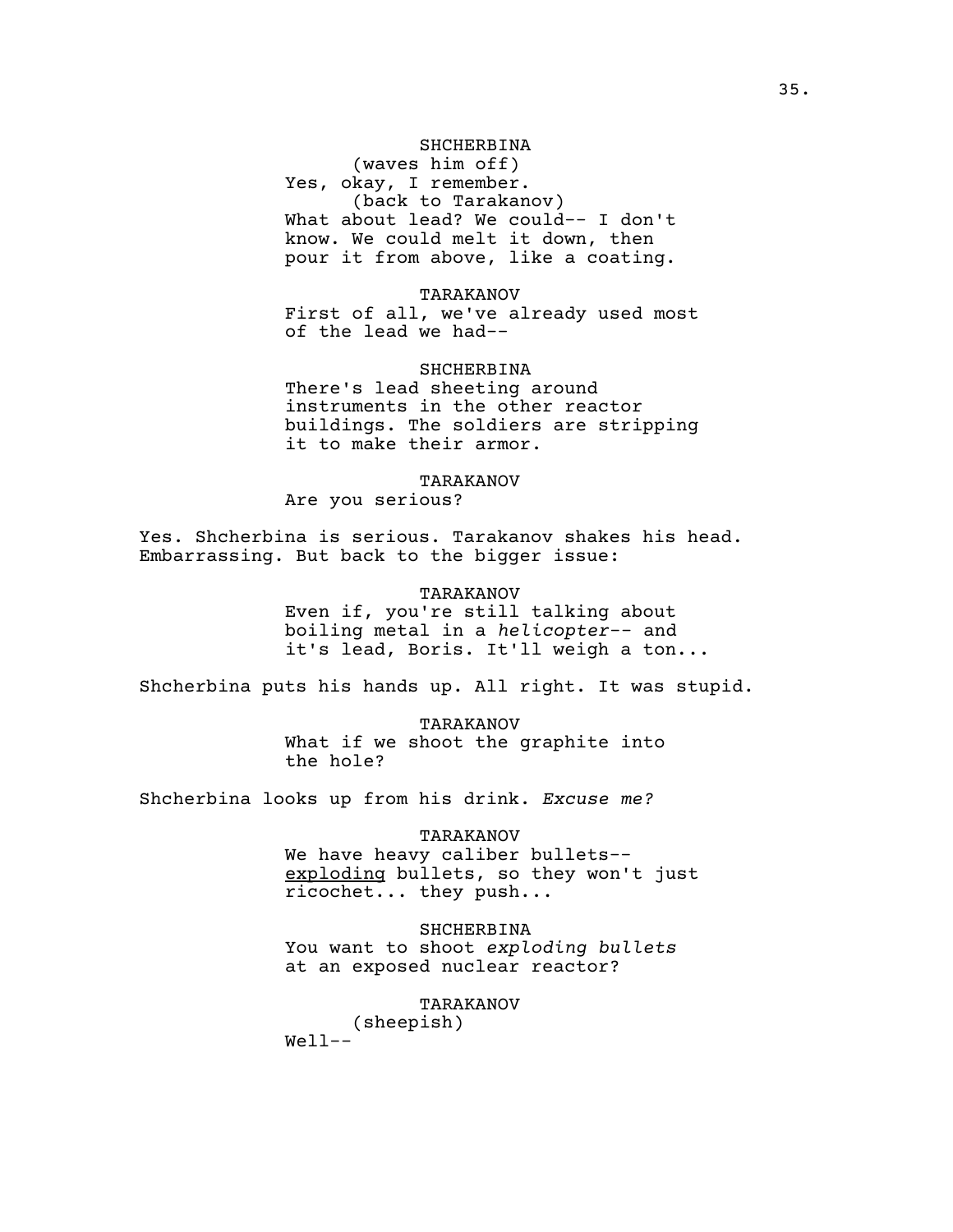#### SHCHERBINA

No, let's go light the roof back on fire. It was so easy to put out the first time. (frustrated) What are we even talking about? We

need another robot. Something that can withstand the radiation.

TARAKANOV I've asked. There's nothing.

SHCHERBINA

The Americans--

#### TARAKANOV

If the Americans have that kind of technology, do you really think they would give it to us? And even if they would-- the Central Committee will never stoop to ask. You know it, and I know it. (beat) There are no robots.

LEGASOV (O.S.)

Biorobots.

Shcherbina and Tarakanov turn to Legasov. He's been so quiet, they almost forgot he was there.

## **SHCHERBINA**

What was that?

Legasov removes his glasses. Stares down at the calculations on his notepad. Utterly defeated.

# LEGASOV

We use biorobots.

He finally turns to look at them. Grim.

## LEGASOV

Men.

And so, the unthinkable has finally been said.

#### **447 EXT. ANOTHER TINY VILLAGE - ANOTHER DAY 447**

A cold, gray day. We're in a DEAD FIELD. Plowed earth. The everpresent RADIATION SIGNS stuck in the ground where scarecrows might have once gone.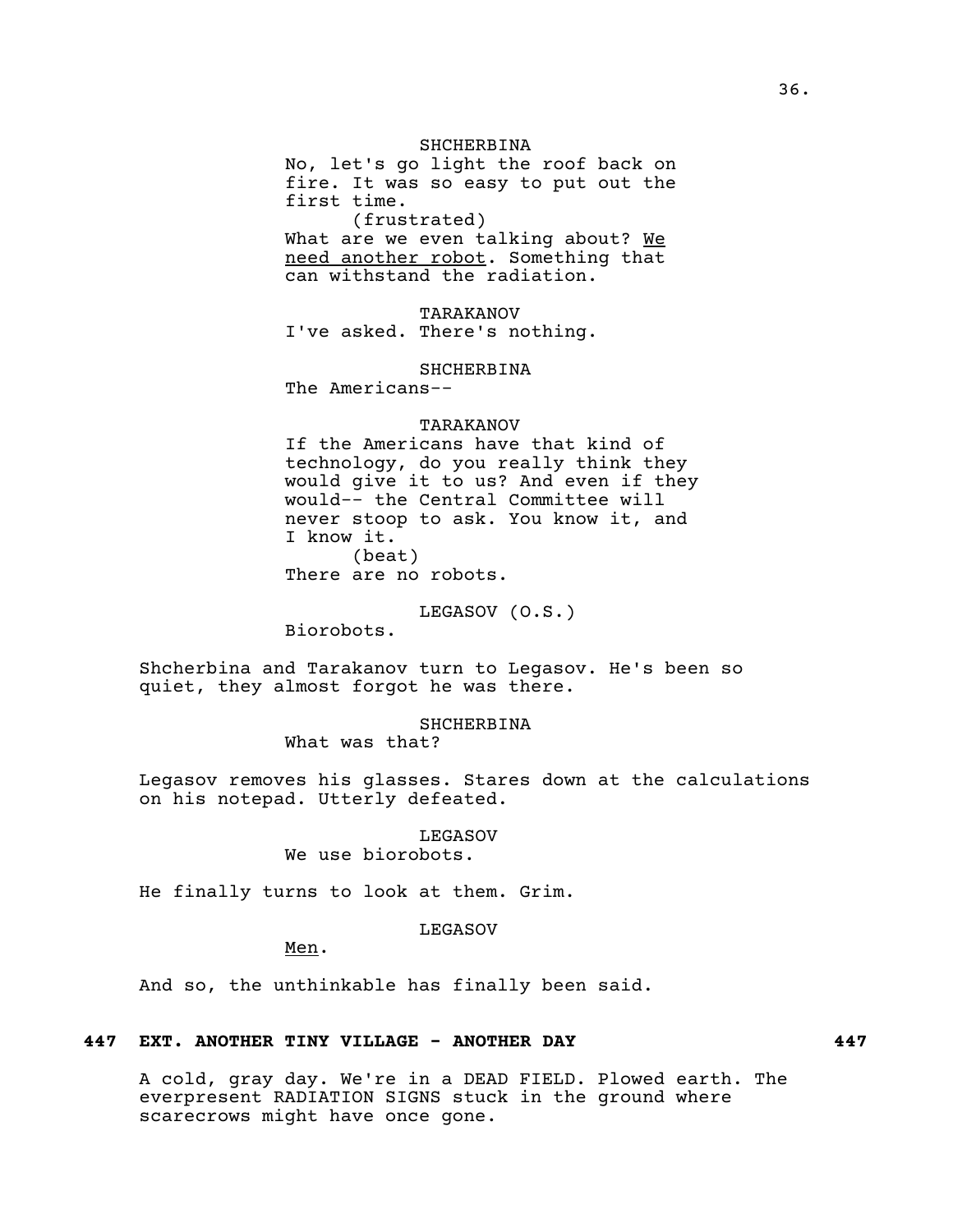IN THE DISTANCE - a small farming village. Barely a dozen tiny homes.

GUNSHOTS echo in the air.

## **448 EXT. TINY VILLAGE - STREET 448**

PAVEL - walks slowly. Dispassionately. SHOOTING. Aim. Trigger. Fire. Bolt. Shell. Bolt. Aim. Trigger. Fire.

It's only been a month, but he looks older somehow. A bit thinner. Sleepless eyes. A numbness.

REVEAL - BACHO and GARO walking along side him. Aiming. Firing. The sounds of barking. Yelping. Running.

At last, they stop. Animal corpses are scattered along the street in front of them.

> BACHO A lot today. More than I thought.

PAVEL (looks around) Where are they getting food?

Bacho points between two houses, where a large, ramshackle wooden CHICKEN COOP sits. Dark stains near the opening.

> **BACHO** They eat the chickens. (loads more bullets) Then they eat each other.

He tosses the stripper clip aside. Chambers a round.

BACHO Check the houses.

## **449 INT. FARMHOUSE - MOMENTS LATER 449**

The barest light streams in through thin drapes. We're looking down a narrow hallway toward the front door.

Uneven wooden floors. Cement block walls painted in pastels, and stained with rust from the rain that's leaked through the tin roof. Almost no furniture. Utter poverty.

The door OPENS. Locks are either not needed or not available in a place like this.

37.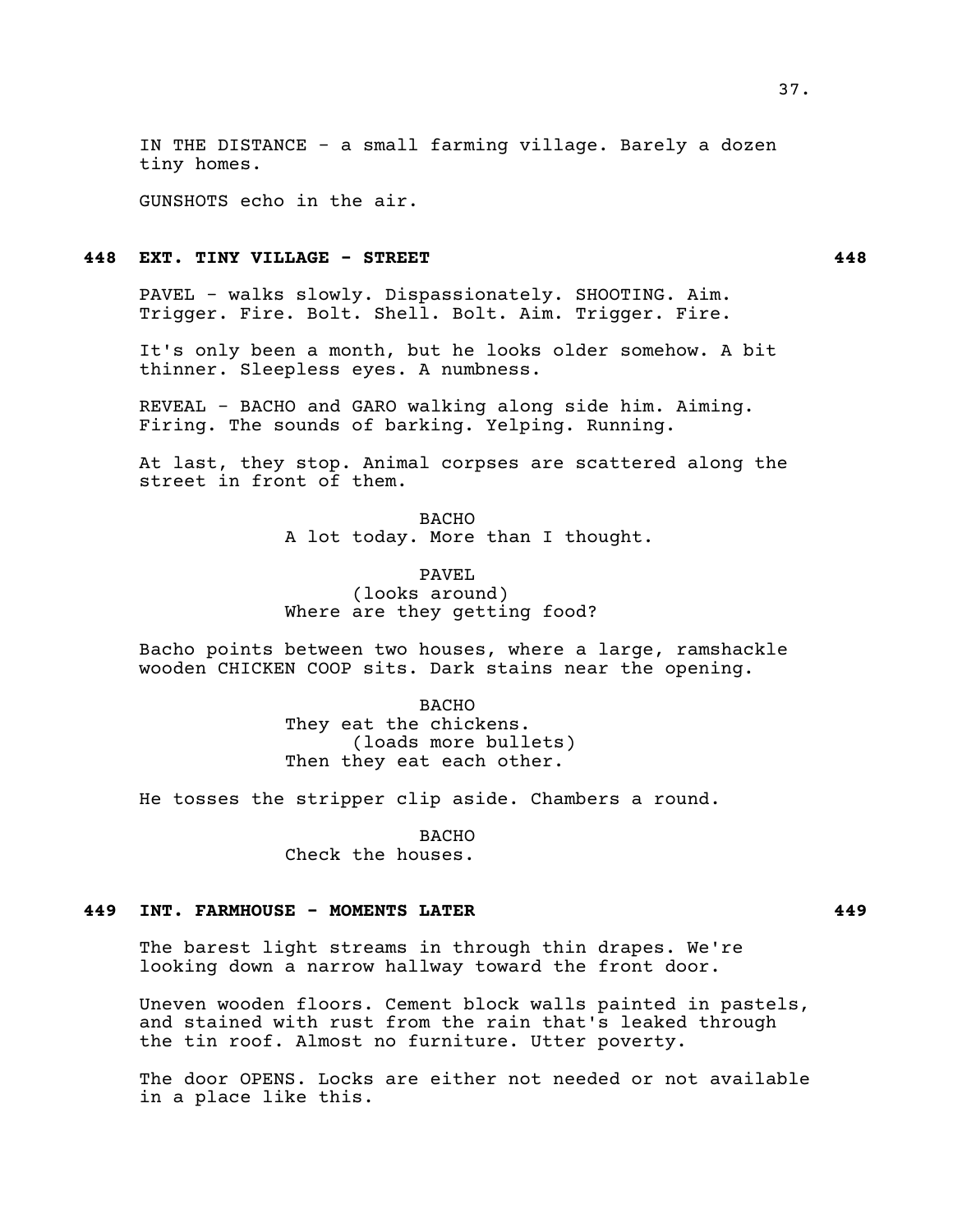Pavel enters slowly, eyes adjusting to the light.

A door to his right. He quietly pushes it open, wincing at the SQUEAK of the neglected hinges. Peers in. Nothing.

He moves down the hall, keeping his footsteps light. Eyes peeled for any movement.

Then he hears... a weird little chirpy noise. A bird maybe?

He MOVES SLOWLY DOWN THE HALL...

# **450 INT. FARMHOUSE KITCHEN - CONTINUOUS 450**

LOW ANGLE - a cramped kitchen. Basin with no tap. Rickety shelves nailed to the wall. Torn-open packages of food, broken jars, a spilled bag of flour on the floor...

And that weird little chirpy noise again. Louder here. And a soft BREATHING.

PAVEL - pushes slowly through the swinging door to the kitchen. He looks down. To the right. To the left.

And stops. Oh god.

PAVEL'S POV - ON THE FLOOR, amidst the garbage... a POODLE MUTT BITCH lies on the ground, panting softly and sitting with her LITTER OF SIX PUPPIES... just a few months old.

#### BACHO (O.S.) (yelling from outside) Pavel?

Pavel looks dumbstruck at the poodle and her puppies. The bitch stares back at him. Helpless.

BACHO (O.S.)

PAVEL?

We hear FOOTSTEPS from outside, and behind Pavel, we see BACHO enter the kitchen from the back door.

> **BACHO** (so there he is) You don't hear me?

Pavel doesn't respond. Or turn around. Bacho marches over, already enraged.

> BACHO Hey. I'm talking to--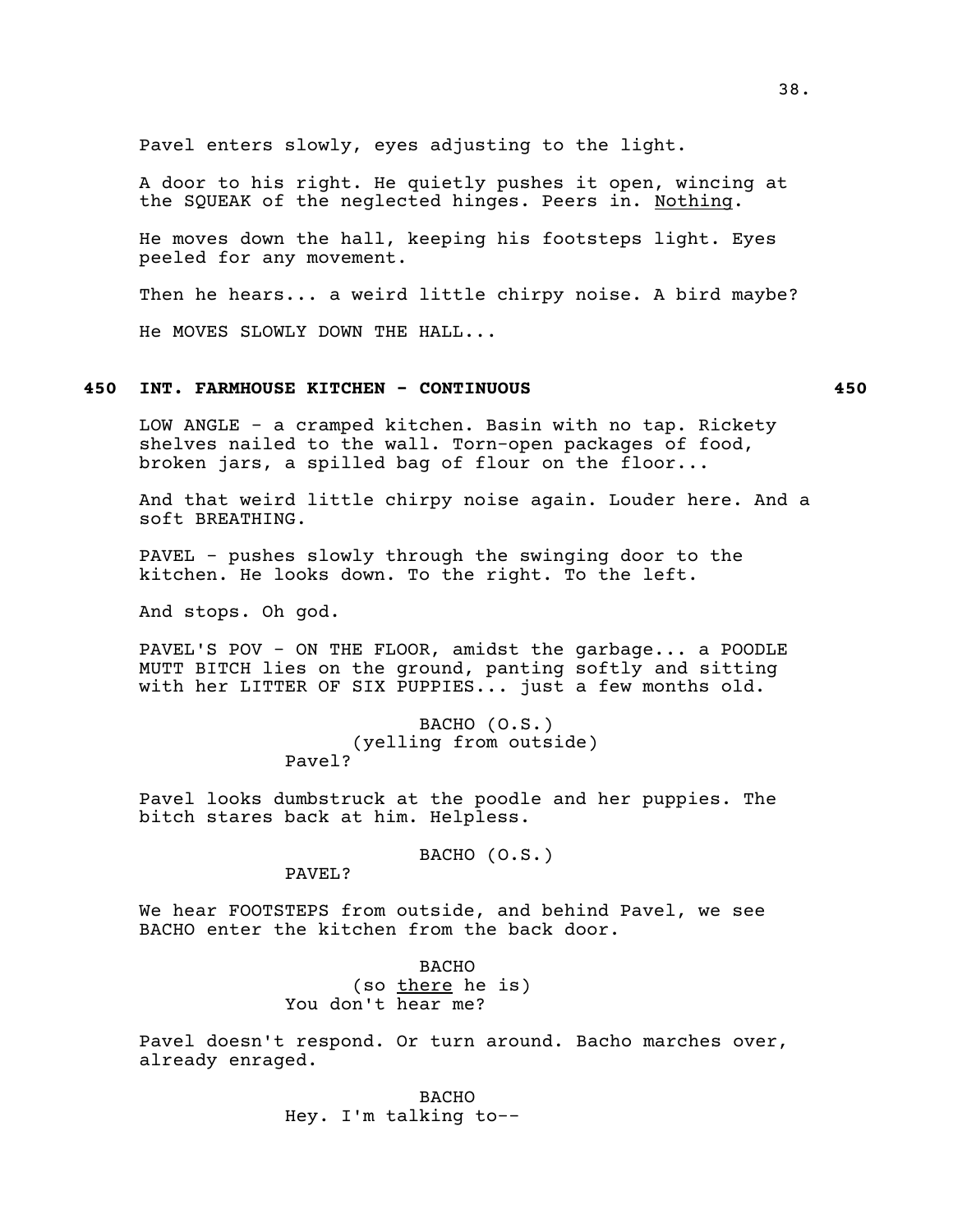Now Bacho sees the poodle and her litter. He slumps.

**BACHO** 

Ah fuck.

Pavel finally turns to him. It's clear from his face that this is too much. He can't. He can't do it.

Bacho nods before Pavel has to say it.

BACHO Just go outside. (beat) Go.

Pavel wants to stop this. But he can't. This is their job.

### **451 EXT. BACK OF FARMHOUSE - CONTINUOUS 451**

Pavel emerges. Walks five steps and: GUNSHOT. He stops. Another GUNSHOT. Another. Another. Another. A pause. Pavel takes a small CANTEEN from his belt. Unscrews the cap. Takes a drink. Winces. It's not water. GUNSHOT. Pavel steels himself. Canteen back to his mouth. GUNSHOT. Pavel keeps drinking.

## **452 INT. TRUCK - LATER 452**

POV - through the TRUCK'S WINDSHIELD as it approaches:

THE BURIAL PIT - a large hole in the middle of a field, maybe twenty feet wide and six feet deep.

Three men stand waiting with shovels. A fourth man is climbing up out of the pit. They've just finished. Behind them, backed up to the edge of the pit, is a CEMENT TRUCK.

ON BACHO - with Pavel and Garo next to him as always. He slows the truck and turns the wheel...

## **453 EXT. BURIAL PIT - LATER 453**

The STAKEBED has been TILTED UP on its arm, and the last of the corpses drop down into the pit.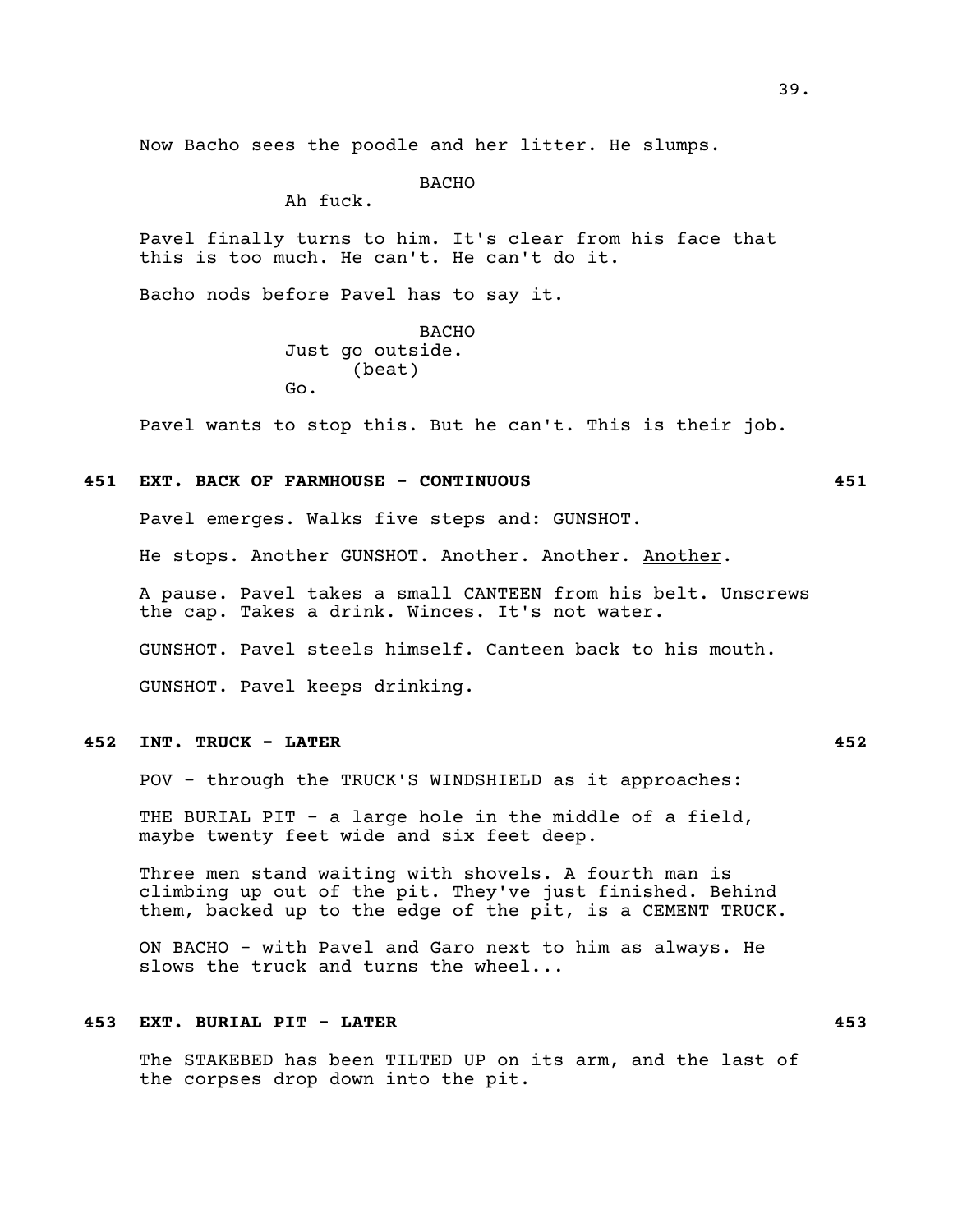Garo and Pavel stand aside from the pit. Not looking in. They've seen it enough times.

BACHO - has his hand on the lever controlling the arm. He waits for the last of the corpses to fall, then signals to the men across the pit.

The cement truck operator begins the FLOW of CEMENT into the pit. It slops down, and we watch as it begins to flow over the corpses like a blanket.

SLOW FADE OUT:

- **454 OMITTED 454**
- 
- **456 OMITTED 456**
- **457 INT./EXT. REACTOR SITE THE PASSING OF DAYS MONTAGE 457** SCORE - a steady pulse. Adrenaline.

TITLE:

#### **OCTOBER, 1986**

**-** MILITARY TRUCKS PULL UP - soldiers hop out the back. Double-timing. No smiles. No chatter. Grim business.

> TARAKANOV (O.S.) Comrade soldiers.

**-** SOLDIERS grab GEAR from a pile. Dingy mustard-yellow boiler suits. Rubber boots. Rubber aprons. Rubber mittens.

> TARAKANOV (O.S.) The Soviet people have had enough of this accident. They want us to clean it up, and we are entrusting you with this serious task.

**-** SOLDIERS suit up. Cowls pulled down over their heads. Boots and gloves. Goggles. Respirators. Faces disappear.

- BOTTOM OF THE STAIRS - REACTOR BUILDING 3 - BRIEFING AREA - soldiers in full gear are gathered around Tarakanov. He paces as he addresses them.

- 
- 
- 
- 
- **455 OMITTED 455**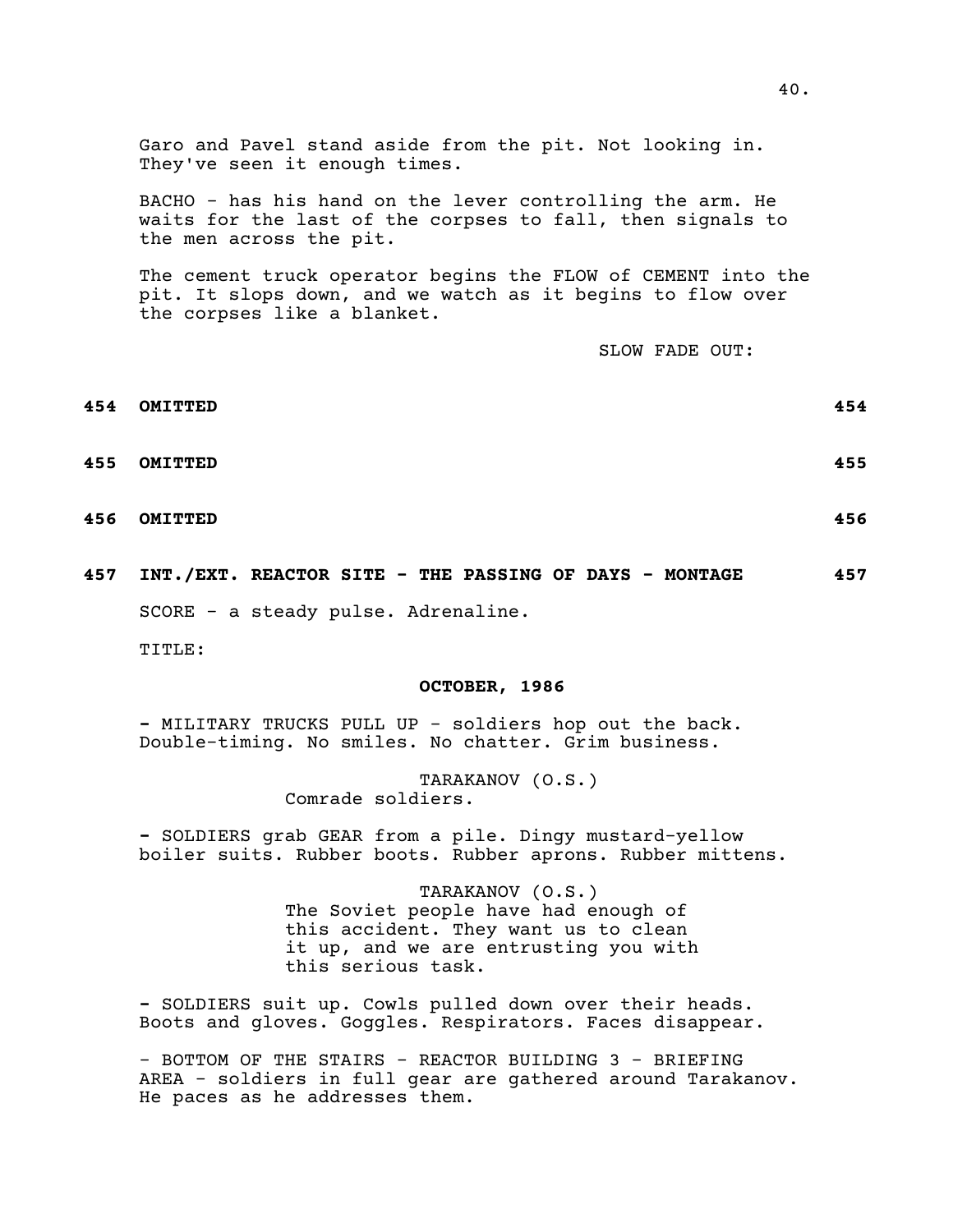#### TARAKANOV

Because of the nature of the working area, you will each have no more than ninety seconds to solve this problem.

**-** SOLDIERS help each other don HANDCRAFTED LEAD APRONS, crudely hammered sheets of dark metal.

**-** BRIEFING AREA - TARAKANOV, different day, unshaven, talking to different soldiers.

#### TARAKANOV

If you follow instructions and perform your work correctly, you will be fine. There's nothing terrible up there. But safety is our first priority.

**-** BOOTS clomp up the metal stairs that lead to the roof.

TARAKANOV (O.S.) You will enter Reactor Building 3.

**-** THE SOLDIERS - covered head to toe, faces obscured behind masks, move slowly up the narrow stairway, their way lit by work lights strung along the low ceiling.

> TARAKANOV (O.S.) Climb the stairs, but do not immediately proceed to the roof.

**-** BRIEFING AREA - NEW SOLDIERS listen to Tarakanov's speech. His voice is hoarse. He's done this hundreds of times now.

> TARAKANOV When you get to the top, wait inside behind the entrance to the roof and catch your breath. You will need it for what comes next.

He points at photos of the roof that are pinned to the wall.

## TARAKANOV

This is the working area. We have to clear the graphite. Some of it is in blocks weighing approximately 40 to 50 kilograms each. It must all be thrown over the side here.

**-** TOP OF THE STAIRS - a dark landing. Soldiers, all weighed down by their lead aprons, catch their breath from the long climb. BEYOND THEM - looking down a narrow corridor... an OPENING. A rectangle of BRIGHT LIGHT. Waiting.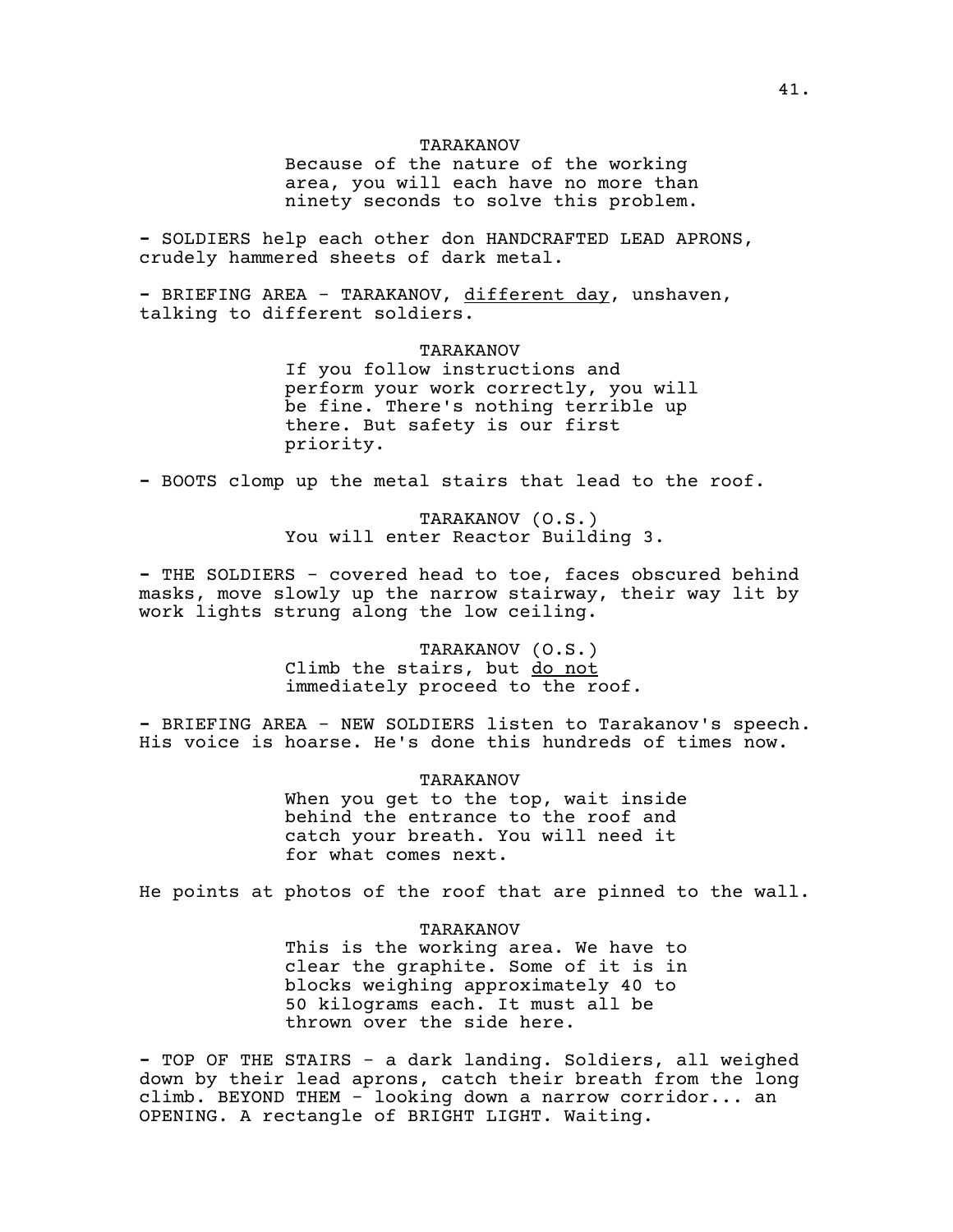**-** BRIEFING AREA - different day, new soldiers. Tarakanov delivers his speech. Pointing to a BLACK-AND-WHITE TELEVISION, on which plays footage of prior soldiers.

> TARAKANOV Here. Watch your comrades moving fast from this opening--

**-** TOP OF THE STAIRS - a masked soldier stares ahead at the bright rectangle of light. Like a portal to another world.

**-** BRIEFING AREA

TARAKANOV --then turning to the left and entering the working area here.

**-** TOP OF THE STAIRS - four soldiers walk slowly toward the rectangle of light, shovels in their hands.

> TARAKANOV (O.S.) Take care not to stumble. There is a hole in the roof. Take care not to fall. If any part of your skin is exposed, exit the work area at once.

**-** BRIEFING AREA - new day, new soldiers. Tarakanov finishes his litany.

> TARAKANOV Do you understand your mission as I have described it?

SOLDIERS (UNISON) Yes, Comrade General.

TARAKANOV

These are the most important ninety seconds of your lives. Commit your task to memory. Then do your job.

## **458 INT. TOP OF STAIRS - NEAR ENTRANCE TO MASHA - DAY 458**

FOUR SOLDIERS are silhouetted against the BRIGHT LIGHT of the opening that leads out to Masha. Shovels in hand.

A radiological soldier straps DOSIMETERS to their waists. We can already hear steady CLICKING. But he shows no worry.

We can't see the faces of the men. But we sense their fear.

THE SITE OFFICER - holds a stopwatch.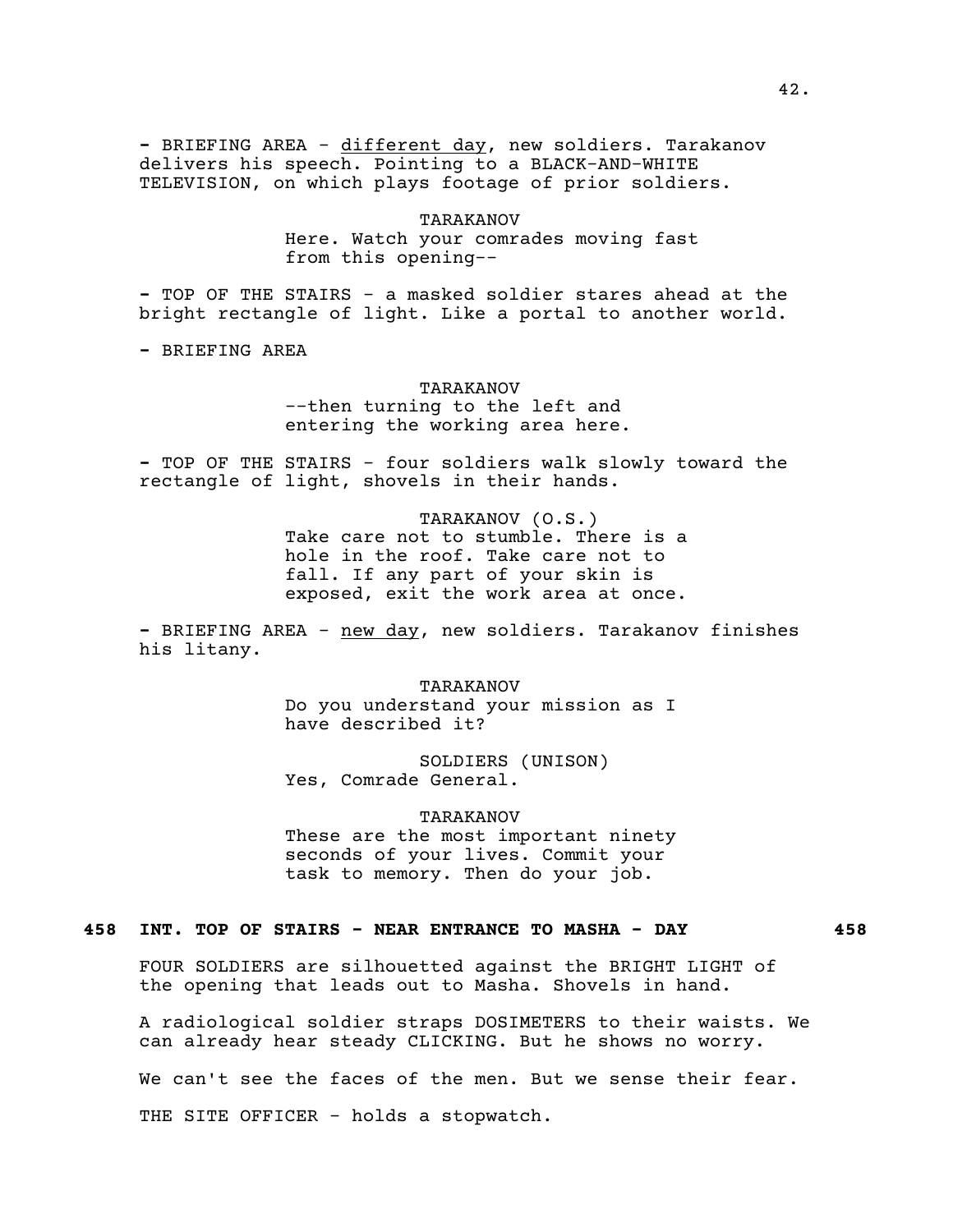### SITE OFFICER

It's time to go. After ninety seconds, I will ring a bell. When you hear it, return immediately. Drop your shovels in that bin, and proceed down the hallway for decontamination. (beat) Above all-- while you are on the roof, you will throw the debris over the rail. You will not look over the rail. Is that clear?

They nod.

SITE OFFICER (checks his stopwatch) Very well. On my mark. Ready. Go.

## **459 EXT. MASHA - NOW 459**

## **BEGIN UNINTERRUPTED TRACKING SHOT**

The following unfolds in real time. The shift will last ninety seconds. We will be with them for all ninety seconds.

The men scramble out on to the roof, moving as quickly as they can. One LOSES HIS FOOTING on a piece of graphite. Catches his balance. Keeps going.

THE DOSIMETERS - will serve as our SCORE. The clicks increase in frequency and pitch. It sounds like heavy rain on a tin roof now.

A soldier PLUNGES his shovel into a pile of BROKEN GRAPHITE RUBBLE. Lifts it. Heavier than it looks.

He carries his load toward the RAILING... his breathing loud in our ears... the dosimeter volume JUMPS in fits and starts... now a constant, heavy STATIC NOISE...

We move away from him and find ANOTHER SOLDIER trying to lift a LARGE GRAPHITE BLOCK with his shovel. Too heavy. A second soldier runs over and joins in.

They LIFT the block in tandem, and as soon as it rises:

The dosimeter SPIKES in volume. They've uncovered a piece of FUEL ROD. The terrifying cacophony of a million neutrons firing against their bodies.

They don't stop. They waddle in unison toward the railing just as the first soldier hurls his graphite over the edge.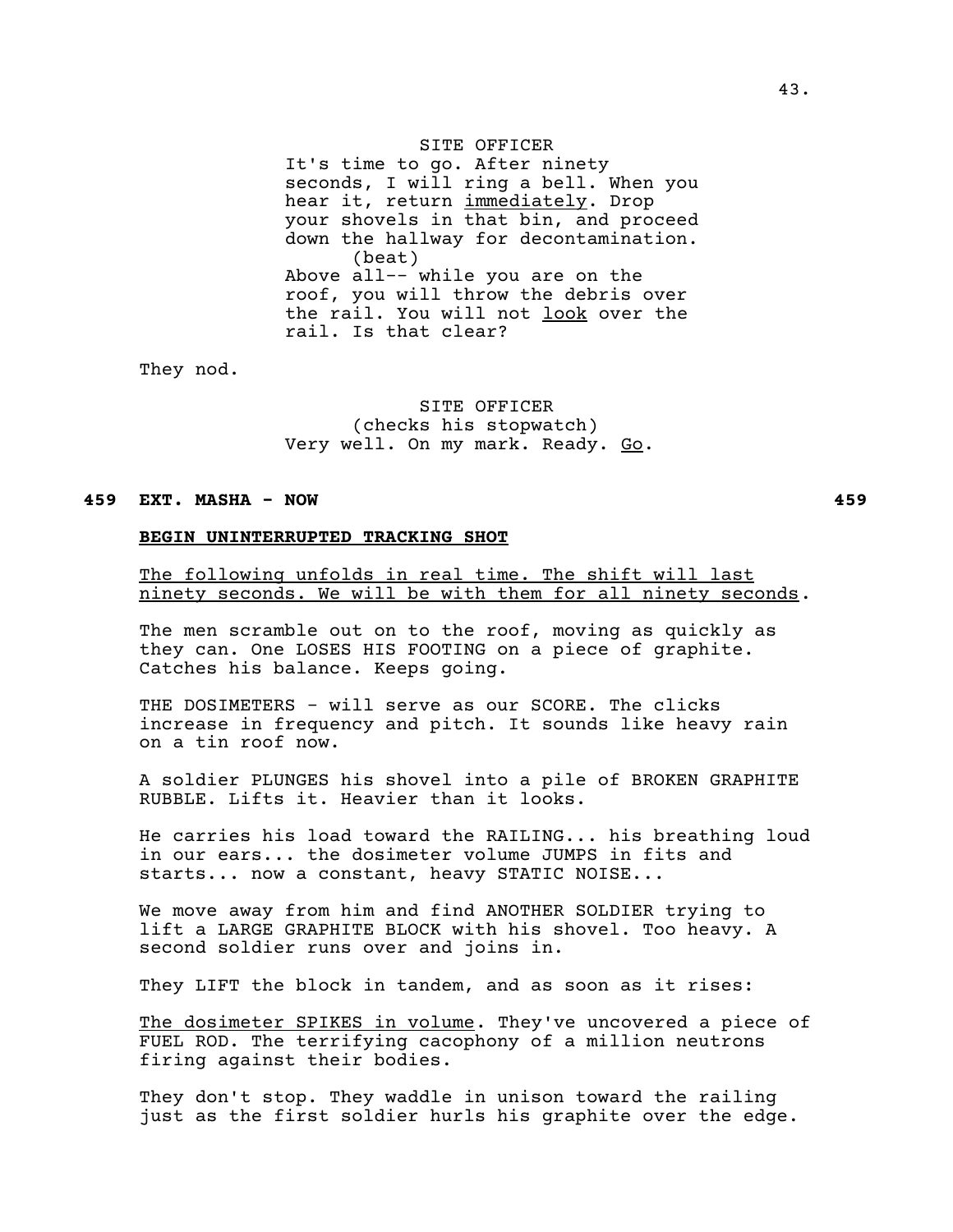We move to find: the FOURTH SOLDIER... striking a hardened patch of BITUMEN and GRAPHITE with the blade of his shovel. It refuses to give way.

He LEANS HIS BODY against the shovel, PUSHES, and then LOSES HIS GRIP on the shovel handle. It clatters to the surface of the roof. He quickly picks it back up. Breathing hard. Fear.

Another soldier APPEARS. Helps. *You're okay. Keep going.*

They both hammer away at the solidified black tar with their shovels until it finally peels up. The fourth soldier lifts it with his shovel.

We lead him as he runs to the railing, his boots crunching on graphite. He gets to the edge and THROWS the shovel-load over the railing, then SLIPS...

...and catches himself on the railing. Nearly went over. And in that split-second, he LOOKS DOWN into:

THE OPEN REACTOR PIT.

DOSIMETER: a tornado of sound. Deafening. Distorted.

He backs off, and now another sound. Distant under the roar of the dosimeter, but growing. Louder now.

THE BELL. *clang... clang... clang...*

It's over. Get back. The soldier turns, but:

HIS BOOT IS CAUGHT between two pieces of REBAR in CONCRETE.

Behind him, the other soldiers are already running back.

Clang... Clang... Clang...

Panic. Can't breathe. Dosimeter noise. Boot. Can't take it off. Can't get free.

CLANG... CLANG... CLANG...

The soldier stabs at the rebar with his shovel blade... if he misses... if he punctures the boot...

**CLANG... CLANG... CLANG...**

His boot PULLS FREE. He SPRINTS BACK to the opening as fast as he can, slipping and sliding along the graphite, doesn't matter... get off the roof... get off the roof... get off--

#### **END TRACKING SHOT**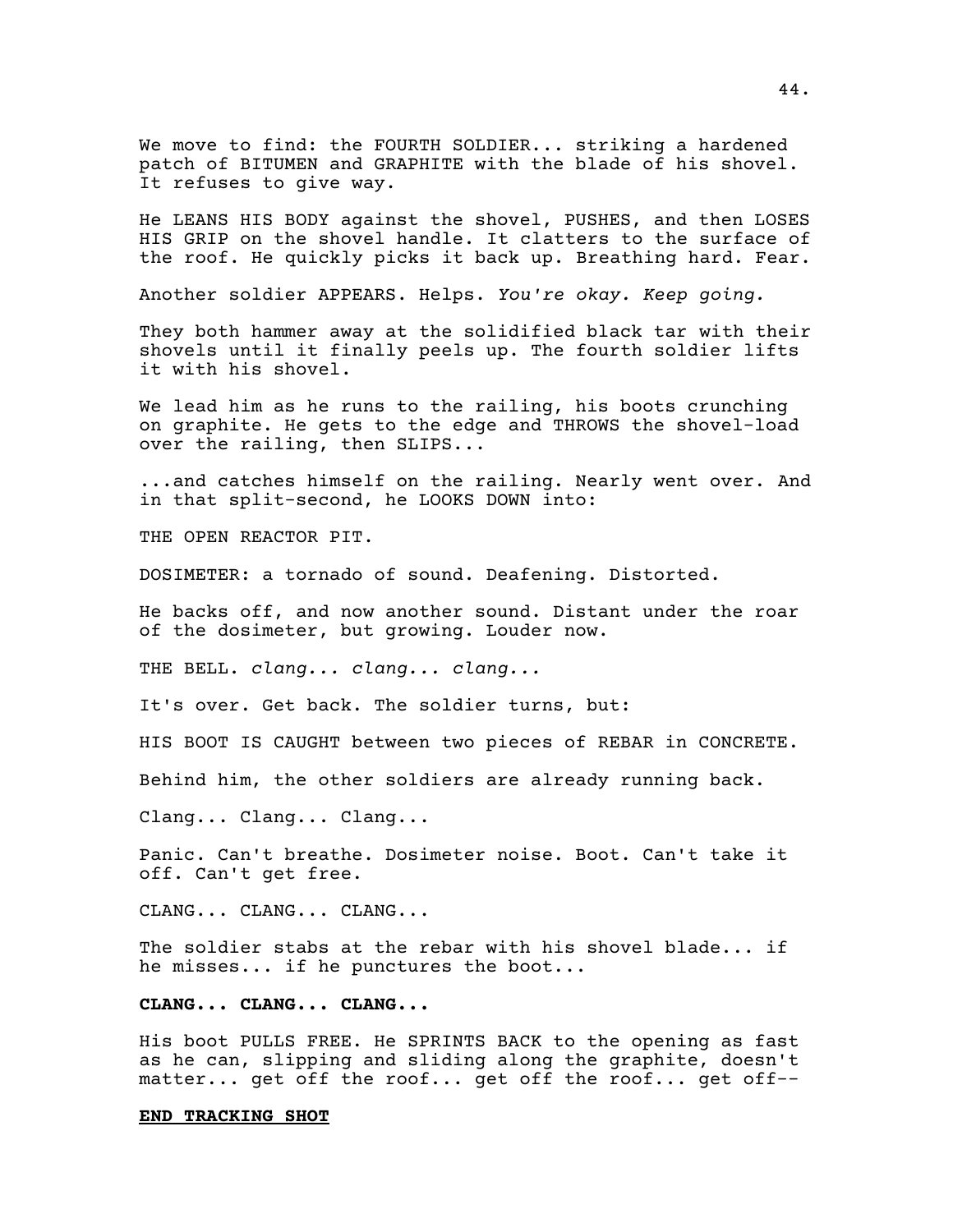## **460 INT. TOP OF THE STAIRS - CONTINUOUS 460**

The soldier returns to the relative safety of the hallway. The DOSIMETER noise subsides to a steady, low clicking. And to think that once frightened us.

The soldier remembers that he's still holding the shovel. His fingers gripped tight. He flings it into the bin.

Then he feels something. PAIN. He looks down at his boot.

There's a SMALL RIP in the rubber. He stares at it for a moment, then:

> SITE OFFICER (O.S.) Comrade soldier.

The masked soldier looks up. The Site Officer stands ten feet away. Safe distance. He points toward a corridor.

SITE OFFICER

You're done.

The soldier hesitates for a moment, as if he's not sure what that even means...

...and then he nods, turns to the corridor that will take him to decontamination, and exits.

We never saw his face. We never even knew his name.

The Site Officer watches him leave, then turns to: FOUR NEW SOLDIERS, masked and suited up.

> SITE OFFICER It's time to go.

### **461 EXT. KIEV - APARTMENT COMPLEX COURTYARD - DAY 461**

Children run by, bundled up against the cold, shouting and yelling happily as they play.

We're back in the courtyard surrounded by blocky Soviet apartment buildings.

LYUDMILLA - heavily pregnant, sits on a bench, still alone. Watching the children play. Watching the mothers. And fathers.

TITLE: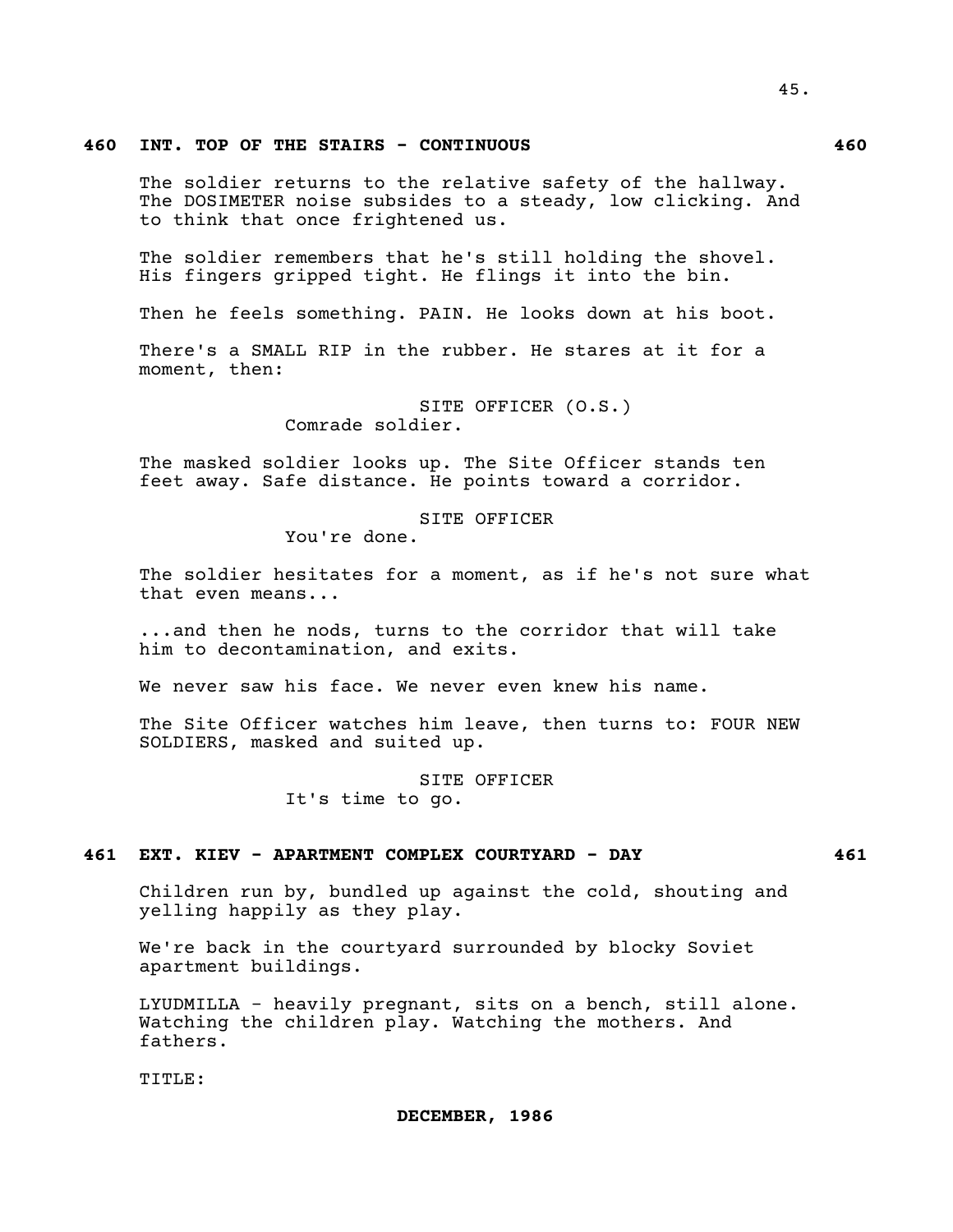A RUBBER BALL - bounces across the playground toward Lyudmilla. She bends down with effort to pick it up, and a LITTLE GIRL, 6, runs over to get it.

Lyudmilla smiles and hands the ball back to the girl, and the girl smiles back.

Then the pain hits.

Lyudmilla doubles over. A contraction. The little girl's smile fades. She just stares.

WIDE SHOT - from across the courtyard. Women gathered in the foreground, chatting. In the B.G., Lyudmilla is doubled over... the little girl standing next to her.

The PAIN hits again. Harder. She cries out. The little girl RUNS AWAY, afraid... and finally, one of the grown women turns to see Lyudmilla.

Another cry. They all see her now. It's like they're just discovering she exists. And finally, two of the women start running across the concrete courtyard to help her, and:

DISSOLVE TO:

#### **462 EXT. PRIPYAT - LATE AFTERNOON 462**

Silent streets. The freezing air is still. May Day banners hang limp and torn. Dead trees line the streets.

And then, at the far end of the street - MOVEMENT. A Red Army UAZ-469, the Soviet version of a Jeep, turns into view. Slowly moving toward us.

#### **463 EXT. PRIPYAT - CONTINUOUS 463**

BIRD'S EYE VIEW - the UAZ drives down the street. Nothing else moves in the dead, empty, silent city.

#### **464 EXT. OUTSKIRTS OF PRIPYAT - MINUTES LATER 464**

LOW TO THE GROUND - a cluster of dead bramble. The legs of a CHILD'S DOLL stick out obscenely from the branches.

The UAZ enters, and rolls to a slow stop. KHOMYUK emerges from the passenger side. A FILE FOLDER under her arm.

## 46.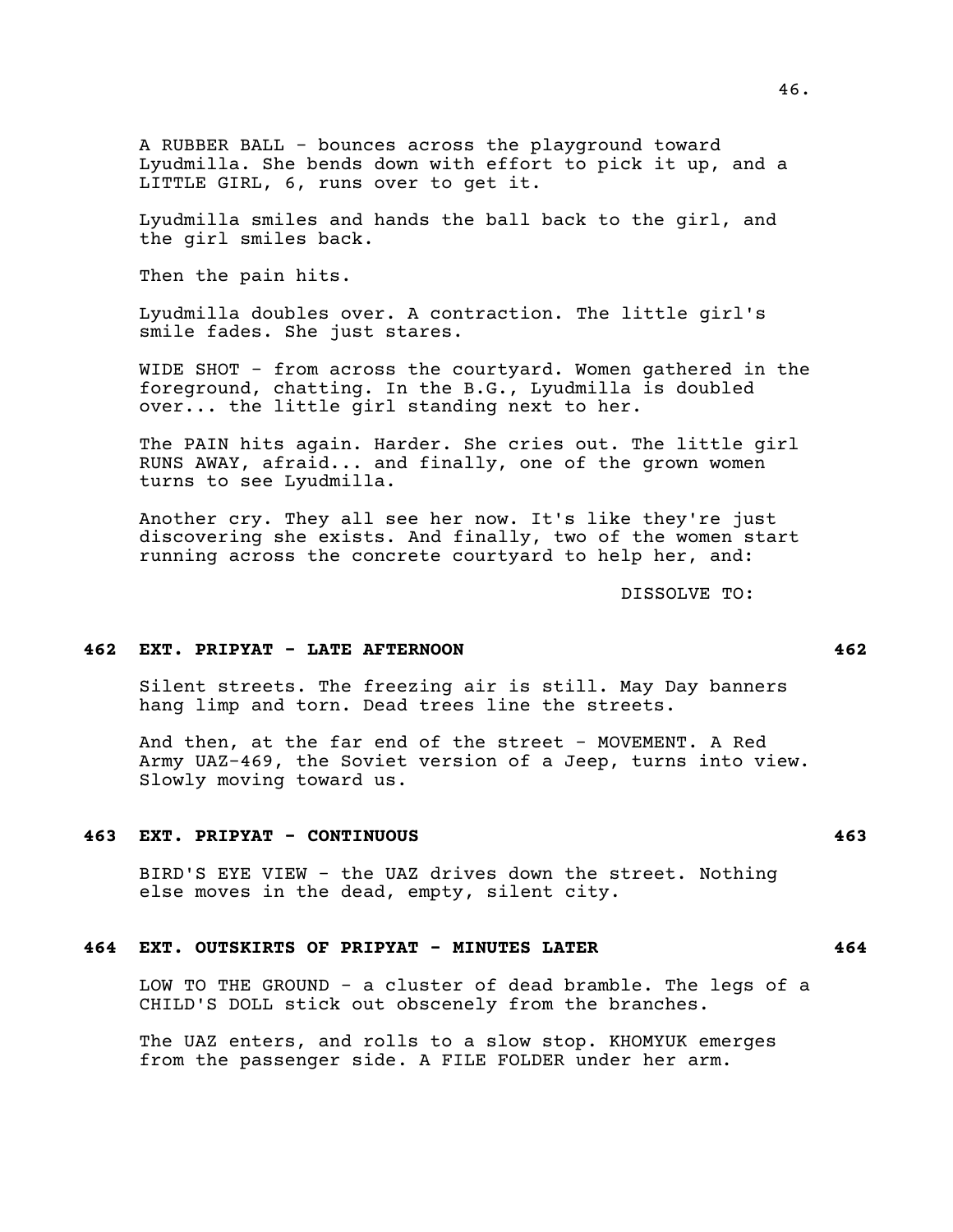In front of them, an ugly building. Dull white tiles. Four stories. Broken windows. She looks around. No one in sight. No sound in the frigid air. They are completely alone.

She nods in thanks to the driver and turns to the building.

## **465 INT. DILAPIDATED BUILDING - MOMENTS LATER 465**

Khomyuk walks slowly down a dim corridor. Broken glass occasionally crunching under her feet. Her breath fogging in the freezing air. This was an ELEMENTARY SCHOOL. Children's artwork shares space on the walls with propaganda posters.

WATER drips down from the ceiling, plinking into puddles on the concrete floor. The barest amount of daylight filters in through the small windows in the classroom doors.

Khomyuk heads up a staircase to the second floor, and:

# **466 INT. SECOND FLOOR LANDING - CONTINUOUS 466**

Peeling paint. Toppled chairs in a corner. Debris. Cards feature letters of the alphabet ring the walls, interspersed with framed pictures of Soviet dignitaries.

A fluorescent light half-hangs from the ceiling, suspended by a few remaining wires.

SHCHERBINA and LEGASOV - are waiting on the landing.

SHCHERBINA I'm sorry for all this. But we needed to speak to you without...

The KGB listening. She understands. She climbs up the stairs to them. All three are bundled up against the cold. Shcherbina looks at Legasov. Tell her.

## LEGASOV

They're putting Dyatlov on trial. And Bryukhanov. And Fomin. We're going to be called for expert testimony. All three of us. But before that happens--

SHCHERBINA

The Central Committee is sending Legasov to Vienna. It's the headquarters of the International--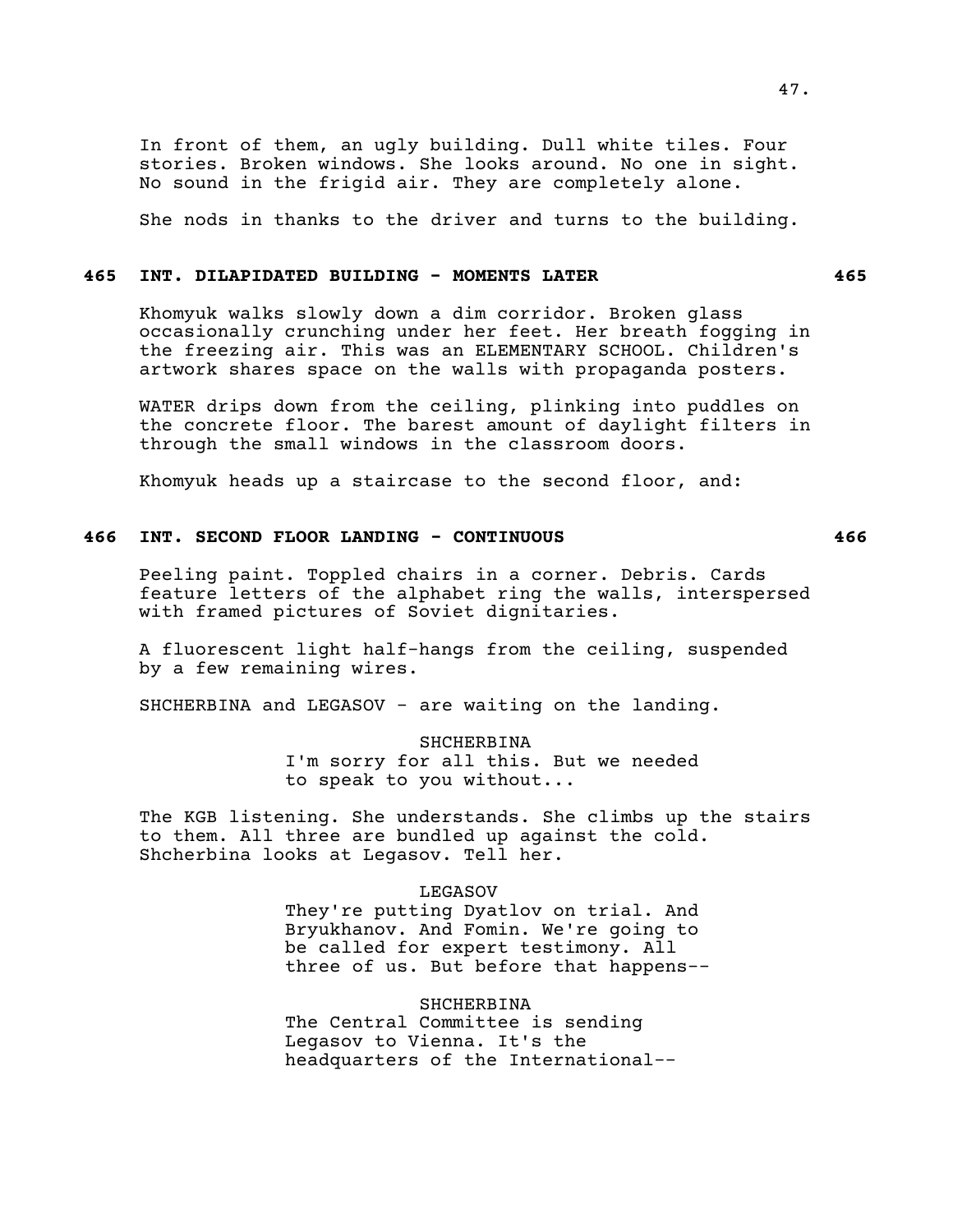KHOMYUK Atomic Energy Agency, I know what's in Vienna-- (to Legasov) What are they asking you do to?

LEGASOV Tell the world what happened.

She feels a quick excitement. And fear. The promise of revealing the truth. And then a flicker of resentment. Because she's done the work. And he'll be the one in Vienna.

> KHOMYUK Well then you should *know* what happened.

She opens her file folder. Hands him a report and additional pages as she speaks...

### KHOMYUK

I've constructed a timeline. Minute by minute. Second by second in some places. Every decision. Every button press. Every turn of a switch.

SHCHERBINA

And? Are they guilty?

Legasov is flipping pages. Reading. Scanning. Absorbing.

#### KHOMYUK

Yes, of gross incompetence, violation of safety regulations, recklessness beyond belief... but the explosion? I'm not sure.

And now Legasov closes her report. He's seen enough already. *His worst fear confirmed*.

> SHCHERBINA What do you mean you're not sure?

She's bored of dealing with Shcherbina. He won't comprehend. Not quickly enough at least. She turns back to Legasov.

> KHOMYUK I've analyzed the data. Toptunov was telling the truth. They shut the reactor down, and then it exploded.

She hands him the journal article from her file folder.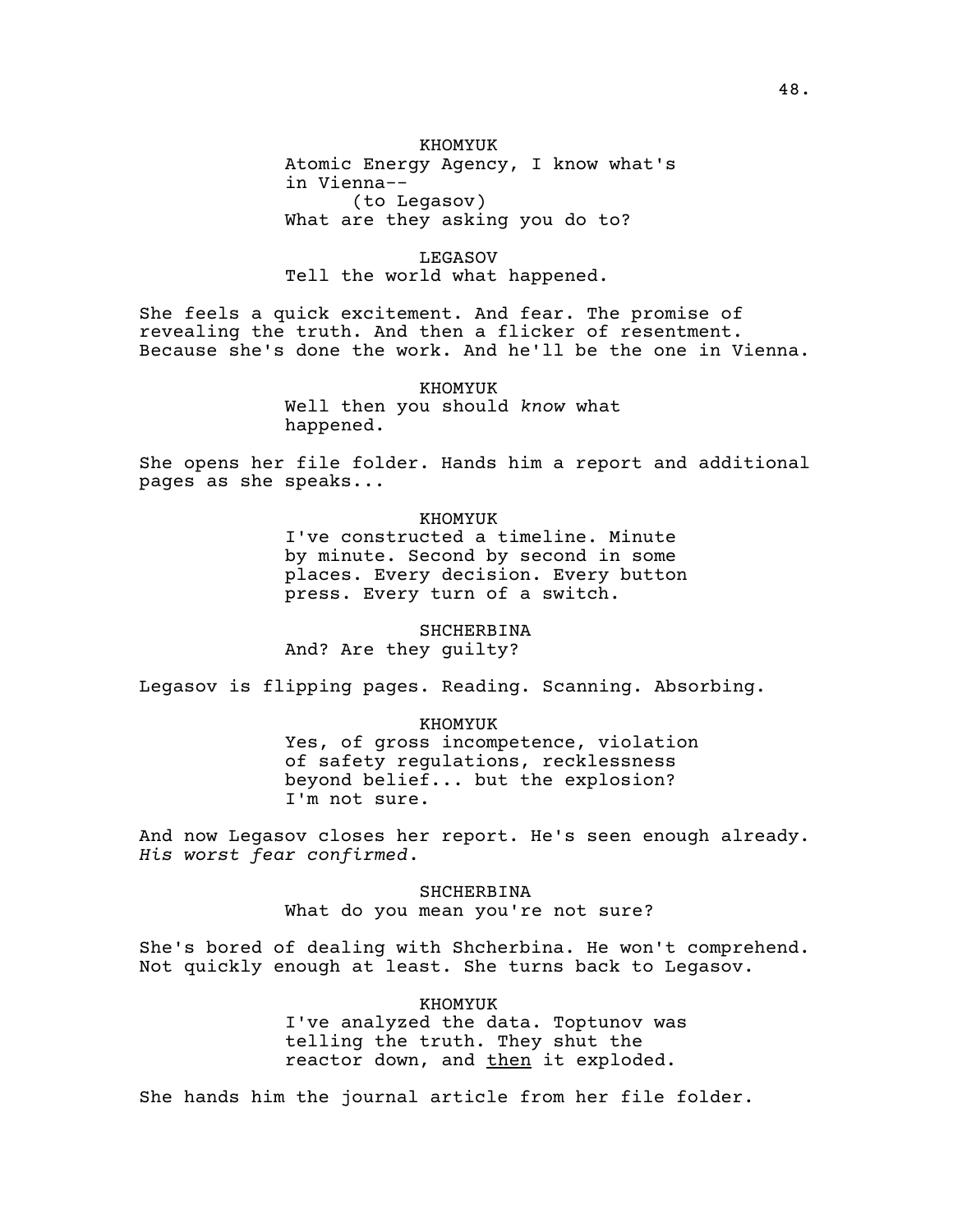#### KHOMYUK

I think this article may have the answer. But two pages have been removed.

Then she sees on Legasov's face-- foreknowledge. And guilt? She realizes:

> KHOMYUK You know what they are. You've seen them before.

LEGASOV Please believe me when I tell you-- I did not know it could lead to an *explosion*. *None* of us knew.

KHOMYUK (anger rising) None of you knew what.

Legasov lifts two toppled chairs into position, then slowly sits down. Khomyuk sits in the other.

### LEGASOV

In 1975 at the RBMK reactor in Leningrad, a fuel channel ruptured. The operators pressed AZ-5, but instead of the power immediately going down, for a brief moment-- it went up.

KHOMYUK

How is that possible?

LEGASOV

That was the very question asked by a colleague of mine named Volkov. He's the one who wrote this article. (to Shcherbina)

When the RBMK runs at low power, as it was that night, it's notoriously unstable. Prone to-- swings-- in reactivity. Under normal circumstances, control rods can compensate for that.

KHOMYUK

Under *normal* circumstances. (her report) The Chernobyl staff stalled the reactor during the test. They pulled almost all of the control rods to bring the power back up.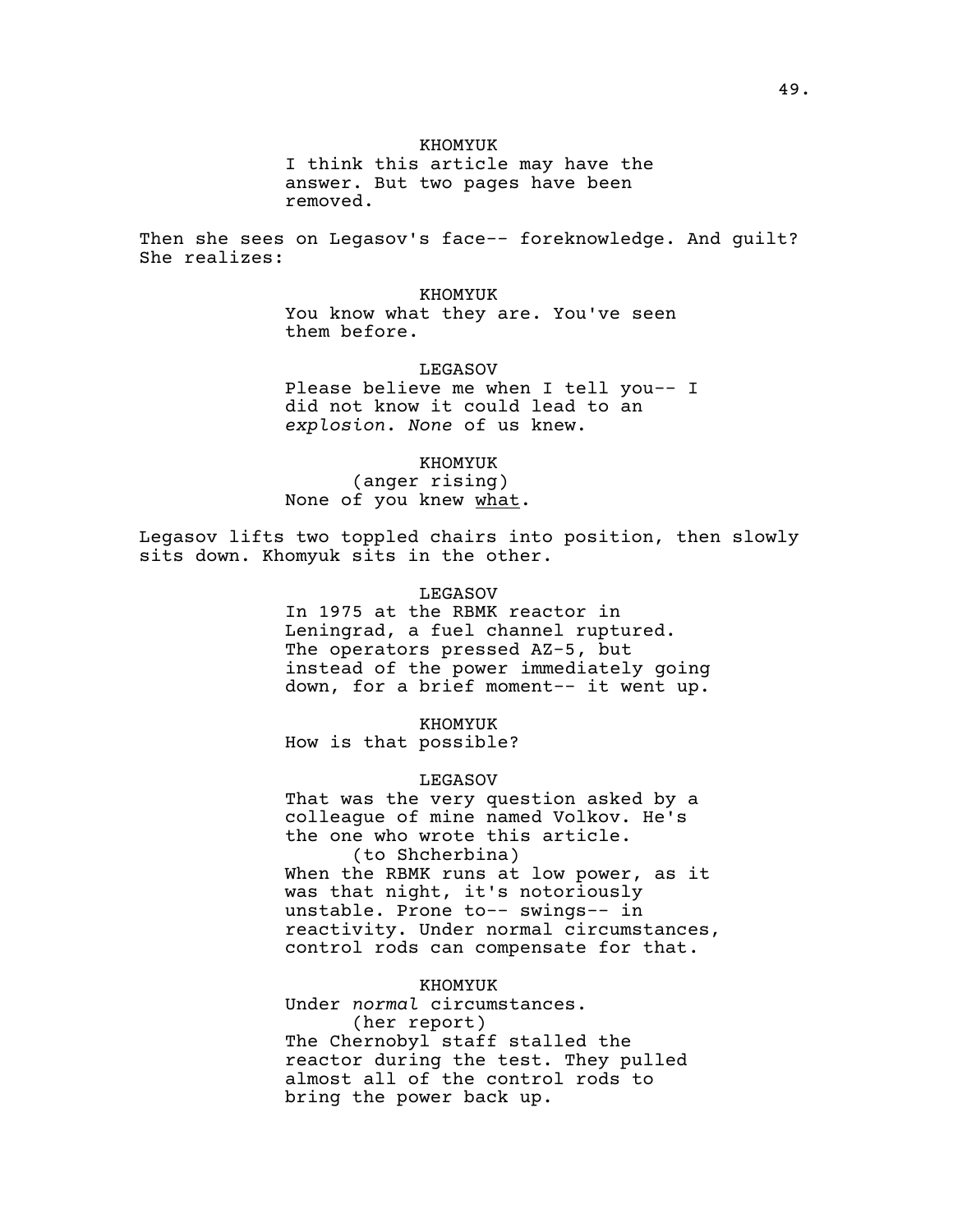#### LEGASOV

This is what Volkov learned from Leningrad. If the boron rods are completely withdrawn from the core, when they're put back in, the first thing into the reactor *isn't boron.* (beat) It's graphite. The boron control rods have graphite tips *that displace water and steam*. Reactivity doesn't go down. *It goes up.* Dramatically.

Khomyuk leans back. In shock. But Shcherbina can only stand there dumbly, waiting for an explanation.

#### LEGASOV

Imagine there's a fire in a building. You turn on a hose, but instead of water coming out, it sprays petrol instead.

## SHCHERBINA

Then why in god's name did they push that button?

KHOMYUK (finally understands) *They didn't know.*

And now Shcherbina takes another chair and sits. *My god...*

#### LEGASOV

Volkov warned the Kremlin ten years ago. But there must be no doubt about the supremacy of the Soviet nuclear industry.

## SHCHERBINA

(realizing) The KGB classified it as a state secret.

Yes.

#### LEGASOV

When I saw the reactor blown open, I *still* didn't think it could be this flaw in AZ-5... because the flaw *will not lead to an explosion* unless the operators have first willfully pushed the reactor to the edge of disaster.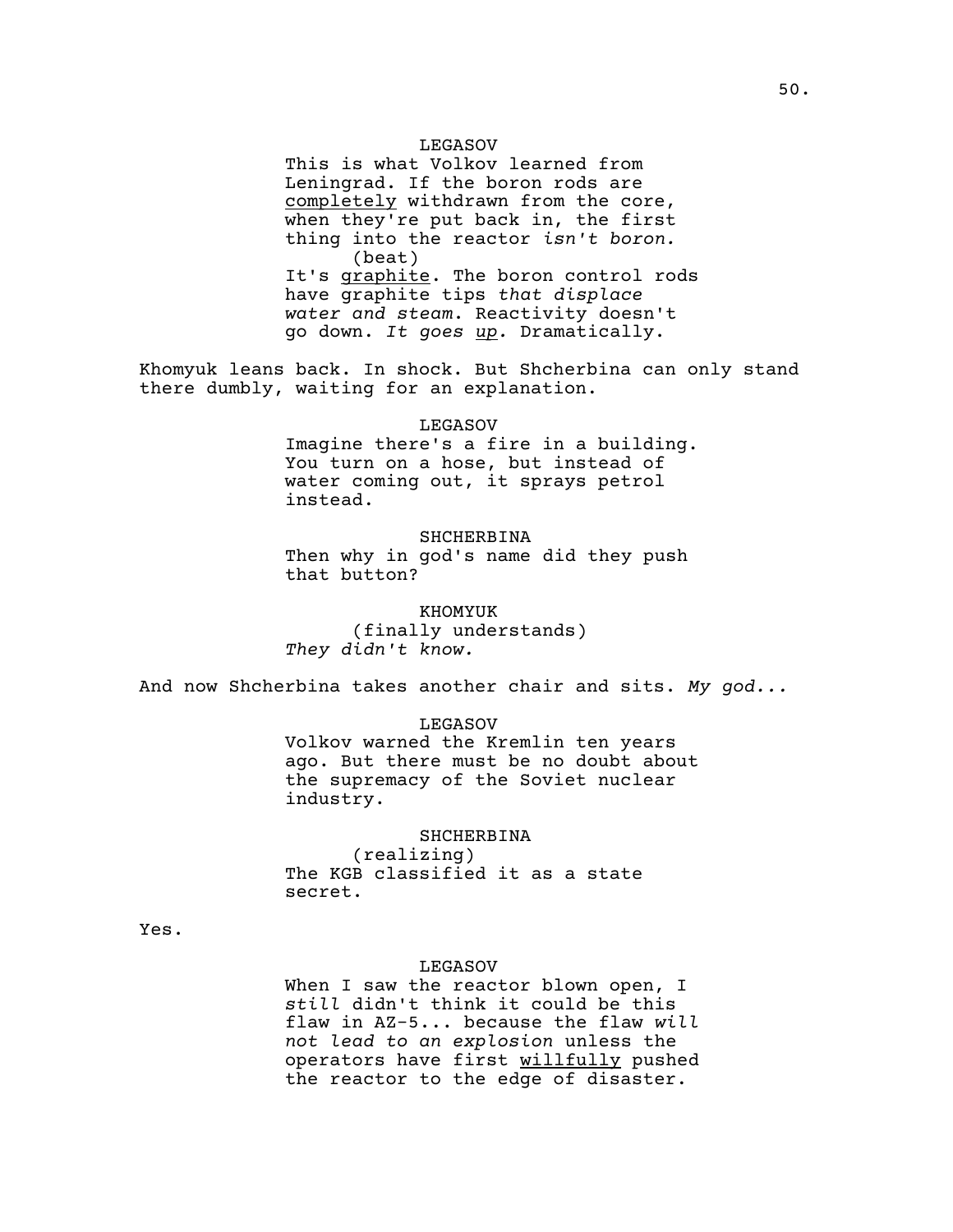LEGASOV

Yes.

KHOMYUK But not *only* their fault.

## LEGASOV

No.

## KHOMYUK

And is that what you're going to say? In Vienna? Valery, you have to tell the truth. All of it.

## SHCHERBINA

You can't possibly be that naive.

## KHOMYUK

There are 16 RBMK reactors running right now in the Soviet Union. We have to fix them, and the only way to make that happen is to go public. In Vienna, in the West, and force the Central Committee to take action.

## SHCHERBINA

What you are proposing is that Legasov humiliate a nation that is obsessed with not being humiliated.

Shcherbina swallows his anger. Then, to Legasov:

### SHCHERBINA

We can make a deal with the KGB. You leave this information out in Vienna, and they quietly allow us to fix the remaining reactors.

#### KHOMYUK

A *deal*. With the KGB. And *I'm* naive...

Legasov doesn't know how to respond. Caught between the two of them. Between his heart and his mind.

> SHCHERBINA Valery, they will go after your friends, your family--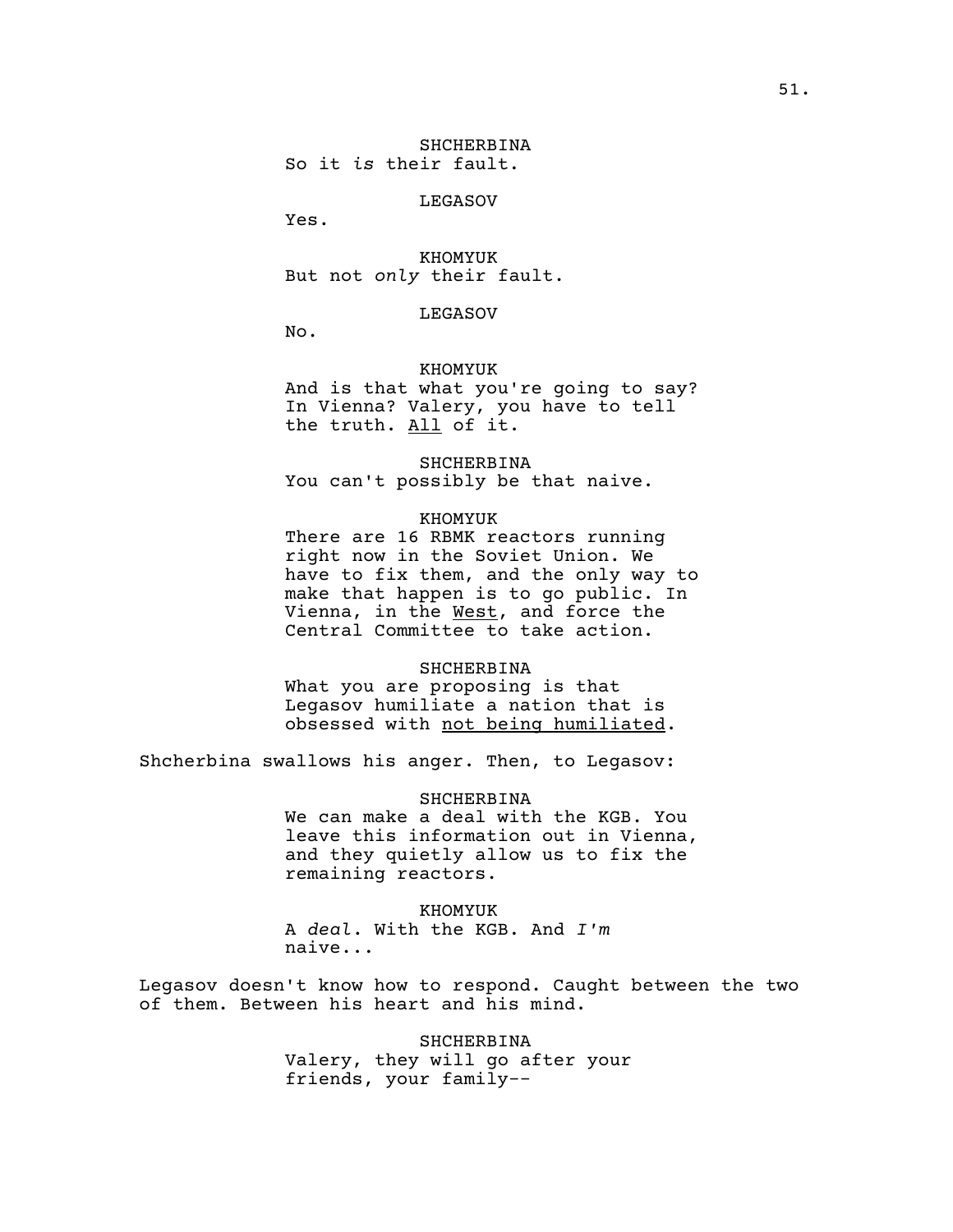## KHOMYUK

You have a chance to talk to the world. If it were me--

#### SHCHERBINA

But it isn't, is it. I have been a part of this system for 44 years, so listen carefully. I have known braver souls than you, Khomyuk. Men who had their moment and did nothing, because when it is your life and the lives of everyone you love, your moral conviction doesn't mean a damn thing. It leaves you. And all you want in that moment is not to be shot.

A few seconds. Then she turns calmly to Legasov.

KHOMYUK Do you know the name Vasily Ignatenko?

Legasov shakes his head no.

#### KHOMYUK

He was a fireman. He died two weeks after the accident. I've been looking in on his widow. She gave birth today. A girl. (beat) The baby lived four hours. She had 28 roentgen. They said the radiation would have killed the mother, but the baby absorbed it instead. Her baby. (quietly) We live in a country where children have to die to save their mothers. The hell with our names and the hell with your deals. Someone has to start telling the truth.

Legasov looks at them. Khomyuk, who is right. And Shcherbina... who is also right. And only he can decide.

> TARAKANOV (V.O.) Congratulations, comrades.

## **467 EXT. MASHA - DAY 467**

Completely clean of debris. Two men emerge onto the roof. One carries a metal POLE. The other has a cylindrical case strapped to his back.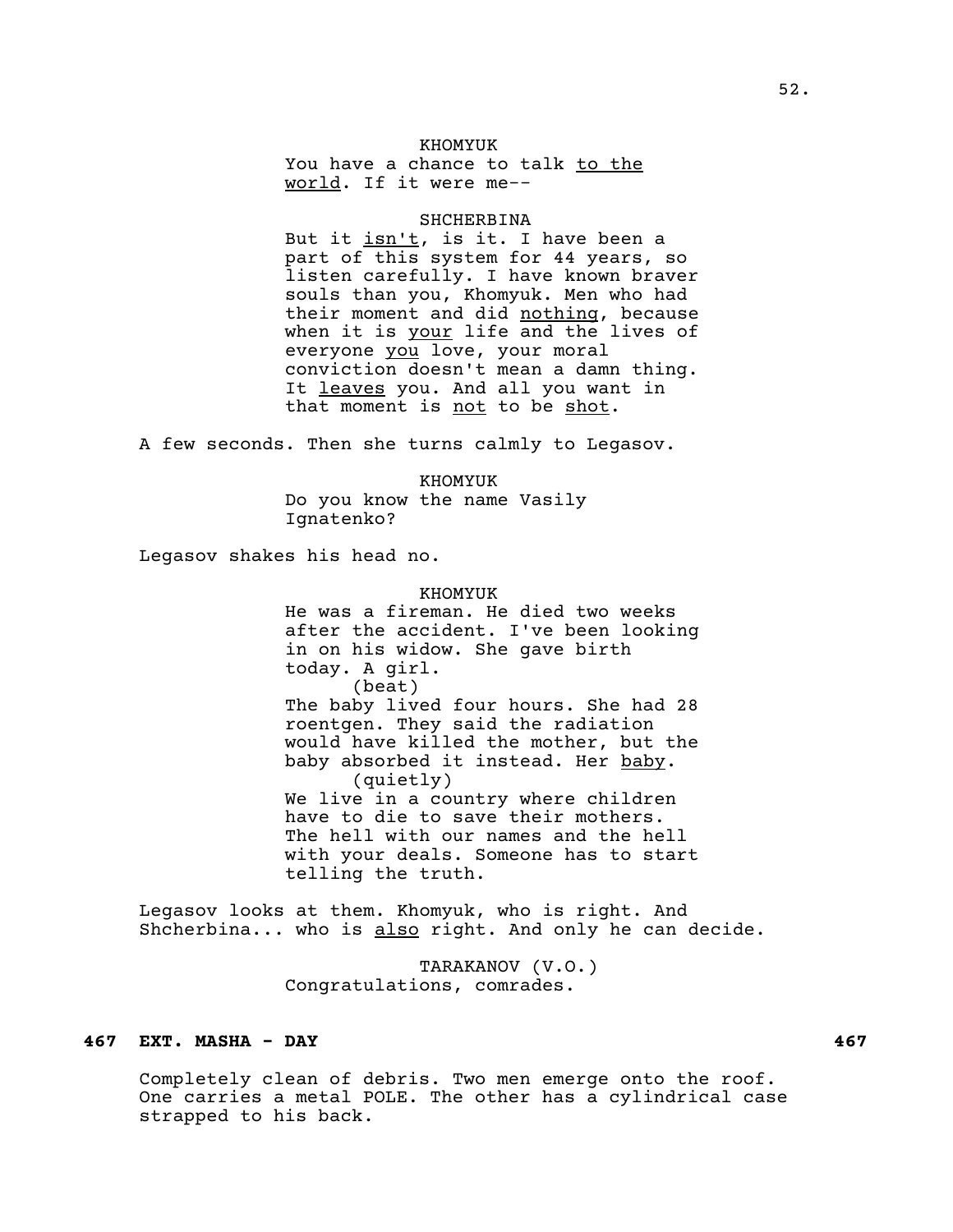TARAKANOV (V.O.) You are the last of 3,828 men.

## **468 EXT. REACTOR SITE - CONTINUOUS 468**

Tarakanov addresses a group of eight soldiers, still in their heavy gear, but not wearing gloves or masks.

## TARAKANOV

You have performed your duties perfectly. I wish you good health and long life. All of you are awarded with a bonus of 800 rubles.

Tarakanov approaches the first soldier. Shakes his hand.

## TARAKANOV

Thank you.

SOLDIER #1 I serve the Soviet Union.

Tarakanov moves to the second soldier. Shakes his hand.

#### TARAKANOV

Thank you.

SOLDIER #2 I serve the Soviet Union.

# **469 EXT. VERY TOP OF THE COOLING TOWER - CONTINUOUS 469**

The two men attach a pole and RED FLAG to the top of the tower. It flaps in the wind.

> TARAKANOV (V.O.) Thank you.

SOLDIER #3 (V.O.) I serve the Soviet Union.

# **470 EXT. LIQUIDATOR CAMP - SAME 470**

From here, we can see the REACTOR SITE in the near distance. And the RED FLAG fluttering on the cooling tower.

PAVEL - stands in place, gazing out at it. He's gaunt. Sallow skin. His hair seems thinner. Numb. Blank stare.

He's smoking now.